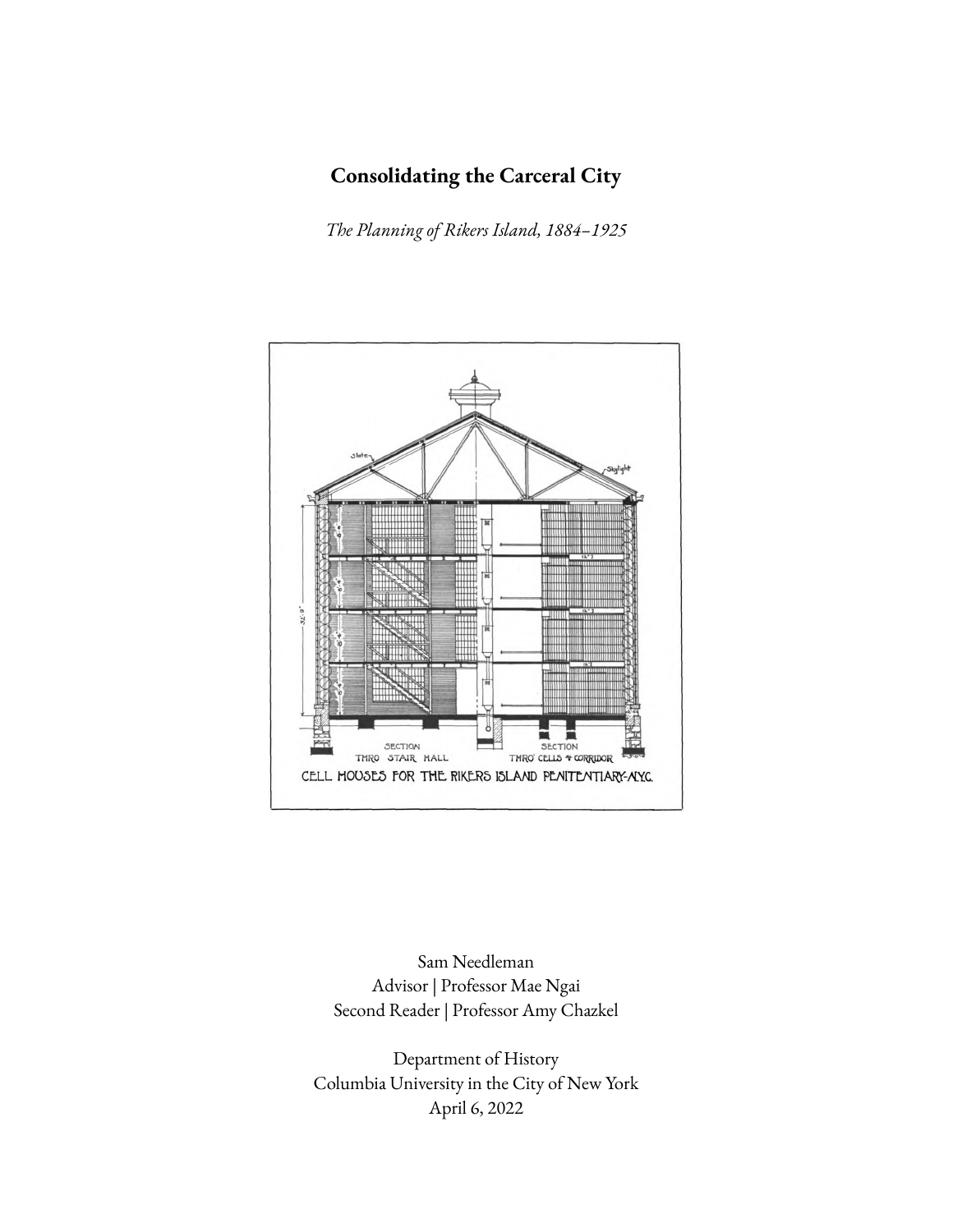# **Table of Contents**

| I            | <b>Reclaiming the Carceral City</b> |
|--------------|-------------------------------------|
|              |                                     |
|              |                                     |
|              |                                     |
| $\mathbf{I}$ | The Modern Carceral Vision          |
|              |                                     |
|              |                                     |
|              |                                     |
| Ш            | Keeping Up With the Joneses         |
|              |                                     |
|              |                                     |
|              |                                     |
| IV           | No More "Enormous Expenditure"      |
|              |                                     |
|              |                                     |
|              |                                     |
|              |                                     |
|              |                                     |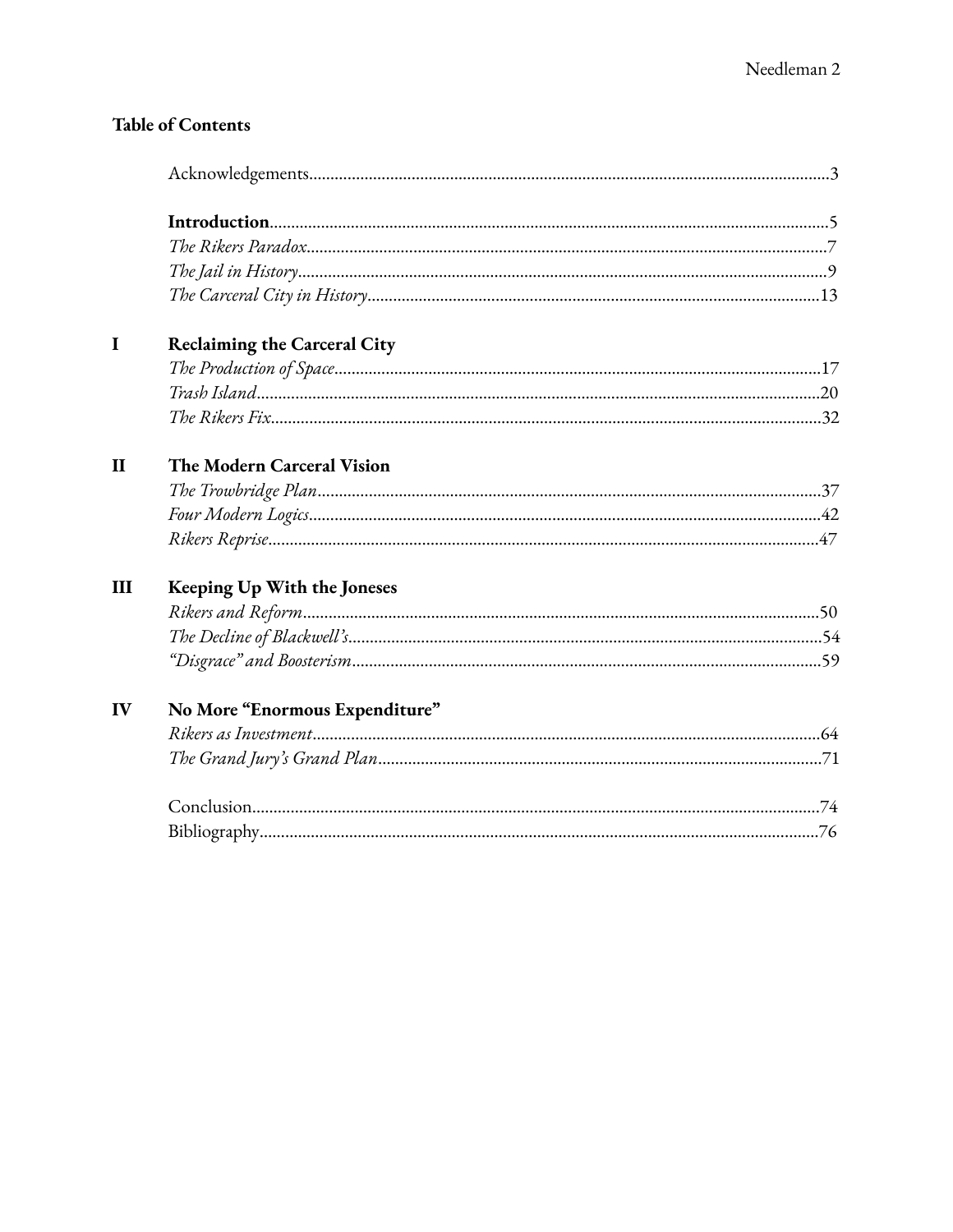## **Acknowledgements**

Thank you to the one and only Professor Mae Ngai, who has been a trenchant guide through the thesis trenches, and to my wonderful Second Reader, Professor Amy Chazkel, who was thorough, thoughtful, and patient at every stage—and there were, in fact, many stages.

Two extraordinary New York historians, Professors Elizabeth Blackmar and Kenneth Jackson, read drafts and provided incisive feedback. So did Professor Barbara J. Fields, who is as gloriously adamant about using English correctly as she is about not crossing picket lines. My greatest privilege at Columbia was to take seminars with her and Professor Ann Douglas, two brilliant American historians who are keeping Columbia's radical tradition alive. They helped me develop a thesis that started as a term paper for Professor Anupama Rao, who has been a generous mentor since my first year at Columbia. I cherish her refusal to confine her scholarly questions to disciplinary boundaries.

In short, then, I am grateful that I stumbled into Adam Tooze's lecture on the first day of college and remained a History major. Thank you to Professors Gergely Baics and Caterina Pizzigoni for imparting your love of urban history. And thank you to the Department for generously creating the Board of Visitors Senior Thesis Research Fellowship to fund my archival research in the summer of 2021.

My approach to urban history has been enriched outside of the Department, in seminars where professors have encouraged me to research cities from other disciplinary perspectives. On this front, I am especially thankful to Professors Bruno Bosteels, Robert Gooding-Williams, Saidiya Hartman, and Anooradha Siddiqi, who overcame a ten-hour time difference to help me think about modern architecture with her infectious intellectual freedom—the real kind.

Beyond Columbia, the small but mighty group of American carceral historians provided wisdom and encouragement from this project's inception. Thank you to Logan McBride, Jayne Mooney, Steven Alexander Niedbala, and the members of the Critical Social History Project at CUNY.

Anyone who has encountered me in the last two years knows that I owe gratitude and ample citations to Ruth Wilson Gilmore, of the CUNY Graduate Center and Critical Resistance; her work is this thesis's major intellectual and ethical influence. Thank you, Dr. Gilmore, for making the case that this carceral state can and must be abolished—a capacious and vigorous claim that, I contend, follows logically from historical rigor.

Thank you to my classmates in the Senior Thesis Seminar for your support this year. Noah, you were the perfect thesis buddy, despite your proclivity for a certain footnote-less French theorist. Mae, Paolina, Nicole, Mom, Dad, and Hannah—this would not have been possible without your love.

This thesis is dedicated to Grandma and Grandpa, the shrewdest New Yorkers I know.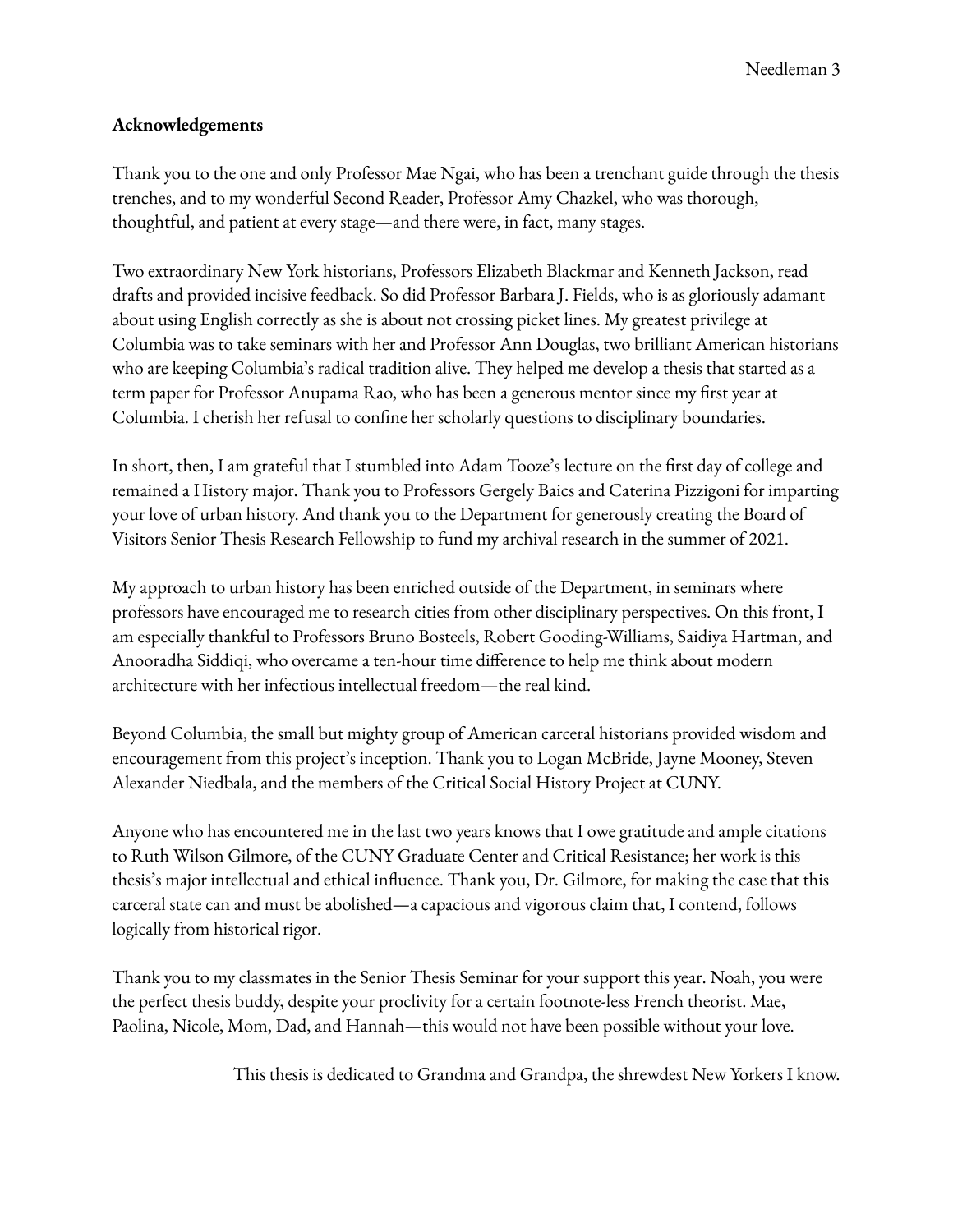"History may operate less by laws of sequence than by simultaneity; its only detectable design may lie in what groups together in a proliferation of resemblances that extend, alter, and expand objects and events."

—Ann Douglas, *Terrible Honesty: Mongrel Manhattan in the 1920s*

"How about we get away from thinking, 'Ugh! They're innocent victims, we've gotta step up and be empathetic,' and instead say, 'What are the political and social and economic problems that face us […] and what should we do as people who can organize ourselves […] to transform carceral geography into abolition geography?'"

···

—Ruth Wilson Gilmore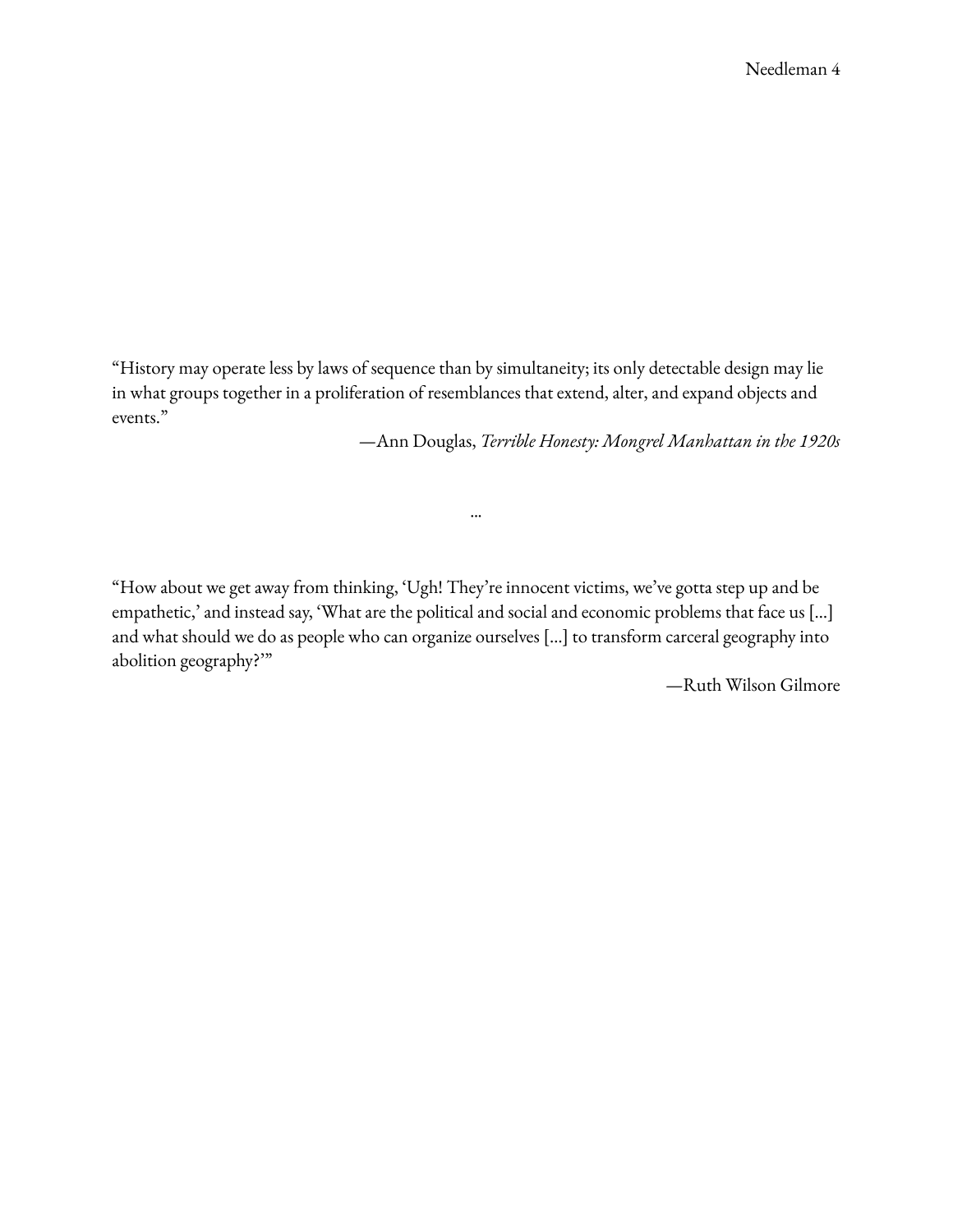### **Introduction**

On St. Patrick's Day, 1903, an Irish-American woman and her son made their way to Manhattan's East 26th Street pier to catch the ferry to Blackwell's Island. <sup>1</sup> The mother clutched a permit from the city's Commissioner of Correction, enabling them to board the boat for the short trip north.<sup>2</sup> "It is not 'over the hills to the poorhouse' in New York," a reporter on the upper deck joked.<sup>3</sup> Instead, the city relied on an ever-changing network of islands designated for the warehousing, punishment, exploitation, and burial of certain New Yorkers.

Upon arrival at Blackwell's, a clerk told the woman that she could not see her husband. <sup>4</sup> To her surprise, he had been sent farther up the East River to Rikers Island, where, along with other men incarcerated for domestic violence, he worked ten-hour days. <sup>5</sup> This new program had been inaugurated by judges who were tired of letting "wifebeaters" off with a promise, lest their families starve while they were in jail; when a wealthy donor created a fund to cover expenses, the judges determined that incarceration was acceptable, and the city sent the able-bodied men to unload scows, empty ash barrels, break rocks, and perform other kinds of "manual labor of the hardest sort on Rikers," as Frank W. Fox, the warden at the penitentiary on Blackwell's, put it.<sup>6</sup> "It's the hardest work we have and wife beaters always get it," the clerk said. "They don't want to come back."<sup>7</sup>

<sup>1</sup> "An Almost Sure Cure for Wife Beaters Can Be Seen Daily Doing Its Good Work on Riker's Island," *New-York Tribune*, 12 April 1903.

<sup>&</sup>lt;sup>2</sup> "An Almost Sure Cure."

<sup>&</sup>lt;sup>3</sup> "An Almost Sure Cure."

<sup>4</sup> "An Almost Sure Cure."

<sup>5</sup> "An Almost Sure Cure."

<sup>6</sup> "An Almost Sure Cure."

<sup>&</sup>lt;sup>7</sup> "An Almost Sure Cure."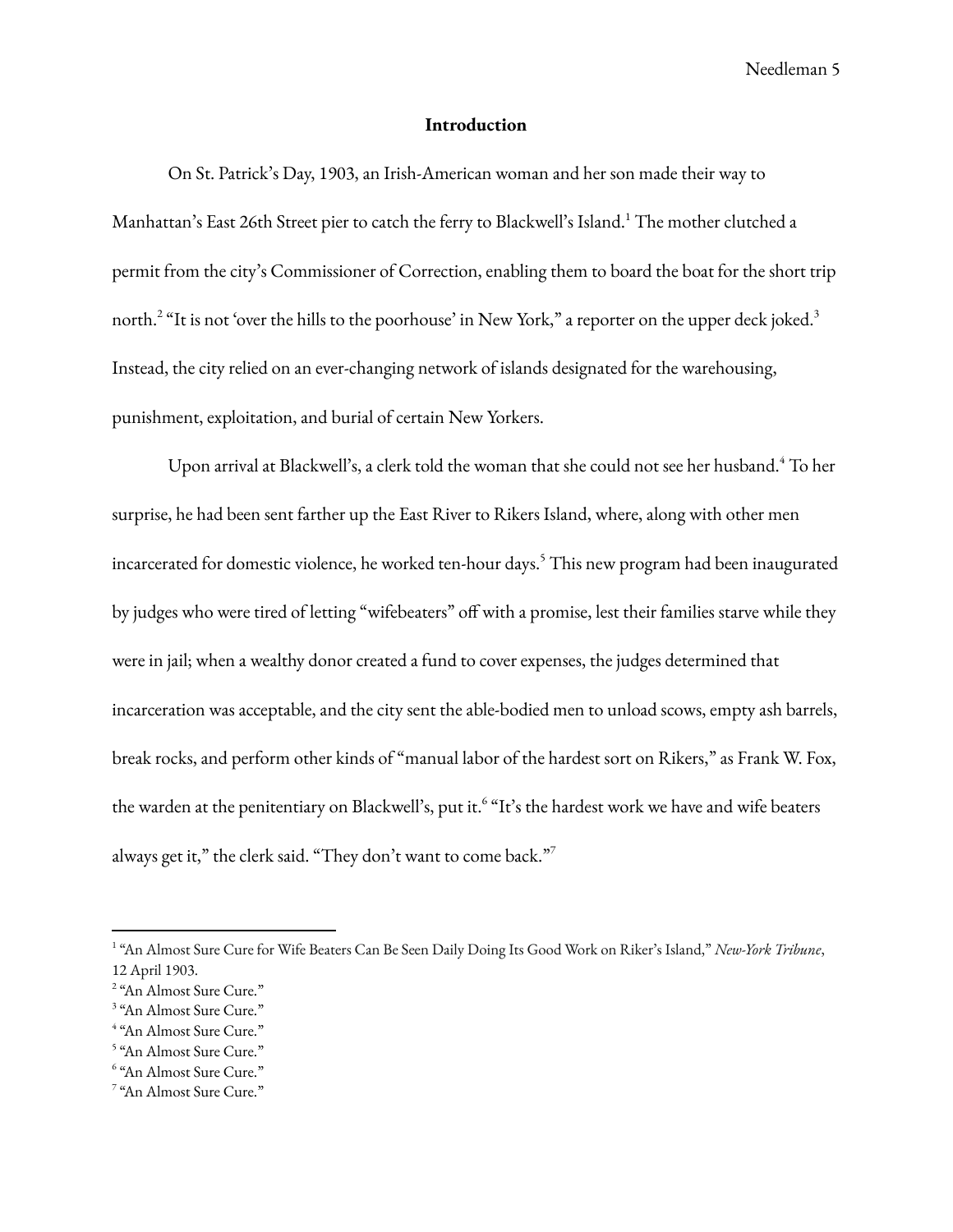The clerk's news surely dampened the visitors' holiday spirits. It also revealed, to them and to readers of the *New-York Tribune*, the early development of what was to become the jewel in the crown of New York's carceral archipelago: Rikers Island. Then as now, Rikers was a paradox: it was the frequent subject of sensational headlines, but determining what actually went on there was nearly impossible—even for a woman whose husband was incarcerated there. Considering that her ancestors had likely made their way to New York from Ireland via boat, the image of the family torn asunder signals the harsh reality that they had not flourished since arriving in the United States. They had gone from Ellis Island to Blackwell's and Rikers, with not much time for Manhattan's supposed glories in between.

On the boat, Willie had asked his mother, "'Will Dad beat us this time?'" <sup>8</sup> The woman, noticing that several people on board had heard, was horrified. "Hush, Willie, hush," she said. "You know your father never beats us." 9 In her humiliation and admonition, she showed her son that the violence that brought them to the boat was an unspeakable embarrassment. That day, Willie learned that he could not be publicly inquisitive about why his father was sent to Blackwell's, rather than let off with a promise, or about why he and his mother were following him there. In a brief, innocuous exchange, his mother reproduced the ideology of carcerality—created, as most ideologies are, by political elites, but reproduced by just about everyone. $^{10}$ 

<sup>8</sup> "An Almost Sure Cure."

<sup>9</sup> "An Almost Sure Cure."

<sup>&</sup>lt;sup>10</sup> I use the Marxist definition of ideology conceptualized in the American context in Barbara J. Fields, "Slavery Race, and Ideology in the United States of America," *New Left Review*, May–June 1990. An ideology, Fields writes, "came into existence for rationally understandable historical reasons and is subject to change for similar reasons."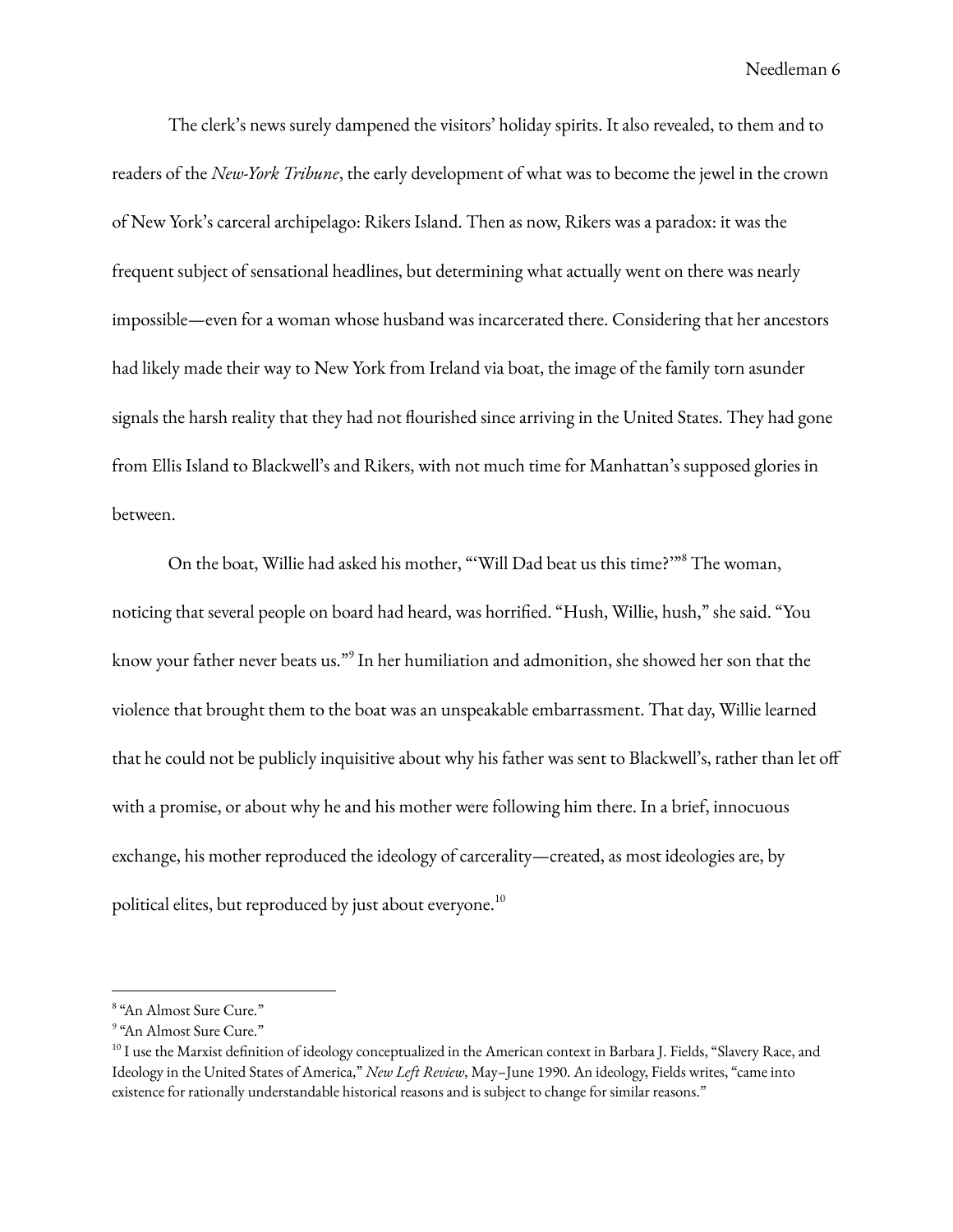Carceral ideology was as strong and dangerous as the hellish waters of the upper East River. It was, and remains, difficult to resist, but not impossible. Willie retorted: "That's what the cop arrested him for—knocking you down an' blacking your eye an' kicking you."<sup>11</sup> His mother thought for a moment, and then searched aloud for the truth—ideology's purest antidote. "Perhaps," she said to Willie, "it is not all his fault."<sup>12</sup>

···

#### *The Rikers Paradox*

In 1925, as the Roaring Twenties reached a ruthless capitalist apogee, New York City supplanted London as the largest city in the world and announced that it would build the largest carceral complex<sup>13</sup> in its history on Rikers Island.<sup>14</sup> The planning of the jail complex, an uneven and complicated process, had been underway since 1884, when New York State purchased the island from

the Ryker family of Long Island City for \$180,000. <sup>15</sup> <sup>16</sup> Since the 1830s, the majority of the city's

<sup>&</sup>lt;sup>11</sup> "An Almost Sure Cure."

<sup>&</sup>lt;sup>12</sup> "An Almost Sure Cure."

<sup>13</sup> I use *carceral complex* and *jail complex* interchangeably to refer to the carceral institutions that the city planned on Rikers Island. Even in the early years of Rikers, these institutions served different purposes—by turns to punish, to exploit, and to warehouse. *Carceral complex* and *jail complex*, I think, capture the general planners' general intentions and the island's general direction. Popular usage and changing functions have obscured carceral definitions. In general, polities use *jails* to warehouse people awaiting trial and convicted people serving short terms, while they use *penitentiaries* and *prisons* to punish people convicted of crimes, usually for sentences of a year or more. *Penitentiary* is no longer used in the United States. Today, Rikers is a jail; roughly 85% of people incarcerated there are in pretrial detention. Michael Schwirtz, "What Is Rikers Island?" 5 April 2017, https://www.nytimes.com/2017/04/05/nyregion/rikers-island-

prison-new-york.html

<sup>&</sup>lt;sup>14</sup> In New York's grand tradition of de-apostrophizing, "Riker's Island," denoting the Ryker family's ownership through the nineteenth century, became "Rikers" in the twentieth. I use "Rikers."

 $15$  Rikers was run by the city's Department of Charities and Correction until 1895, when the department split into the Department of Public Welfare, responsible for hospitals and almshouses, and the Department of Correction, responsible for all carceral institutions, including Rikers. I use the names accordingly.

<sup>&</sup>lt;sup>16</sup> "To Build a Bigger Jail: Some New Great Works of the Charities Commission: A Model Penitentiary, Farms for the Insane, Bellevue's Ventilation, and the Training School," *New York Times*, 20 September 1886.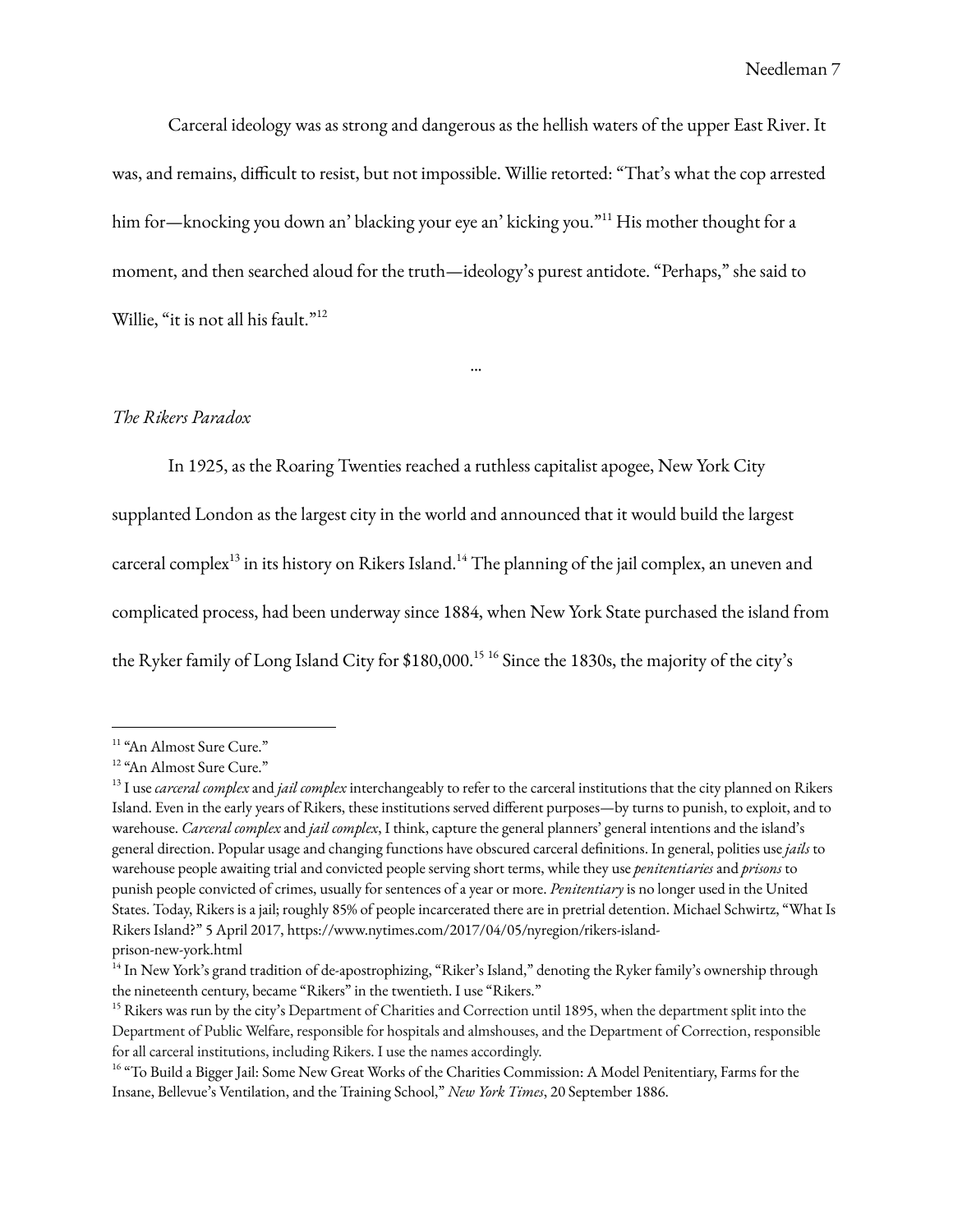incarcerated population had been imprisoned on Blackwell's Island, $^{17}$  a stone's throw from Midtown Manhattan. A large swath of mostly human-made land, Rikers slowly replaced Blackwell's as the center of the city's carceral archipelago and eventually became one of the country's most infamous jails. But despite the attention that Rikers has received since then, the story of its creation has yet to be told with the nuance that New Yorkers—above all, those incarcerated there—deserve.

As the debate over whether to close the jail on Rikers consumes contemporary New York politics, we still know so little about why it was planned and built in the first place. <sup>18</sup> Few journalists who cover the routine human rights violations there say anything about its history. <sup>19</sup> Even if they were to look for answers, they would find a dire paucity of scholarship, and errors in the few sources that do exist. Take, for example, the accessible "Rikers Island: New York City Guide," published by Fordham. "Rikers Island," the report's author writes, was first "identified to serve as the primary location for a jail to replace the dilapidated jails of Blackwell Island, now known as Roosevelt Island, in 1925." <sup>20</sup> That year was indeed important in the history of Rikers, but my archival research shows that the city first envisioned a jail on the island some four decades earlier. In fact, my thesis dates the *end* of the planning period to 1925. Rudimentary facts about the early history of Rikers ought not remain unclear or contested.

<sup>&</sup>lt;sup>17</sup> Blackwell's Island was renamed Welfare Island in 1921, then Roosevelt Island in 1973. I use "Blackwell's" and "Welfare" accordingly.

<sup>&</sup>lt;sup>18</sup> Nicholas Fandos and Jonah E. Bromwich, "Eric Adams Says He Wants to Close Rikers. It May Not Be That Simple," *New York Times*, 17 December 2021. For the abolitionist case, see the Twitter account @nonewjails\_nyc.

<sup>19</sup> Schwirtz, "What Is Rikers Island?"

<sup>20</sup> Victoria L. McDonald, "Rikers Island: New York City Guide," 31 March 2020. https://www.fordham.edu/download/ downloads/id/14783/mcdonald\_rikers\_island.pdf.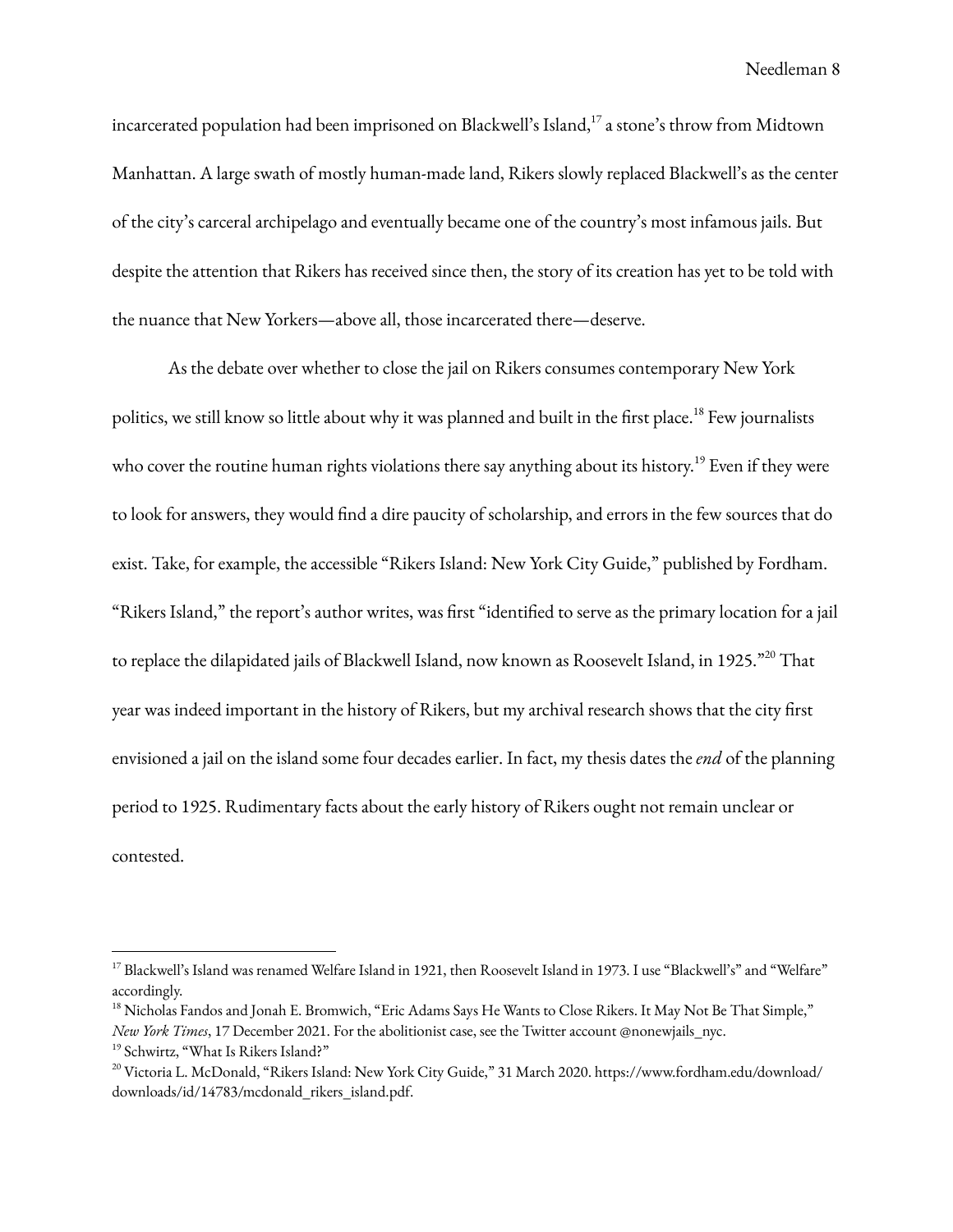I set out to contribute to this history by reading thousands of documents in the mayoral collections at the New York City Municipal Archives from 1870 through 1932, in search of any and all materials on the early days of Rikers. In this thesis, I use municipal reports, correspondences, newspaper and magazine articles, and architectural plans to argue that the Rikers Island carceral complex was not a typical Progressive Era project, as the few scholarly sources on the subject may lead us to believe. New York planned Rikers to concentrate surpluses of labor and capital, modernize itself in the name of efficiency and other principles of modern architecture and city planning, improve its reputation on the national stage, and save money in the short and long runs. These related motives propelled the project to different degrees and at different times, but they were all buttressed by the spirit of consolidation that defined city politics after the unification of the five boroughs in 1898. In this sense, "Rikers" may as well be a synecdoche for twentieth-century New York—a modern carceral city.

#### *The Jail in History*

Only two scholars have studied the history of Rikers in any depth. Jayne Mooney, a sociologist, and Jarrod Shanahan, an environmental psychologist who was once incarcerated in the jail, have worked together in recent years to produce three papers—vital contributions to a nonexistent literature. But their respective forthcoming books are not chiefly studies of this thesis's period. Billed as the "first definitive history" of Rikers, Shanahan's *Captives: How Rikers Island Took New York City Hostage* is an "account of the prison's descent into infamy" since the 1950s. 21 In *The Road to Rikers: A* 21 Jarrod Shanahan, *Captives: How Rikers Island Took New York City Hostage* (New York: Verso, 2022).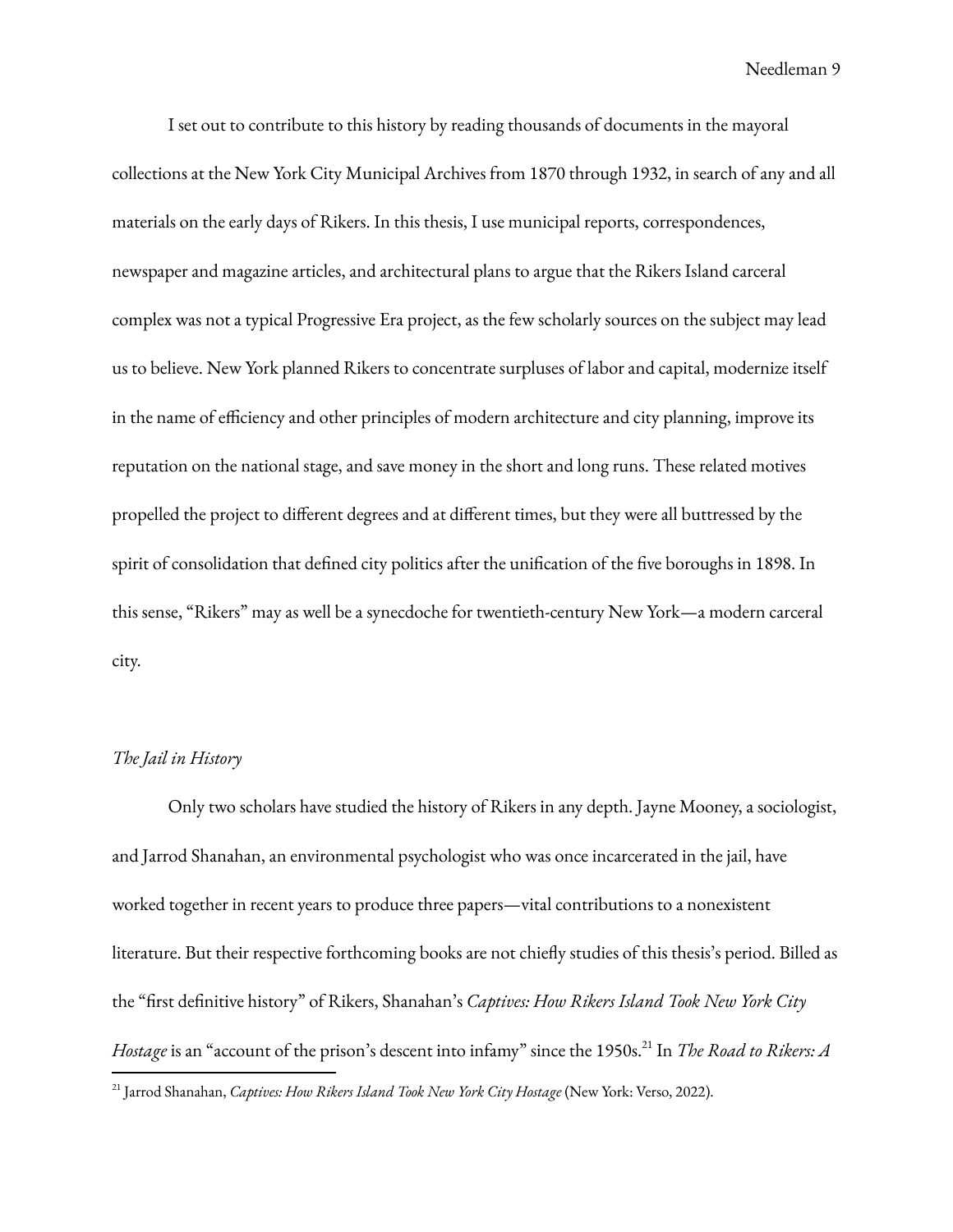*Social History of the Other New York City*, Mooney contextualizes Rikers in a centuries-old history of European settler-colonialism and racial capitalism. 22

Their joint study of the incarcerated labor that the city exploited to build Rikers is their most significant contribution. In "Rikers Island: The Failure of a 'Model' Penitentiary," which I will cite in Chapter III, they correctly argue that the jail complex was "planned in fits and starts" in the first three decades of the twentieth century. $^{23}$  Using contemporaneous newspaper accounts, they describe the basic facts of the planning process: that officials conceived of Rikers to replace the penitentiary on Blackwell's; that a modern ideology informed its design; that it was to be the largest carceral institution in the country. But these claims only partially answer the question of why and how the city planned Rikers.

They also claim that there was a moral thrust behind the jail complex's planning, and they attribute it to two major New York reformers: Austin Harbutt MacCormick, who became Fiorello La Guardia's Commissioner of Correction in 1934, and Richard A. McGee, Rikers's first warden.<sup>24</sup> MacCormick and McGee indeed drew their plan for the "re-education, re-direction, readjustment" of incarcerated people, which was intended to enable them to contribute to society, straight from the Progressive playbook.<sup>25</sup> But tracing Rikers's fundamental philosophy to the 1930s ignores the preceding half century of planning. A researcher would have to look to earlier plans to understand the

<sup>22</sup> Jayne Mooney, *The Road to Rikers: A Social History of the Other New York City* (Philadelphia, PA: Temple University Press, 2023).

<sup>23</sup> Jayne Mooney and Jarrod Shanahan, "Rikers Island: The Failure of a 'Model' Penitentiary," *The Prison Journal* 100, no. 6 (December 2020): 690.

<sup>&</sup>lt;sup>24</sup> Mooney and Shanahan, "Failure of a 'Model' Penitentiary," 690.

<sup>25</sup> Mooney and Shanahan, "Failure of a 'Model' Penitentiary," 690.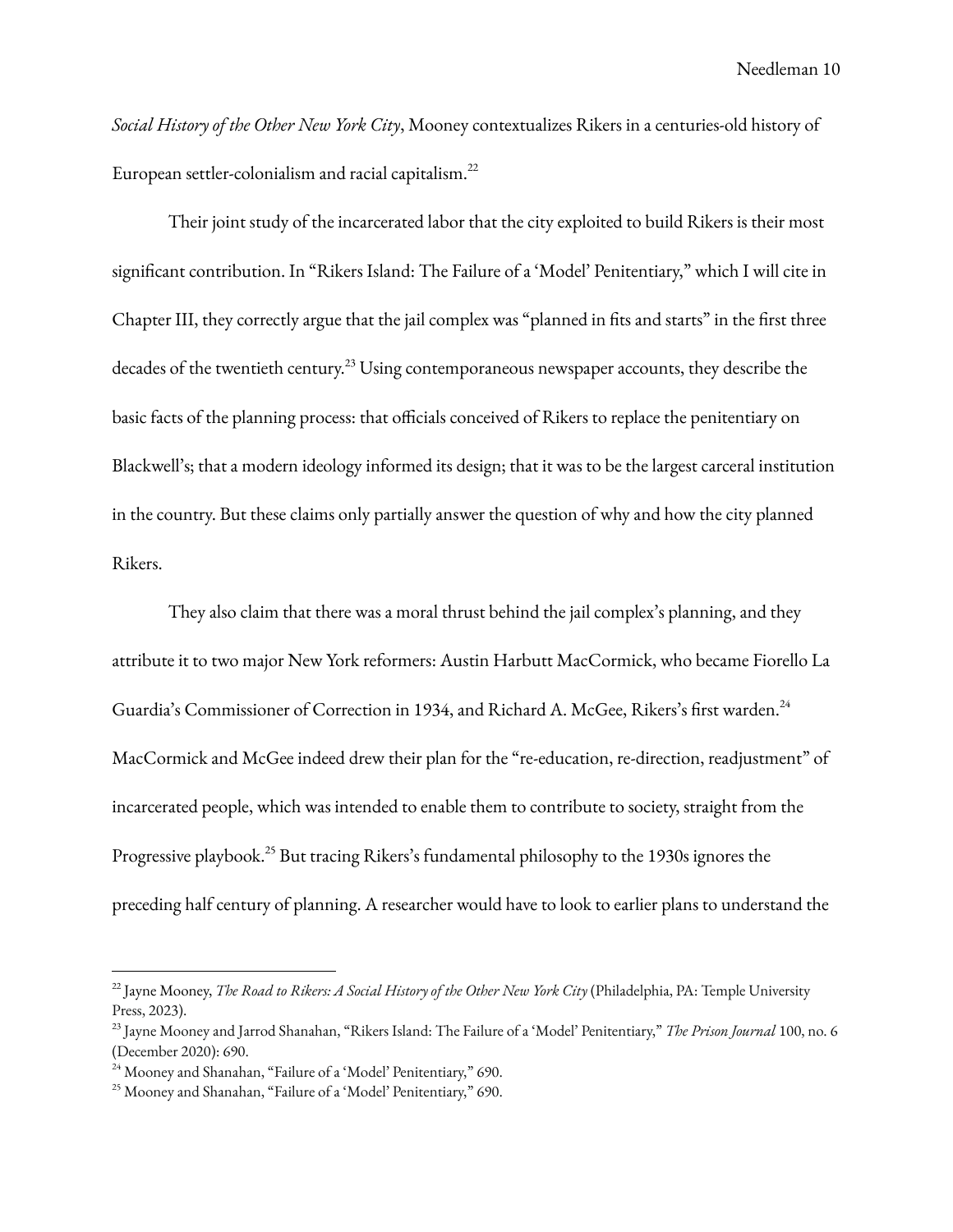jail-planners' visions. So while Mooney and Shanahan correctly acknowledge that "there is, perhaps surprisingly, little written about the history of Rikers," they only partially fill the gap. $^{26}$  No historian has yet investigated the archival materials of the late nineteenth and early twentieth century to present a clear thesis about the planning of Rikers; this thesis seeks to do so.

The history of the American jail, like the history of Rikers, remains criminally understudied. In *The Jail*, which remains the only study of its kind nearly thirty years after its publication, the sociologist John Irwin argues convincingly that "social scientists, like the general public, have shown a great interest in the prison but have almost completely ignored the jail." $^{27}$  This remains true today; the growing field of carceral studies has largely ignored the history of American jails in favor of its prisons. 28 Given the astronomical rise of incarceration rates in the United States since the 1980s, this trend is understandable, but not acceptable. The historian Brianna Nofil recently argued that deportation centers are a crucial part of the carceral fabric of the United States $^{29}$ ; I argue that the same is true for jails. Irwin lists three reasons that the jail ought to be studied in addition to the prison: in the long run, more people are incarcerated in jails than prisons; a person's time in jail tends to be more consequential for their "future freedom" than their time in prison; and a person's experience in jail "often drastically influences their lives." <sup>30</sup> These motives are decidedly sociological. This thesis adds three reasons to examine the jail from the historian's perspective: jails were a fundamental and illustrative component

<sup>&</sup>lt;sup>26</sup> Mooney and Shanahan, "Failure of a 'Model' Penitentiary," 691.

<sup>&</sup>lt;sup>28</sup> See note 149. For the best account of the politics that produced the explosion of mass incarceration, see Naomi 27 John Irwin, *The Jail: Managing the Underclass in American Society* (Oakland: University of California Press, 2013), xxiii.

Murakawa, *The First Civil Right: How Liberals Built Prison America* (New York: Oxford University Press, 2014).

<sup>&</sup>lt;sup>29</sup> Briana Nofil, "Detention Power: American Jails and the Origins of Immigrant Incarceration, 1900–2002," PhD dissertation (Columbia University, 2021).

<sup>30</sup> Irwin, *The Jail*, 3.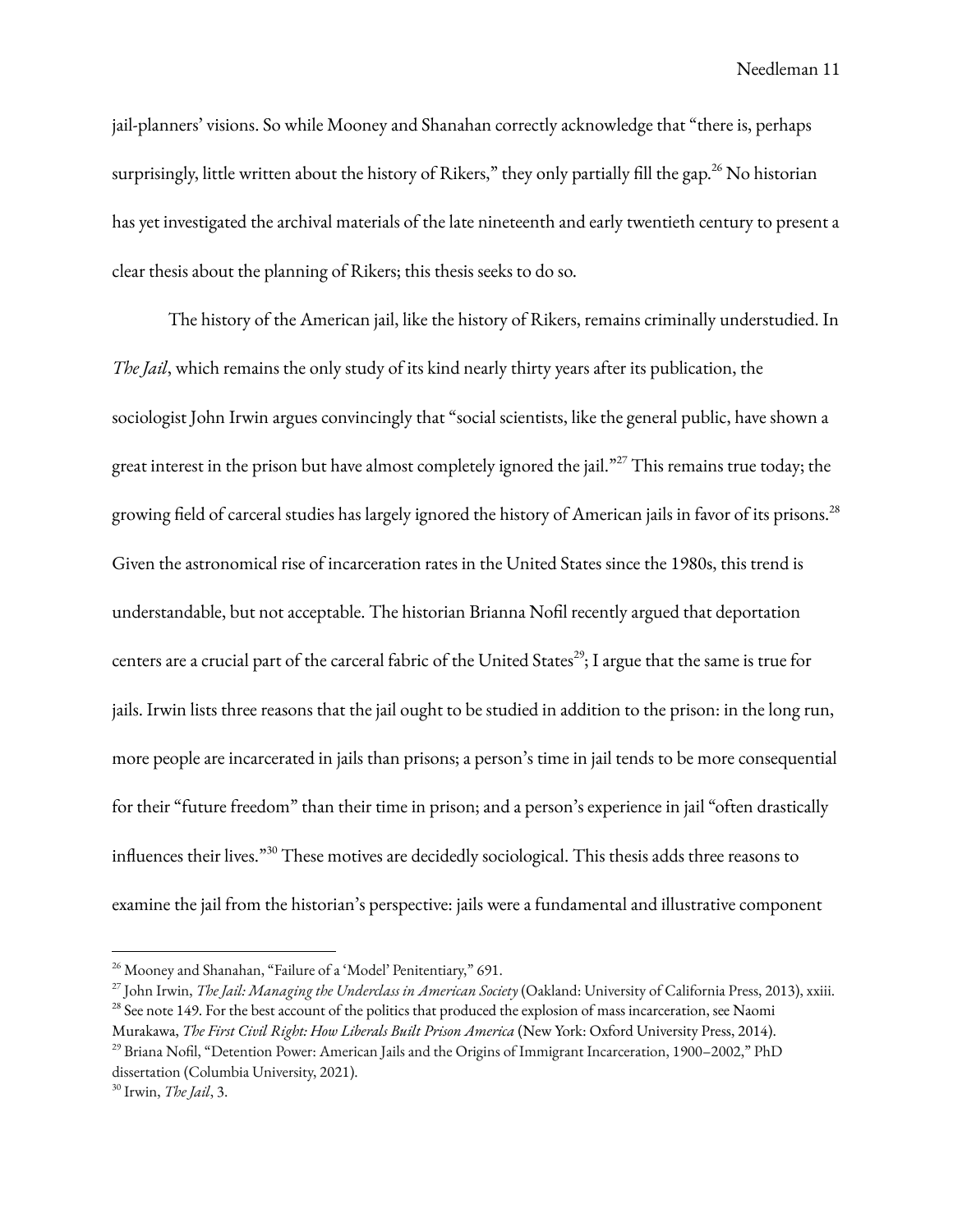of the development of modern urban planning and architecture; jails complicate our understanding of Progressive Era reforms; and, as the primary form of municipal incarceration, the landscapes of jails have much to teach us about how our urban environments became what they are.

Irwin argues that jails originated in eleventh-century England, where local authorities held people in pretrial detention before sending them to the royal courts for judgment.<sup>31</sup> In this period of waning feudalism, increasing numbers of people were expropriated in a process that foreshadowed the coming centuries' violent transition to capitalism through the enclosure of the commons.<sup>32</sup> Irwin labels the expropriated, displaced population the "rabble," a group defined by its poverty and vulnerability. <sup>33</sup> Using language that mirrors Ruth Wilson Gilmore's in her history of mass incarceration in the United States, Irwin claims that the "rabble" presented English political elites with "new social problems" that they solved by punishing and incarcerating more and more people. $^{34}$  No longer were suspected criminals permitted to live with their churches, guilds, or other trusted communities while they awaited trial; considered threats even before proven guilty, they had to be imprisoned. 35

The population and criminalization grew in tandem. $^{36}$  In the fourteenth century, as primitive accumulation occurred unevenly across England, the "rabble" were penalized for incursions of private property.<sup>37</sup> In the sixteenth century, England introduced bridewells, or workhouses, which were

<sup>31</sup> Irwin, *The Jail*, 3.

<sup>32</sup> Karl Marx, "The So-Called Primitive Accumulation," *Capital: A Critique of Political Economy*, vol. 1, *The Marx-Engels Reader* (New York: Norton, 1978), 431–438.

<sup>33</sup> Irwin, *The Jail*, 3.

<sup>34</sup> Irwin, *The Jail*, 5.

<sup>35</sup> Irwin, *The Jail*, 5.

<sup>36</sup> Irwin, *The Jail*, 5.

<sup>37</sup> Irwin, *The Jail*, 6.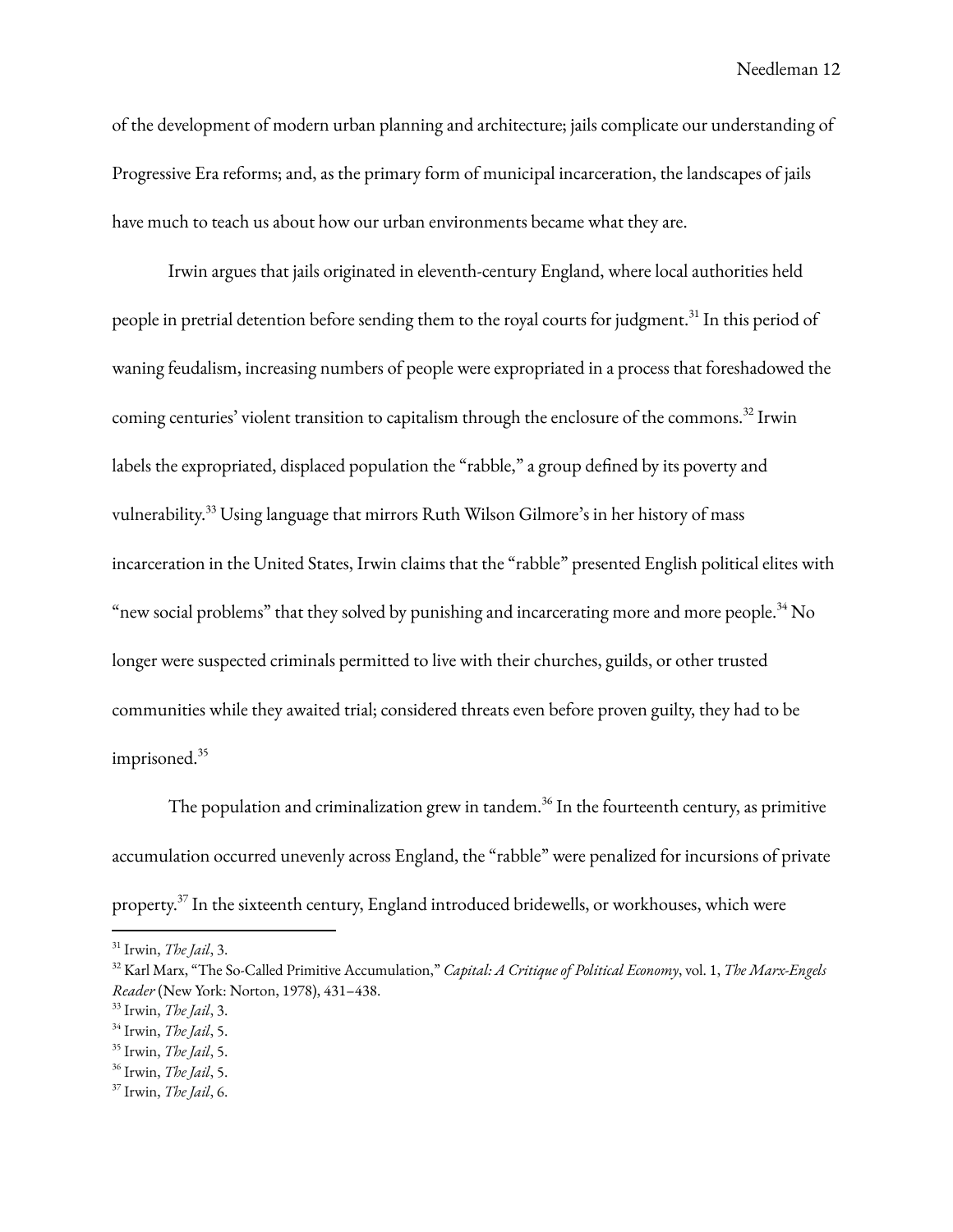steadily fused with jails; by the nineteenth century, the institutions were one and the same, serving as pre- and post-trial reformatories where incarcerated people labored productively.<sup>38</sup>

The British colonists in the New World did not use incarceration as a form of punishment until the eighteenth century.<sup>39</sup> Irwin claims that in the colonies, where "the threat of the rabble was not as great as it was in England," jails were in general more humane. $^{40}$  In the early republic, New York, Boston, and Philadelphia perceived the "rabble" as an increasing threat and built larger jails, including Newgate, in Manhattan's West Village.<sup>41</sup> Soon, every major American city had a jail, though Irwin provocatively claims that "no humanitarian theory of reform, no justification through public debate," and "no plan at all" accompanied their development. <sup>42</sup> While his acknowledgement of jails' uneven growth and his skepticism of attributing their form to a single design philosophy is understandable, Irwin's argument belies his own story. Containing the "rabble" was indeed a plan—one devised by political elites with discernible motives.

#### *The Carceral City in History*

In the late nineteenth and early twentieth centuries, jails were modern urban planning projects. Rebecca McLennan, a legal and political historian, argues that "the prison was a critical referent, and even a lightning rod, in the much larger debates taking place around America over the meaning of a

<sup>38</sup> Irwin, *The Jail*, 6.

<sup>39</sup> Irwin, *The Jail*, 7.

<sup>40</sup> Irwin, *The Jail*, 7.

<sup>41</sup> Irwin, *The Jail*, 7.

<sup>42</sup> Irwin, *The Jail*, 7.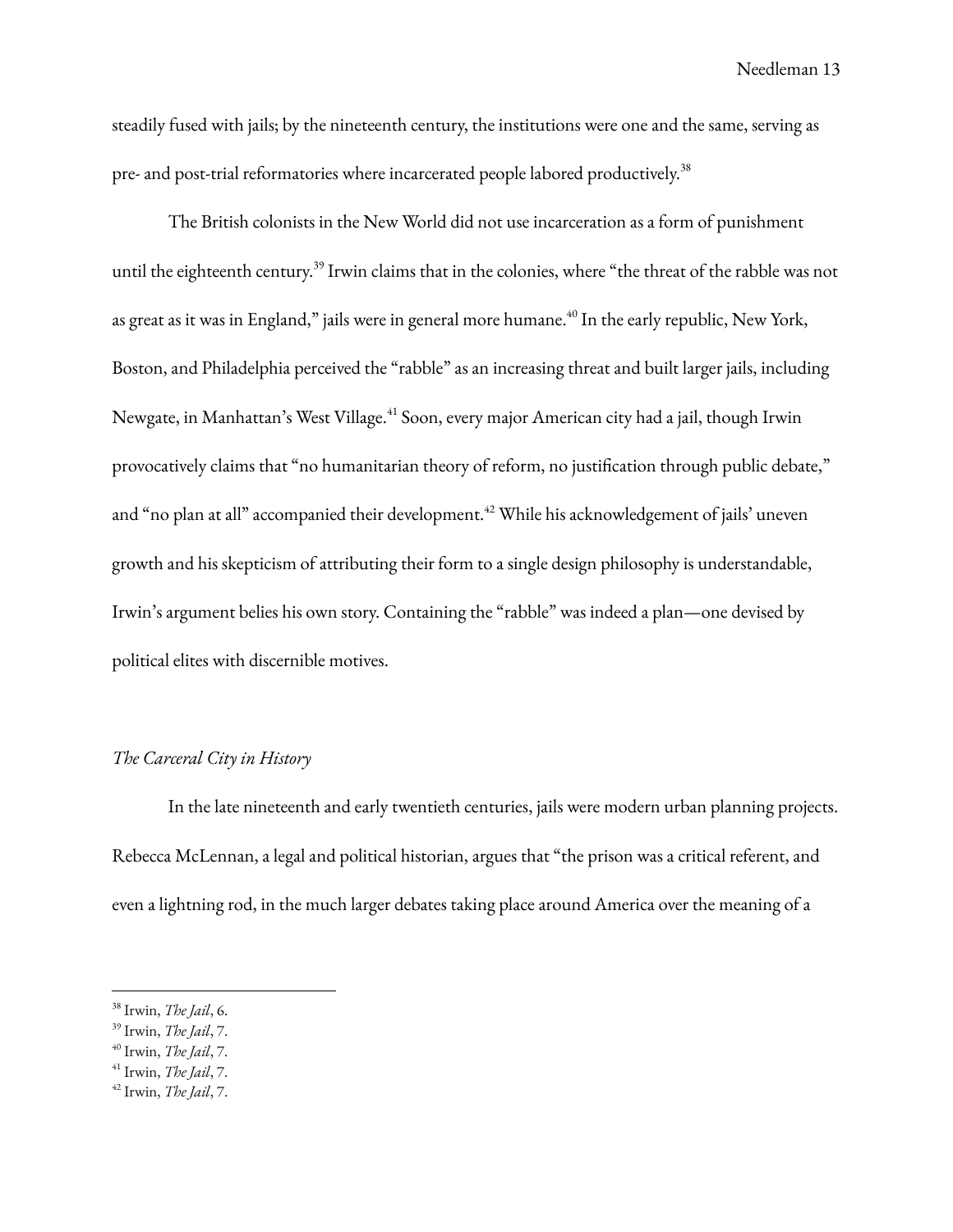just economy and society, and the proper means and ends of government." $^{43}$  So too was the jail at the city level, which is yet another reason why historians ought to study it. While geographers, sociologists, and anthropologists have led the academy's turn to carceral studies in this century, urban historians have been left behind. Urban historians tend to borrow theories from the century-old field of urban studies, and these theories are rarely drawn from history as a discipline: the traditional Chicago school, $^{44}$  the postmodern Los Angeles school, $^{45}$  the Marxist cities-as-surplus theory, $^{46}$  and the Global South–rooted theory of urban informality. <sup>47</sup> These theories are useful but epistemologically inadequate for a history of an urban jail. Accordingly, my thesis proposes a fusion of carceral studies and urban history from which new theories of the city can be forged.

Even scholars of New York City, the primate of American urban studies since the mid-twentieth century and the home of some of the most important developments in the carceral history of the United States, have not adequately attended to its jails. The major histories of interwar New York almost completely ignore the fact that the largest jail in the city's history opened in those years. 48 In *Greater Gotham*, the definitive history of the city from 1898 to 1919, Mike Wallace argues

<sup>43</sup> Rebecca McLennan, *The Crisis of Imprisonment: Protest, Politics, and the Making of the American Penal State, 1776–1941* (Cambridge: Cambridge University Press, 2008), 240.

<sup>44</sup> Georg Simmel, "The Metropolis and Mental Life," in Gary Bridge and Sophie Watson, eds., *The Blackwell City Reader* (New York: Wiley-Blackwell, 2002): 11–19.

<sup>45</sup> Edward Soja, *Postmodern Geographies: The Reassertion of Space in Critical Social Theory* (New York: Verso, 2011).

<sup>46</sup> David Harvey, "The Right to the City," *New Left Review*, September–October 2008.

<sup>47</sup> Ananya Roy, "Urban Informality: Toward an Epistemology of Planning, *Journal of the American Planning Association* 71, no. 2 (Spring 2005): 147–158.

<sup>48</sup> See Ann Douglas, *Terrible Honesty: Mongrel Manhattan in the 1920s* (New York: Farrar, Straus, and Giroux, 1995) and Isabel Wilkerson, *The Warmth of Other Suns* (New York: Vintage, 2011). For a study of racism and crime in the urban North, see Khalil Gibran Muhammad, *The Condemnation of Blackness: Race, Crime, and the Making of Modern Urban America* (Cambridge, MA: Harvard University Press, 2019). Rikers plays no more than an ensemble role in Mike Wallace and Edwin Burrows's *Greater Gotham: A History of New York City From 1898 to 1919*, cited throughout, and in Ted Steinberg, *Gotham Unbound: The Ecological History of Greater New York* (New York: Simon & Schuster, 2015).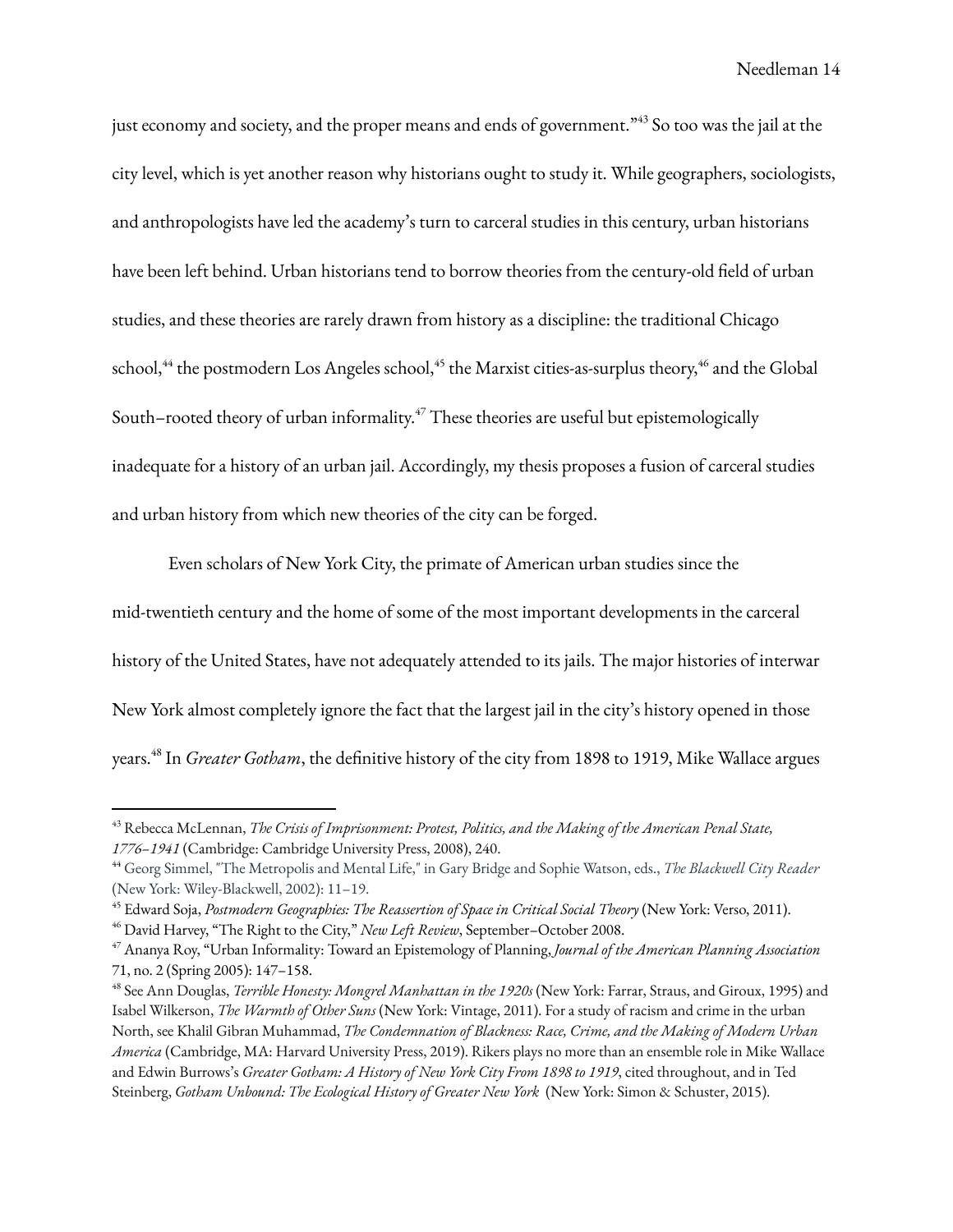convincingly that during the first decades of the twentieth century, when the departments discussed in this thesis merged and modernized, the city consolidated under a "coterie of businessmen—financiers, industrialists, merchants, landowners, lawyers, and corporate managers—at the helm of the city's and the nation's economy."<sup>49</sup> Wallace excludes jail-planners from his list; this thesis adds them.<sup>50</sup>

The jail-planners were an ever-shifting group of mayors; officials from the Departments of Correction, Street Cleaning, Sanitation, and Docks and Ferries; city judges; and members of the Board of Estimate. This thesis tells the story of their complex coordination to organize a new landscape of incarceration in New York.<sup>51</sup> In Chapter I, I tell the story of the unprecedented land reclamation project that drastically expanded the island and argue that Rikers was an early spatial fix that concentrated critical surpluses of labor and capital on Blackwell's. In Chapter II, I show how architects and city officials created a vision of the city jail in 1907 using design principles that were self-consciously modern and American. Chapter III provides a detailed history of the transition from Blackwell's Island to Rikers Island, placing this shift in the context of dramatic changes at the city, state, and national levels; here I argue that the city built Rikers as an early boosterist project aimed at improving New York's reputation. Chapter IV details the city's other key motive for bringing the jail to fruition in the 1920s, after the plans languished for two decades: to cut costs in the short and long runs. Each chapter draws from both forms of contemporary abolition: the social movement developed

<sup>49</sup> Mike Wallace, *Greater Gotham: A History of New York City From 1898 to 1919* (New York: Oxford University Press, 2017), 5.

 $50$  Wallace's omission is somewhat glaring given his claim that authorities in the consolidated city were notable for "dealing with phenomena like crime" (5).

<sup>&</sup>lt;sup>51</sup> The archival erasure of incarcerated people's accounts inevitably plagues the work of carceral history, including this thesis. For further discussion of archival limitations, see the Conclusion.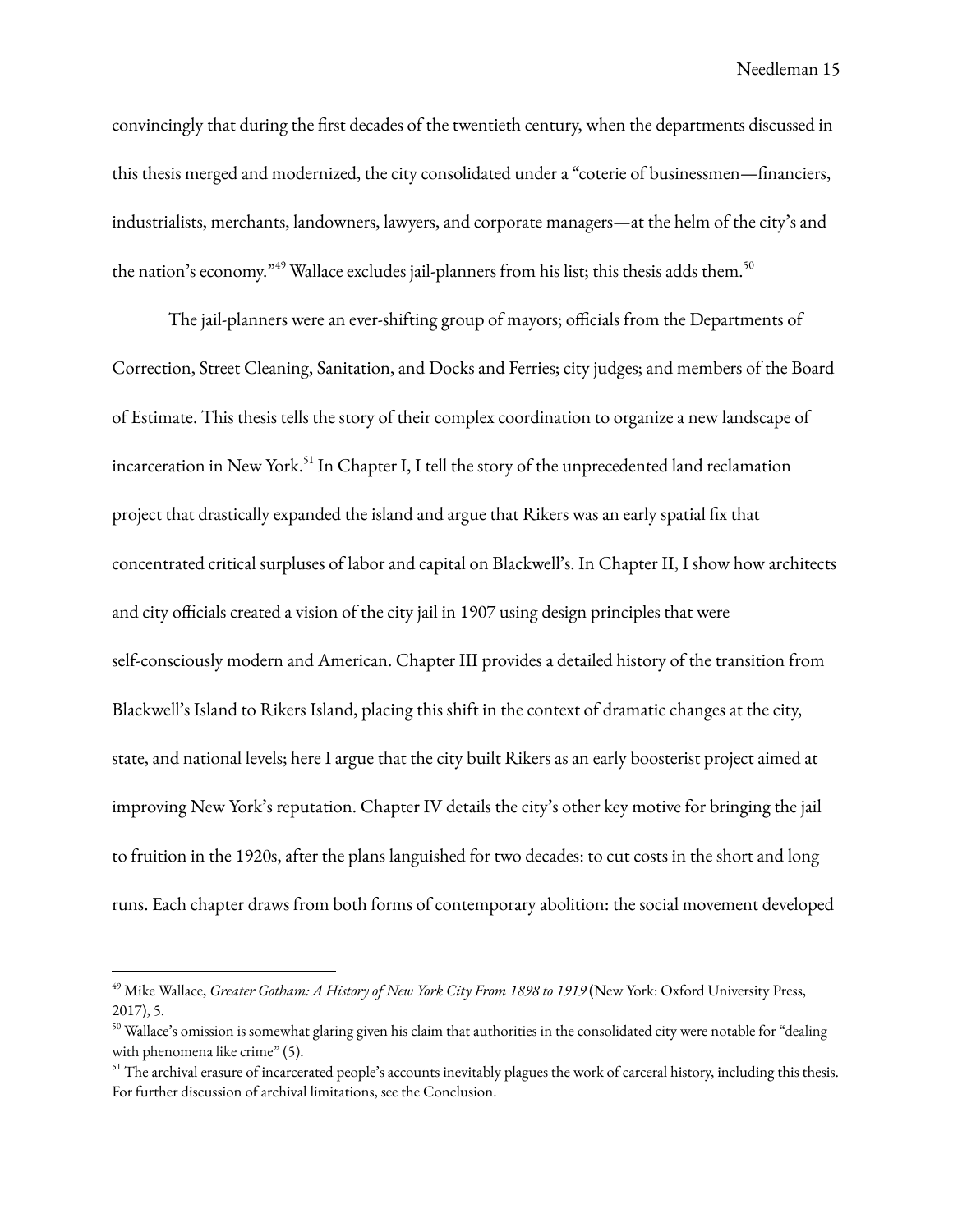in the streets, and the theory developed by Gilmore, who, in the tradition of the communist W. E. B. Du Bois and the New Left, masterfully fuses the normative with the descriptive in her studies of incarceration. The ethical imperative to abolish prisons, jails, and migrant detention centers, as well as the conditions that produced them, entails a scholarly imperative to study their histories.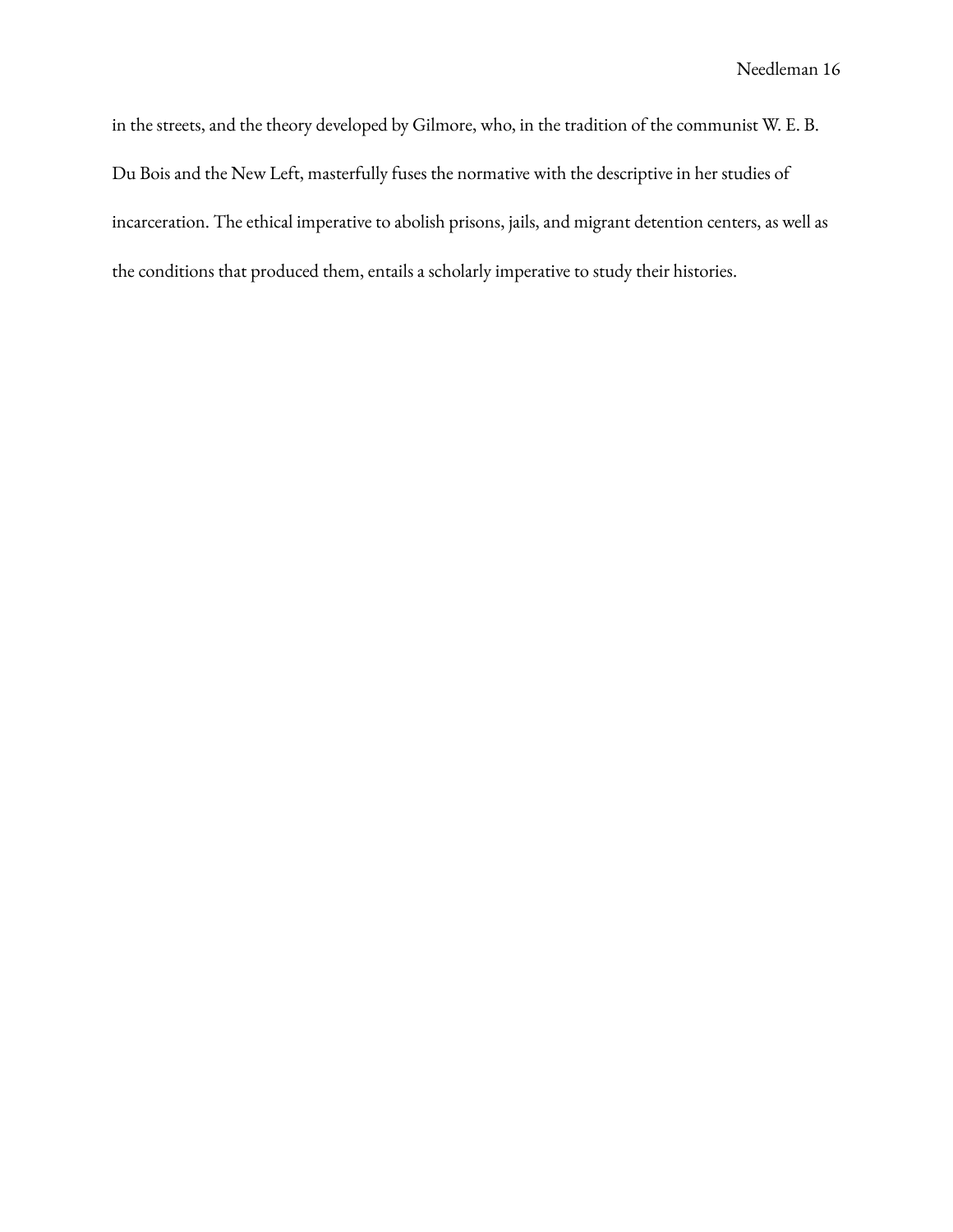### **I. Reclaiming the Carceral City**

### *The Production of Space*

Rikers Island was one of New York's earliest and most consequential modern urban planning projects. It was entirely unlike the embodiments of "*Excelsior*" for which the city's twentieth-century planners are known: skyscrapers, bridges, tunnels, museums. If we remember these projects in part for their civilizing mission, and if, as Walter Benjamin wrote, "there is no document of civilization which is not at the same time a document of barbarism," then Rikers stands as a monument to the barbaric side of modern planning in New York. 52

Two architectural historians offer instructive frames for this barbarism. Zeynep Çelik Alexander defines modern planning by the planners' will to change society through their projects, 53 and Manfredo Tafuri defines it as a "utopian attempt to preserve a form for the city." <sup>54</sup> These definitions may appear to be contradictory but are, in the case of Rikers, compatible: the jail reflected its planners' desires to make New York more efficient, and in doing so they created a form of modern carcerality that the city has since preserved. Tafuri argues that planners in capitalist societies find it "necessary to immerse the public in the *image of development*," as was true when the jail-planners, with the press as their aid, made much ado, first in 1907 and again in the 1920s, about the architectural plans for Rikers and the complex's place in the city's new carceral archipelago. <sup>55</sup> The planners thus produced an ideology of carcerality, convincing the public and themselves that their scheme was

<sup>52</sup> Walter Benjamin, "On the Concept of History," in *Illuminations* (New York: Schocken, 1968), 256.

<sup>53</sup> Zeynep Çelik Alexander, *Kinaesthetic Knowing: Aesthetics, Epistemology, and Modern Design* (Chicago, IL: University of Chicago Press).

<sup>54</sup> Manfredo Tafuri, *Architecture and Utopia: Design and Capitalist Development* (Cambridge, MA: MIT Press, 1976), 169.

<sup>55</sup> Tafuri, *Architecture and Utopia*, 169.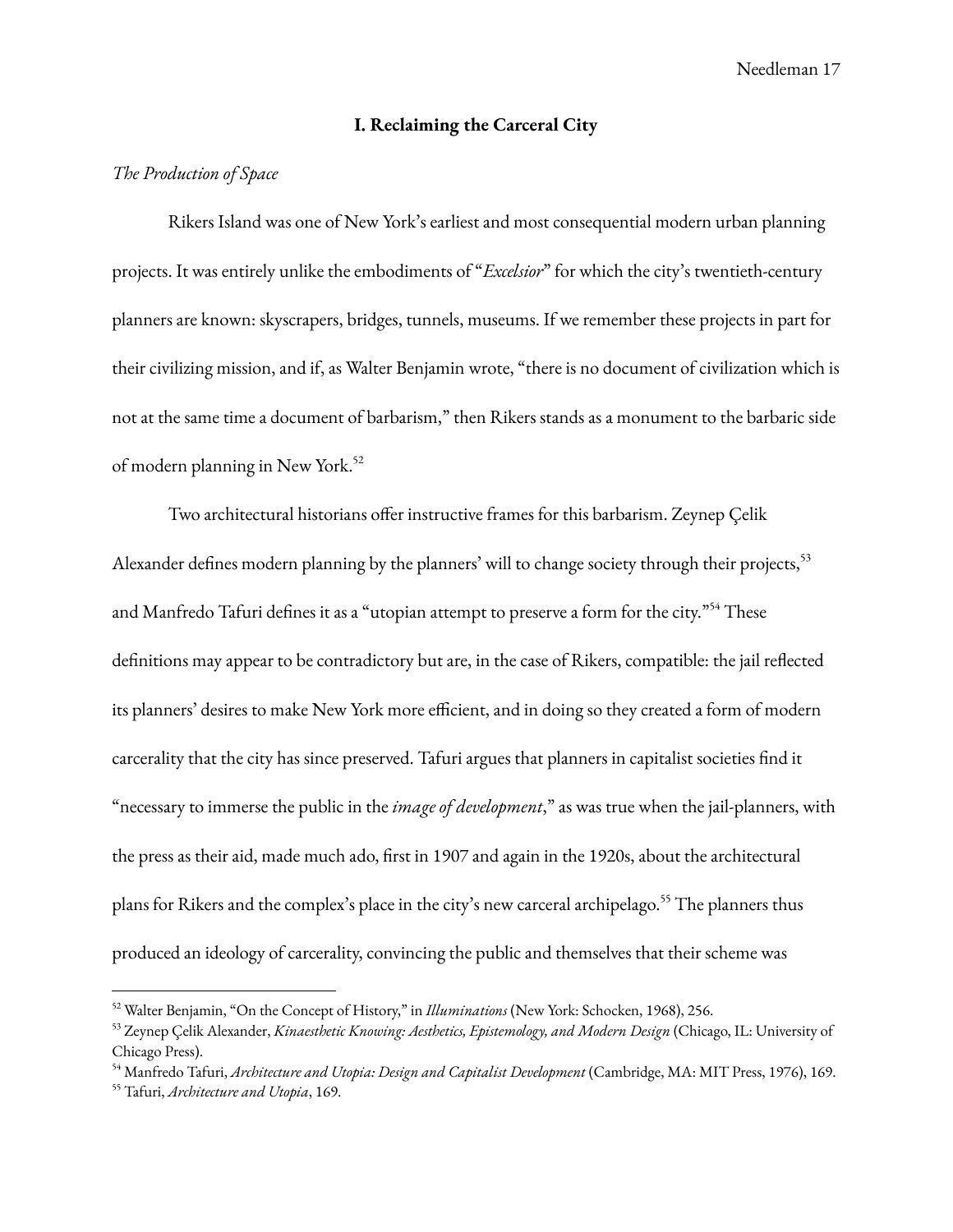necessary—the only possible solution to problems as wide-ranging as inefficiency, rising crime, and surplus. Like all ideologues, they presented these problems as ontological or innate, rather than historical or constructed.

As an urban planning project, Rikers Island had two interwoven strands: the expansion of the island through land reclamation, discussed in this chapter, and the design of the buildings, discussed in Chapters II and III. For nearly as long as the city had envisioned a carceral complex on Rikers, its officials had dreamed of expanding the island. At no one point did the planners articulate a precise plan for a new ecology of land and labor, but newspaper reports and government records reveal the steady sharpening and realization of their vision. The land reclamation project was doubly consequential: Rikers was the first territory in the city where waste was used to reclaim a significant portion of land, and incarcerated people were integrated through their labor into the city's waste disposal system, which rapidly modernized around the turn of the century.

To understand the radical nature of these transformations and their role in shaping New York's carceral landscape, Rikers must be contextualized in its city's long, understudied history of land reclamation. Since the Dutch colonized lower Manhattan in the seventeenth century, more than one quarter of Manhattan—a total of roughly four thousand acres—has been created with landfill.<sup>56</sup> In the seventeenth and eighteenth centuries, Dutch and British colonists financed reclamation projects with

<sup>&</sup>lt;sup>56</sup> Among the colonial powers in the New World, the Dutch were uniquely adept at land reclamation. See Simon Schama, *The Embarrassment of Riches: An Interpretation of Dutch Culture in the Golden Age* (New York: Knopf, 1987). No littoral history of New York has accounted for the role of land reclamation in New York's outer boroughs and minor islands. For the best account of land reclamation in Manhattan, see Ann Buttenweiser, *Manhattan Water-bound: Planning and Developing Manhattan's Waterfront from the Seventeenth Century to the Present* (New York: New York University Press, 1987). For a history of waste, waste management, and landfill practices in the city, Steve Hunt Corey, "King Garbage: A History of Solid Waste Management in New York City, 1881–1970," PhD dissertation (New York University, 1994).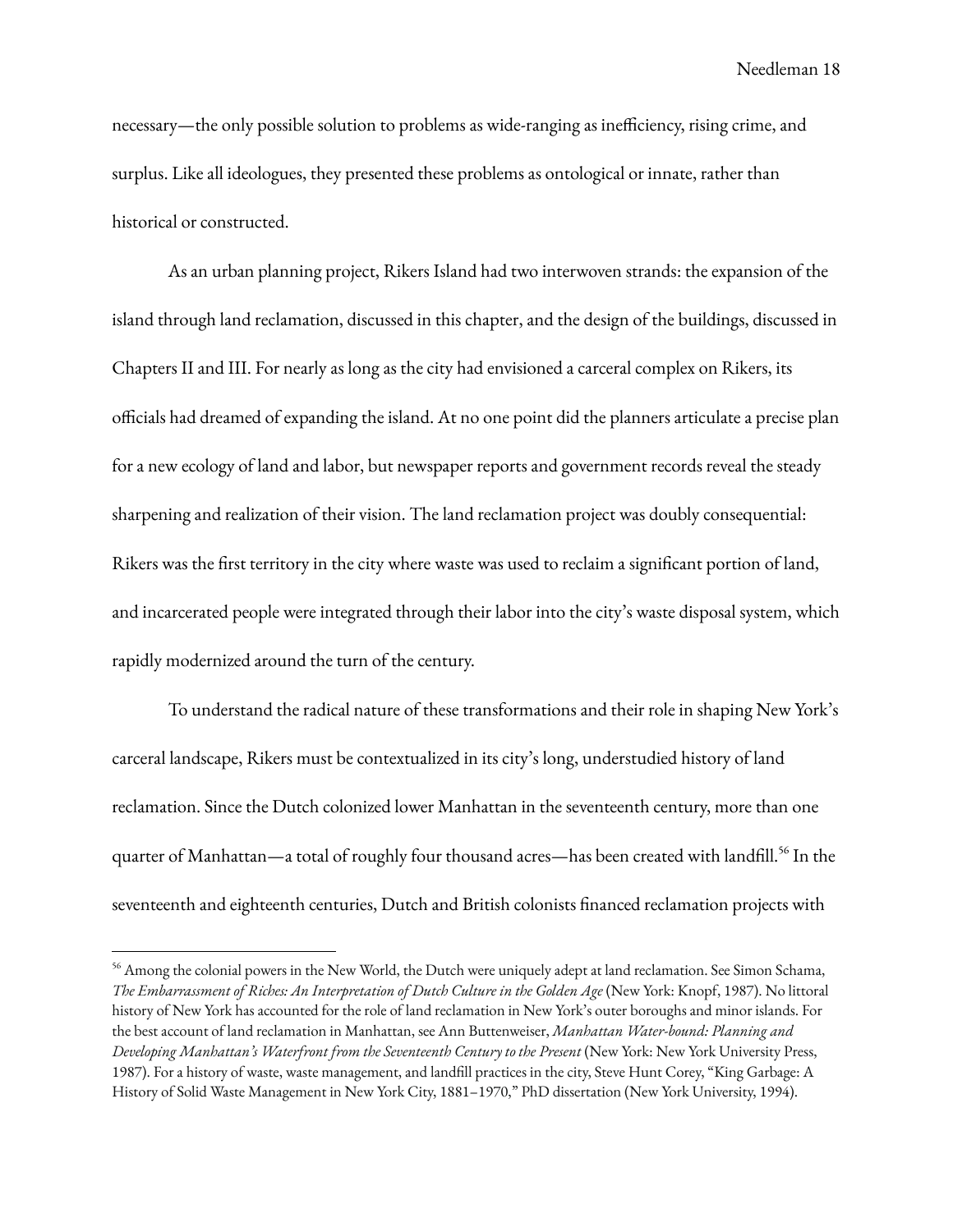both public and private capital, organizing joint-stock ventures to purchase "water lots."<sup>57</sup> In the late nineteenth and early twentieth centuries, land reclamation became a public, centralized venture that the city, in keeping with its country's contemporaneous imperialism, framed as an imperative.

In *New York Recentered: Building the Metropolis from the Shore*, the historian Kara Schlichting shows that reclamation became an important form of modern urban planning in New York in the early twentieth century, when planners, who "focused on clean, modern, public space," created a comprehensive "vision of what a 'reclaimed' coastal environment should look like." <sup>58</sup> Her case study is Robert Moses, the archetypal twentieth-century planner credited with bringing the totalizing urban master plan—a style developed in nineteenth-century Paris by Baron Haussmann—to New York. 59 One of Moses's signature projects was the 1939 World's Fair, the story of which Schlichting adroitly recasts. She shows that when Moses planned his 'City of Tomorrow,' as the fair's site in Queens was known, he reorganized the city's waste management system and created a landscape that endured for decades. 60

A hierarchy of land reclamation formed in the first decades of the twentieth century, in which some reclamation projects were spared the use of the least desirable kinds of garbage, while others were not. In the case of the World's Fair, while Moses used "ash and street sweepings" for the fill at Flushing Meadows. 61 In the same period, Schlichting writes, the waste used to expand Rikers was "unsorted and

<sup>57</sup> Henry Grabar, "Manhattan Transfer," *Slate*, slate.com, March 15, 2019.

<sup>58</sup> Kara M. Schlichting, *New York Recentered: Building the Metropolis from the Shore* (Chicago, IL: University of Chicago Press, 2019), 191.

<sup>59</sup> Robert Caro, *The Power Broker: Robert Moses and the Fall of New York* (New York: Vintage, 2005).

<sup>60</sup> Schlichting, *New York Recentered*, 191.

<sup>61</sup> Schlichting, *New York Recentered*, 191.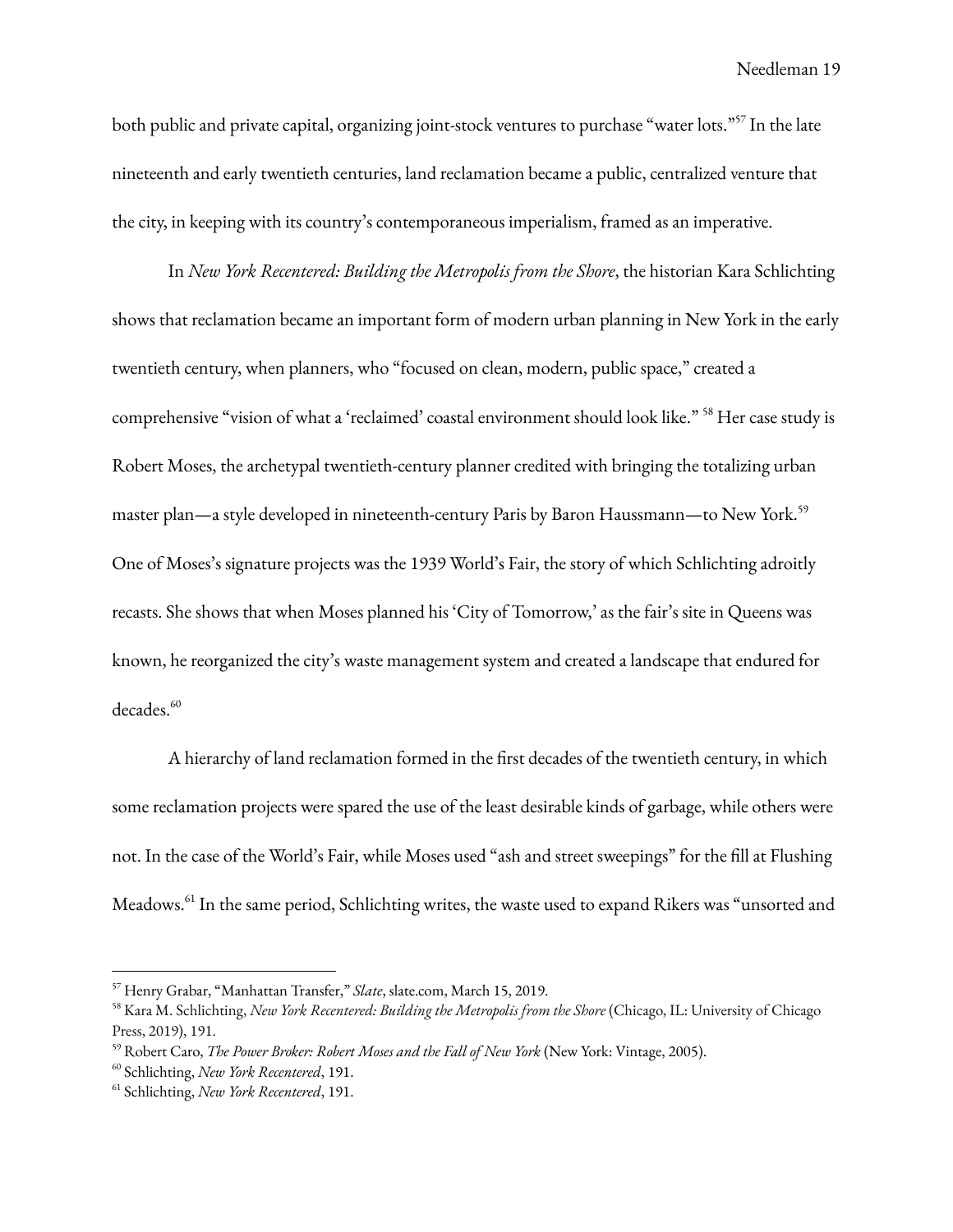contained organic waste." <sup>62</sup> The people visiting the World's Fair were deemed worthy of an urban landscape whose design took their health into account; the incarcerated people who worked or lived on Rikers were not.

### *Trash Island*

As Schlichting notes, Moses was not the first New York planner to incorporate trash into an urban plan; she traces the first trash-dumping scheme on Rikers to 1894, and notes that the Department of Sanitation opened its official dump there in 1895. <sup>63</sup> My research shows that the first plan to enlarge Rikers using trash was proposed four years earlier, in 1890, just six years after the city purchased the island. In June of that year, the *New-York Tribune* reported that the city planned to extend the island with dirt and ashes, referred to as "earthwork," to add over 450 acres—a startlingly accurate prediction of its contemporary size.<sup>64</sup> With plans for a jail complex in the air but not yet solidified, the city's primary goal was merely to increase the island's property value.<sup>65</sup> (The use of incarcerated labor to reclaim land predated the turn of the century: in the 1870s, officials orchestrated a similar project on a section of Blackwell's and on Randall's Island.<sup>66</sup>)

<sup>62</sup> Schlichting, *New York Recentered*, 197.

<sup>63</sup> Schlichting, *New York Recentered*, 197.

<sup>64</sup> "A Plan to Enlarge Rikers Island," *New-York Tribune*, 26 June 1890.

<sup>&</sup>lt;sup>65</sup> "A Plan to Enlarge Rikers Island."

<sup>&</sup>lt;sup>66</sup> Annual Report of the Commissioners of Public Charities and Correction of the City of New York (New York: Bellevue Press, 1876).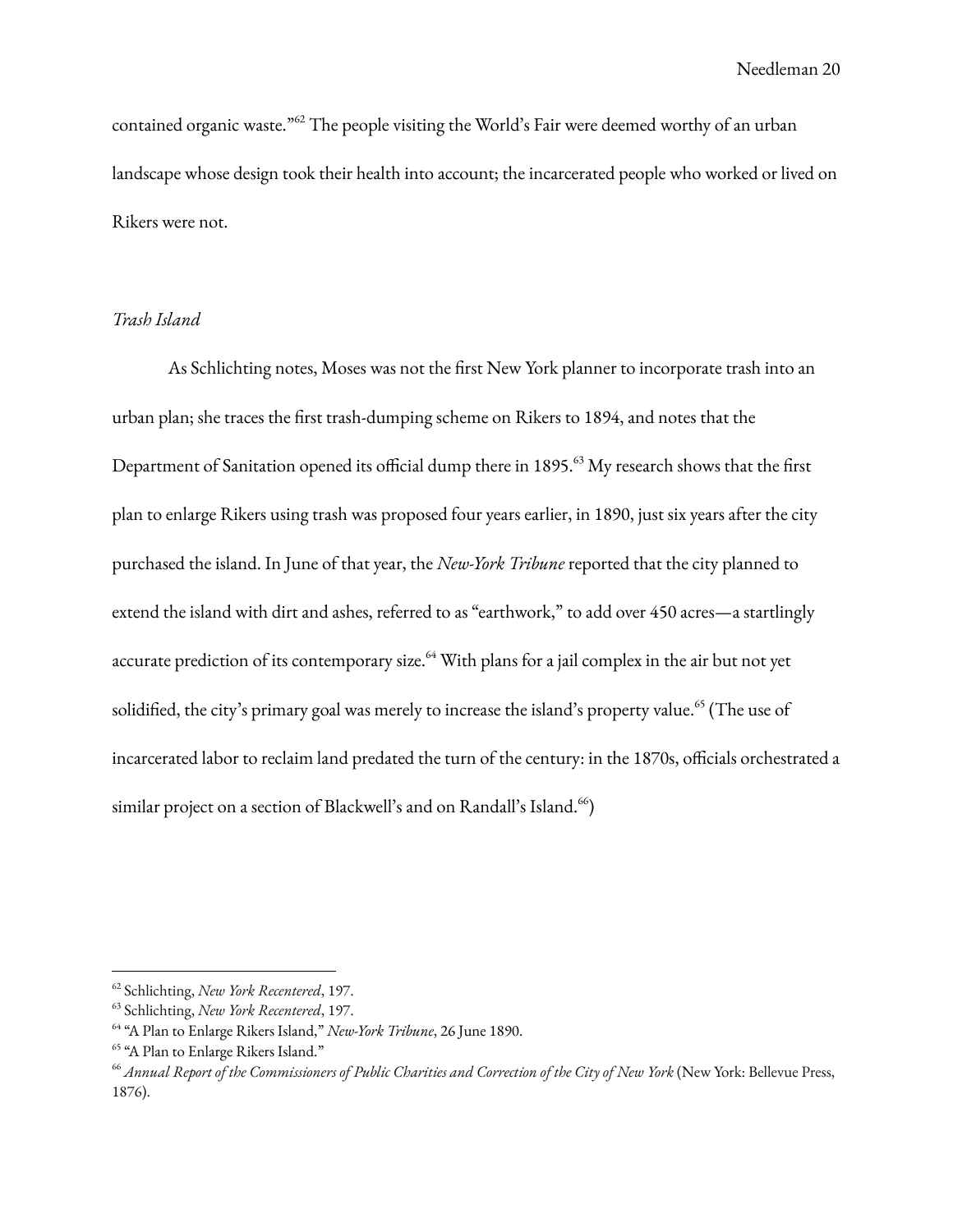The city launched the project in January of 1893, after securing federal approval. $^{67\,68}$  The dumping started almost immediately, and in March, the *New-York Tribune* reported that contractors hired by Tammany Hall, who were under orders from the corrupt Department of Docks and Ferries to cut costs, had been doing subpar work; a city official had found the cribbing, a temporary wooden structure often used in littoral engineering projects, in "deplorable condition."<sup>69 70</sup> (An investigation the following year confirmed the extent of the shoddy work.<sup>71</sup>)

The plan sparked the first major public debate about what the city ought to do with Rikers, but only because the odor from the dumping invaded the nostrils of Bronx and Queens residents. Since 1880, New Yorkers who lived across the East River from Rikers had complained about the private fertilizing establishment, Kane's Manure Works, that graced the island before the city purchased it.<sup>72</sup> Kane had moved there after being indicted for nuisances in Manhattan, but on Rikers his plant turned out to be an even greater nuisance.<sup>73</sup> Residents of Hunt's Point, in the Bronx, complained of the "intolerable stenches," telling a court that they had to keep their windows closed and could not recreate outside. $^{74}$  Kane was arrested on nuisance charges three times, and finally the

<sup>67</sup> "Riker's Island Secured: Garbage Can Now Be Dumped There by the City," *New York Times*, 28 January 1893.

<sup>68</sup> "To Span the Ship Canal: Plans for the New Bridge Approved: The Riker's Island Extension," *New York Times*, 01 February 1893.

<sup>69</sup> "Tammany's Recklessness: Contractors Damage the Cribwork on Riker's Island," *New-York Tribune*, 01 March 1894.

<sup>70</sup> "Defective Work on a Crib: Testimony at the Old Dock," *New-York Tribune*, 28 November 1895.

<sup>71</sup> "Defective Work on a Crib: Testimony at the Old Dock," *New-York Tribune*, 28 November 1895.

<sup>72</sup> "Riker's Island Stenches: The Proprietor of a Noisome Establishment Arraigned in Court," *New York Times*, 14 August 1880.

<sup>73</sup> "Riker's Island Stenches."

<sup>74</sup> "Riker's Island Stenches."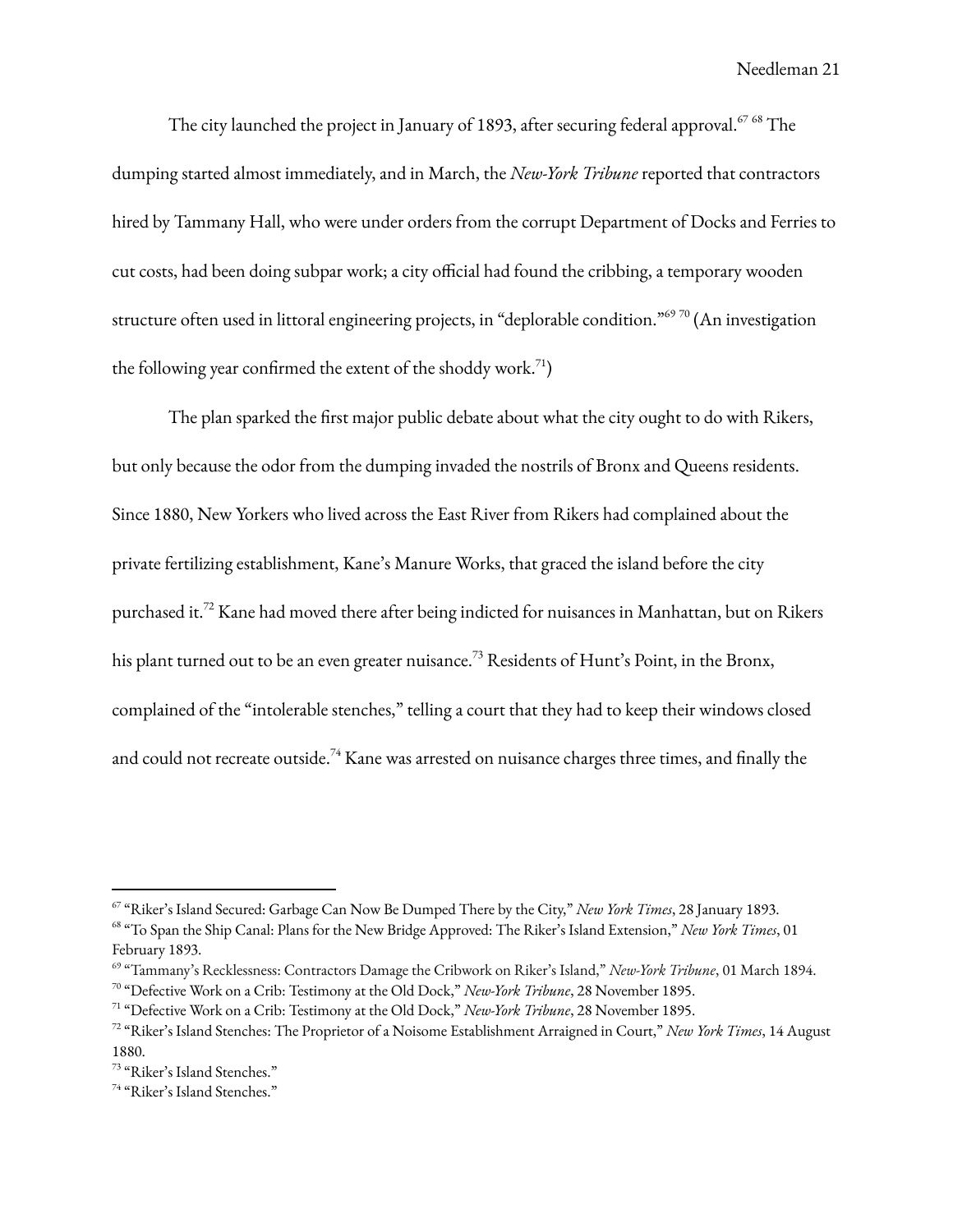residents succeeded in booting him. <sup>75</sup> But the issue flared up far more intensely in the 1890s, when the source of the nuisance was not a mere business owner, but entire city departments.

Though the *Times* had reported in January of 1893, the month the plan was approved, that there was no opposition to dumping refuse on Rikers, protests began in early May.<sup>76</sup> In College Point, Queens, residents and business owners held a formal protest targeted at the Street Cleaning Department, urging the mayor, governor, and New-York Board of Health to "act at once."<sup>77</sup> In July, Bronx residents formed a committee to " urge the city authorities to take immediate action to suppress the unpleasant and unhealthy odors."<sup>78</sup> They had periods of success; that month, a judge issued an injunction, which the city refuted by informing residents that they had no choice but to dump—the federal government had recently prevented them from sending the garbage to sea, as had been common practice.<sup>79</sup> "What are we to do? Where can we send the garbage?" Mayor Gilroy asked his constituents. $^{\text{80}}$  In response, the judge reversed the injunction. $^{\text{81}}$  The residents then appealed to Governor Flower;<sup>82</sup> when the debate rose to the level of the state, the president of the Board of Health proposed a solution that was considered environmentally friendly: burn the trash. $^{\rm 83~84}$ 

<sup>75</sup> "Riker's Island Stenches."

<sup>76</sup> "Riker's Island Harbor Line: No Opposition to the Plan of Dumping Refuse There," *New York Times*, 17 January 1893.

<sup>77</sup> "Want No Garbage at Riker's Island," *New York Times*, 04 May 1894.

<sup>78</sup> "In the Northern Wards: Complaints About Riker's Island," *New-York Tribune*, 01 July 1894.

<sup>79</sup> "Commissioner Andrews Enjoined: Residents of College Point Trying to Stop Riker's Island Nuisance," *New York Times*, 03 July 1894.

<sup>80</sup> "Commissioner Andrews Enjoined."

<sup>81</sup> "Refuse Must Be Disinfected: Justice Gaynor Modifies His Injunction as to Riker's Island Garbage," *New York Times*, 04 July 1894."

<sup>82</sup> "Riker's Island Dumping Nuisance," *New York Times*, 08 July 1894.

<sup>83</sup> "To Get Rid of Garbage: A Question Giving Anxiety to City Officials," *New-York Tribune,* 19 July 1894.

<sup>84</sup> "To Abate the Dumping Nuisance: Steps Taken by Citizens to Remedy Matters at Riker's Island," *New York Times,* 15 August 1894.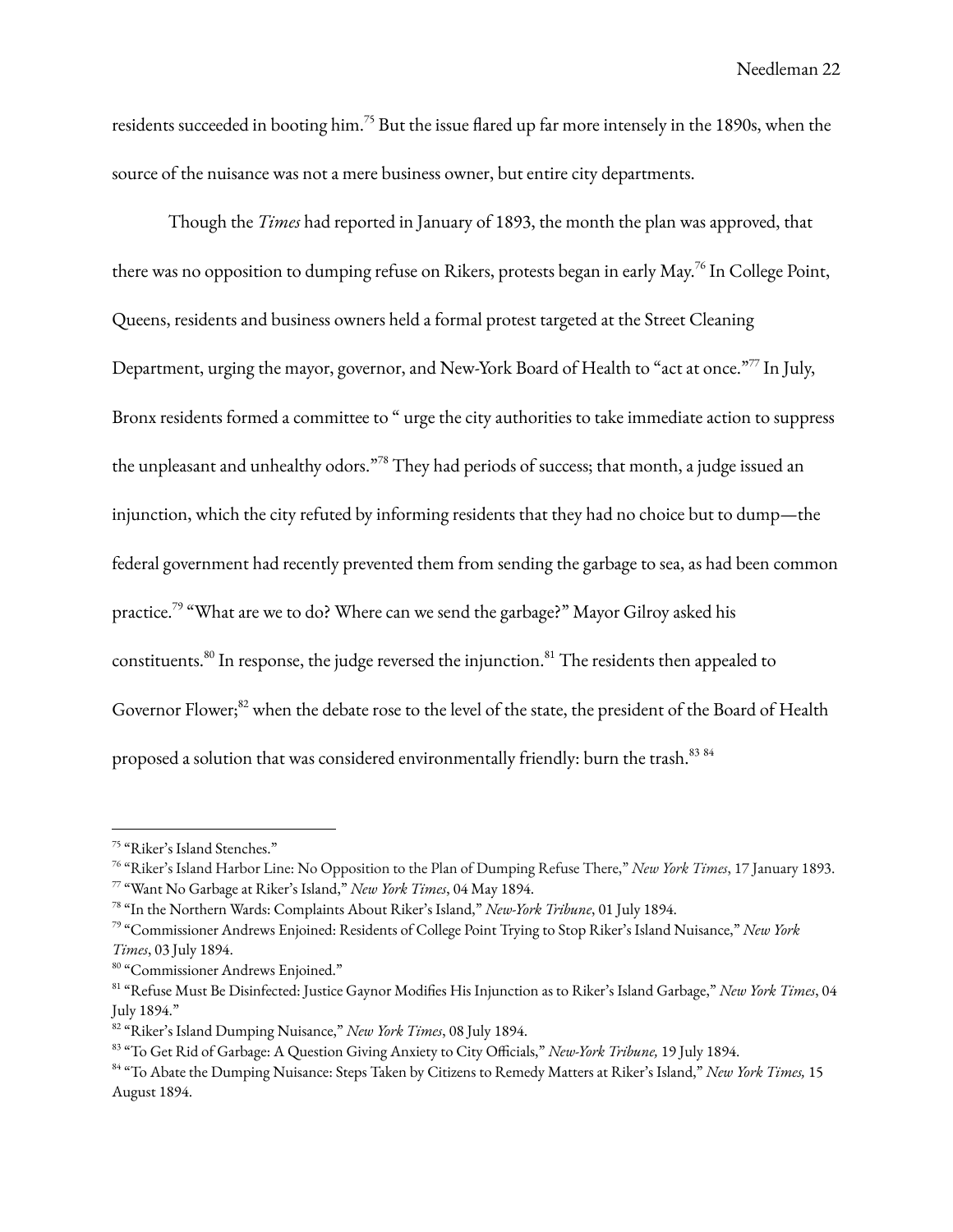In early August, the *Tribune* reported "to many nostrils the odors seem less offensive than they were a few weeks ago," possibly because the Department partially implemented an expensive solution that had been proposed earlier: they covered the trash with earth.<sup>85</sup> Finally, in mid-August, they reached a compromise: the city could dump the garbage, but only if they deodorized it with chemically treated seawater.<sup>86</sup> Some residents were still unsatisfied, claiming that the chemical treatment process had not undergone adequate scientific review. $^{87}$  In December, a lawyer for the city had grown so agitated with the remaining protestors that he said, "the Commissioner [of the Department of Street Cleaning] is so hemmed in with prohibitions and inhibitions that the only way he can now get rid of the garbage is to swallow it."<sup>88</sup> He then claimed that a city official stationed on Rikers had improved his health by breathing in the garbage air.<sup>89 90</sup>

In August of 1895, the *Times* reported that Rikers had become the opposite of a nuisance; the scent of clover had replaced the stench of trash. $^{91}$  City officials on the island had opted to grow produce in the soil that they used for the waste's requisite blanket. $92$  That summer, they had cultivated cucumbers, tomatoes, squash, onions, beets, melons, and carrots, and they planned for even more

<sup>85</sup> "In the Northern Wards: People Above Harlem Still Fighting the Riker's Island Nuisance," *New-York Tribune*, 05 August 1894.

<sup>86</sup> "Riker's Island Odors Decreasing," *New York Times*, 16 August 1894.

<sup>87</sup> "In the Northern Wards: The Riker's Island Nuisance," *New-York Tribune*, 19 August 1894.

<sup>88</sup> "Defends Riker's Island Odors: Mr. Blandy Tells Judge Andrew of Their Beneficial Effect," *New York Times*, 19 December 1894.

<sup>89</sup> "Defends Riker's Island Odors: Mr. Blandy Tells Judge Andrew of Their Beneficial Effect," *New York Times*, 19 December 1894.

 $^{\rm 90}$  In a cruel twist, an Astoria lawyer who advocated on behalf of the concerned residents died after contracting a fever during the protests: "Death of Walter C. Foster: Lawyer May Have Contracted Fever During Campaign Against Riker's Island Dumping," *New York Times*, 24 July 1903.

<sup>92</sup> "Rikers Island a Garden," *New York Times*, 18 August 1895. 91 "The Riker's Island Farm: Fragrance of Clover More Notable Than Any Bad Odor," *New York Times*, 19 August 1895.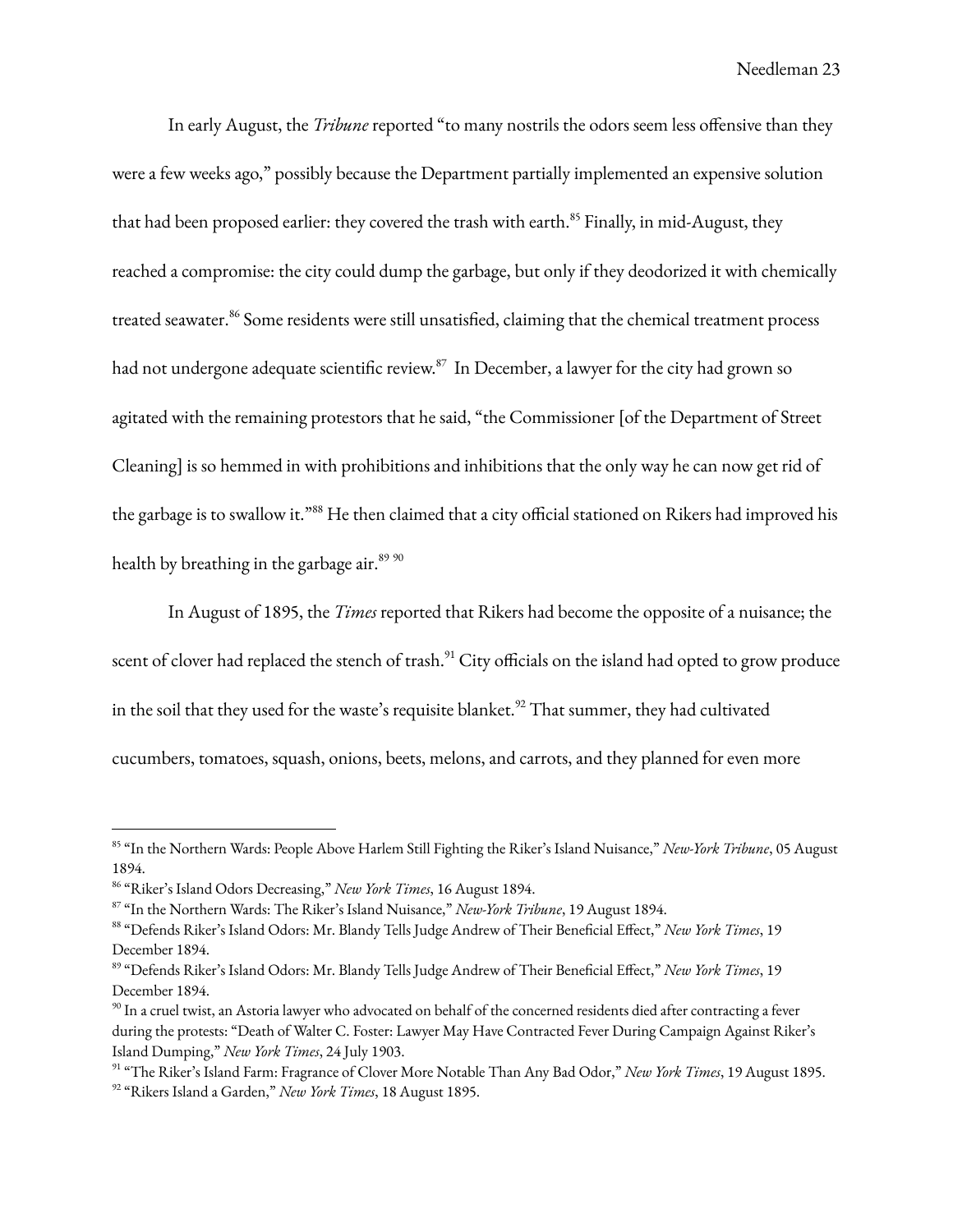varieties of produce. 93 "The vegetables were as fine as any to be found in the city," the *Tribune* reported.<sup>94</sup> The president of the state Board of Health caught wind of the development and proposed using the produce to feed prisoners, an early example of officials using Rikers as a catalyst to increase the carceral system's internal economic efficiency. Soon, he advocated for the development of a full-scale farm on Rikers, called the "new Eden" by the press. 95 (In the 1910s, before the construction of the full-scale jail complex, the city used the farm as a drug-addiction treatment center. $^{96})$ 

Shortly after officials recognized the vital potential of the island, they devised a plan for incarcerated people to inhabit it. In March of 1897, the Board of Estimate allocated over \$56,000 for the construction of wooden barracks on Rikers for 900 people.<sup>97</sup> The project was spearheaded by Robert J. Wright, the Commissioner of Charities and Correction. <sup>98</sup> With the farm now at sixteen acres, Wright expressed confidence that Rikers was an increasingly viable place for incarcerated people to live and work.<sup>99</sup> That fall, incarcerated laborers completed a series of one-story barracks with cellars, and planners spoke of building a "more substantial institution" in the coming years.<sup>100</sup> Early in 1898, as winter died down and the city approached its official consolidation, the commissioners of the Department of Correction and the Department of Street Cleaning proposed their plan for Rikers to

<sup>&</sup>lt;sup>93</sup> "Rikers Island a Garden."

<sup>&</sup>lt;sup>94</sup> "Rikers Island a Garden."

<sup>95</sup> "Exploring the New Eden: President Wilson's Visit to Riker's Island," *New-York Tribune*, 19 August 1895.

<sup>&</sup>lt;sup>96</sup> A Special Committee of the Regular Grand Jury August Term, "A Study of the Conditions Which Have Accumulated Under Many Administrations and Now Exist in the Prisons on Welfare Island, New York City, with a Plan for the Erection and Economical Financing of a New Penitentiary Elsewhere," August 1924, 32.

<sup>97</sup> "Plans for the Riker's Island Barracks Approved," *New-York Tribune*, 05 March 1897.

<sup>98</sup> "Work on Riker's Island: What Commissioner of Correction Wright is Planning to Do," *New-York Tribune*, 28 March 1897.

<sup>99</sup> "Work on Riker's Island."

<sup>100</sup> "The New Branch Workhouse: Frame 'Barracks' on Riker's Island Approaching Completion," *New-York Tribune*, 13 September 1897.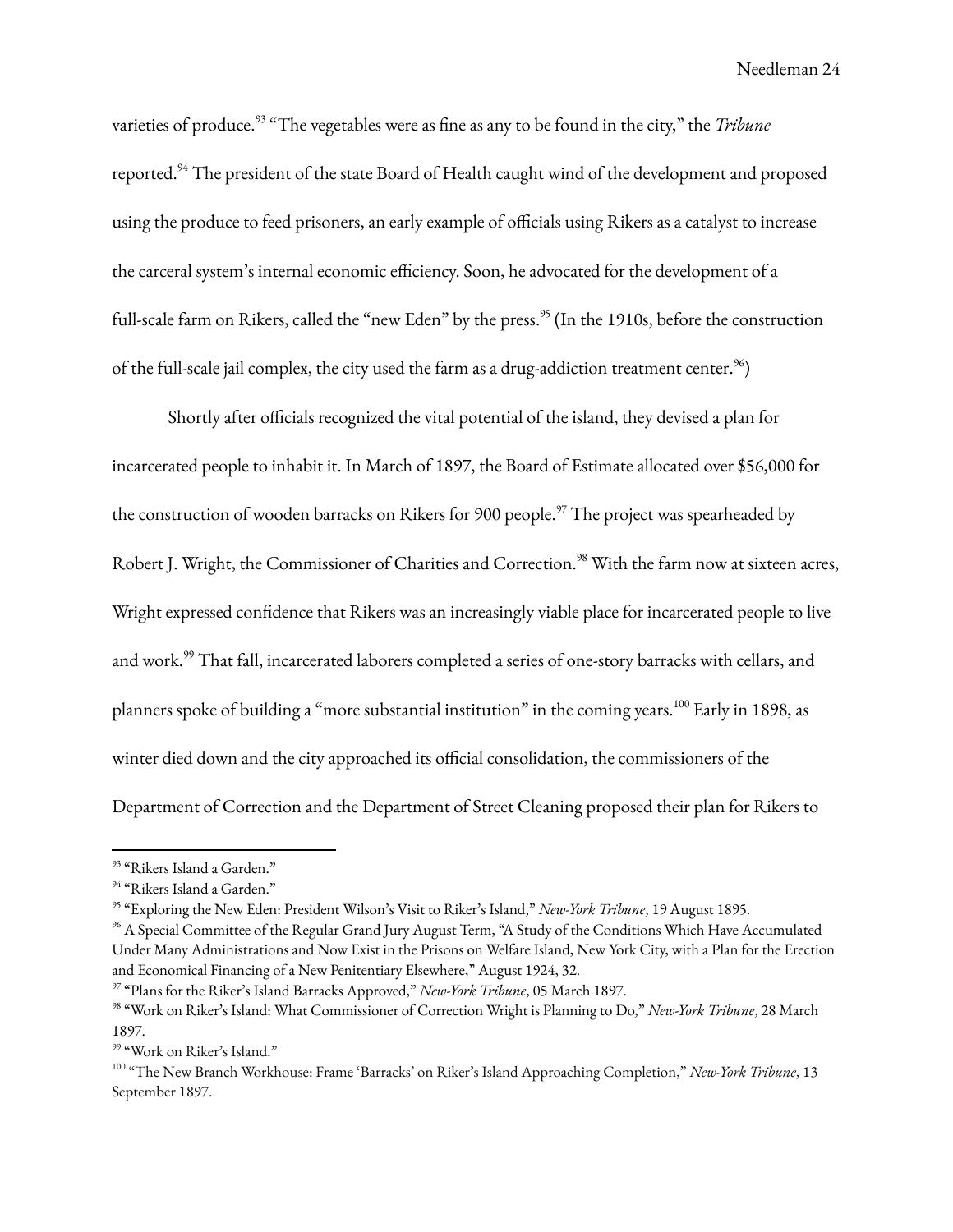Mayor Van Wyck. <sup>101</sup> They wanted to send incarcerated people who were "idle" on Blackwell's to Rikers, where they could work as land reclaimers—an efficient use of time and space, now that they could sleep on the same island that they were flattening and expanding. $^{102}$  Francis J. Lantry, the Commissioner of Correction, estimated that the island was worth \$300,000, and that after its development, its value would skyrocket \$1,000,000. <sup>103</sup> The mayor admired the plan and said he would urge the Board of Estimate and Apportionment to approve it. $^{104}$ 

By 1899, the Board must have assented, as Lantry announced that the Department of Correction planned to move everyone incarcerated on Blackwell's to Rikers. Tammany had backed the plan, undoubtedly contributing to its success; they even floated the idea of turning Blackwell's into a club for the city's Democrats. 105 In 1900, the *Times* reported that at Rikers, "200 [incarcerated] men are daily at work, year in, year out, preparing a site for a new home which they hope they will never enjoy and which in about ten years from now will prove the abode of many a hopeful young heart as yet unsuspicious of the impending fall." <sup>106</sup> Reminding readers of the scale of the island's recent transformation, the reporter called Rikers "the notorious little eight-acre patch which not overlong ago contaminated half of Manhattan with the odor of the garbage which the city then used in an effort to fill in the shoals extending around the island."<sup>107</sup> The city's original vision for Rikers was coming to

<sup>101</sup> "To Improve Riker's Island: A Plan to Employ Convicts and Workhouse Inmates There," *New York Times*, 18 February 1898.

<sup>&</sup>lt;sup>102</sup> "To Improve Riker's Island."

<sup>&</sup>lt;sup>103</sup> "To Improve Riker's Island."

<sup>&</sup>lt;sup>104</sup> "To Improve Riker's Island."

<sup>&</sup>lt;sup>105</sup> "Tammany Plan to Spend Millions: Commissioner Lantry and Other City Officials Wish to Remove Penal Institutions to Riker's Island," *New-York Tribune,* 04 February 1899.

<sup>106</sup> "Reclaiming Riker's Island: Improvement of a Barren Waste Without Cost to the City," *New York Times*, 25 November 1900.

<sup>&</sup>lt;sup>107</sup> "Reclaiming Riker's Island."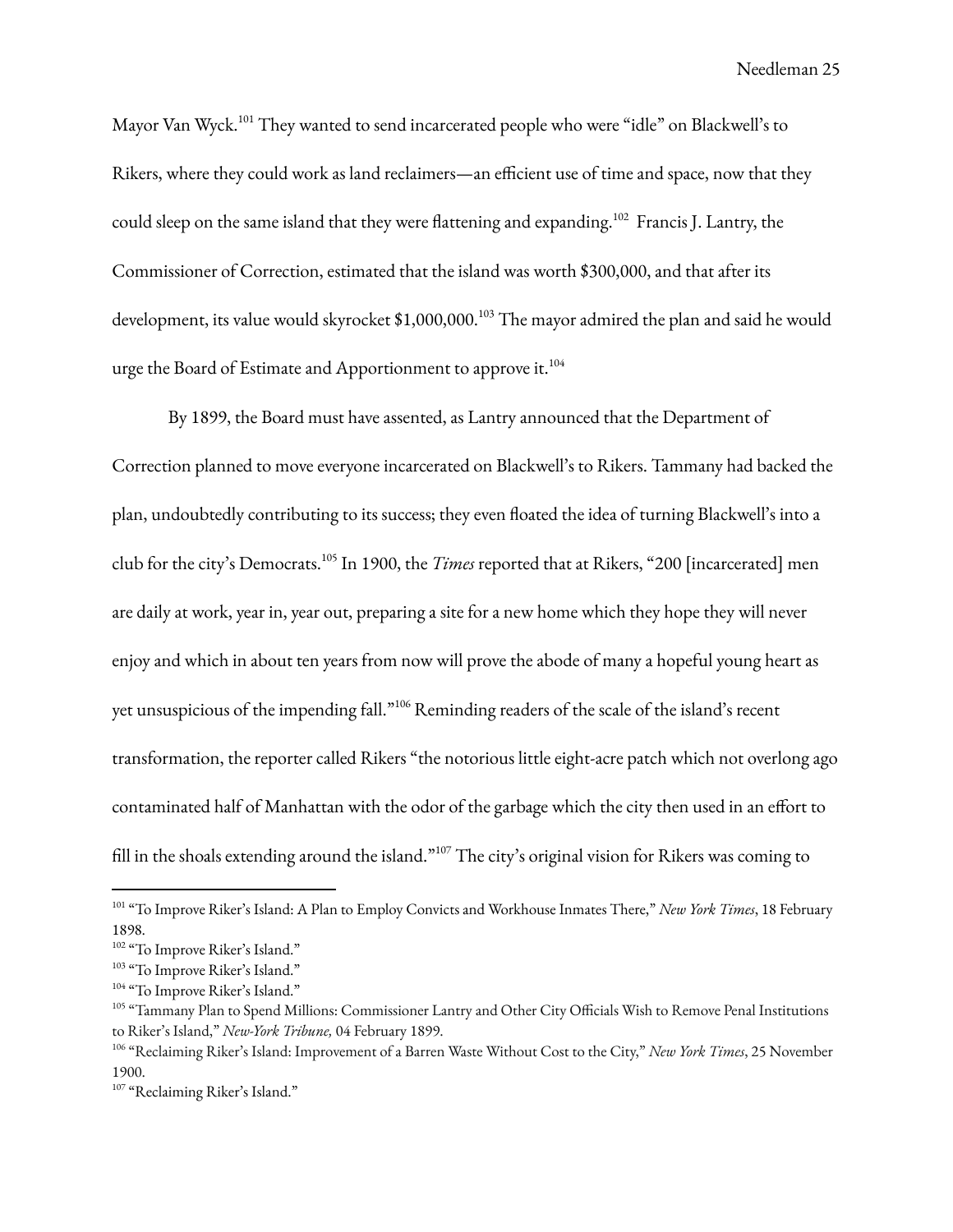fruition, albeit through an unexpected and somewhat extemporaneous organization of labor; the planners had successfully boosted the project to its purported success.

The press's enthusiasm helped them. In that *Times* story, the reporter reviewed the island's developmental history for a new generation of New Yorkers whose parents had read about the purchase in 1884. They wrote that "the island was originally bought for a site for a new penitentiary," and that, though funds were not available to build a full-scale jail at the time, the city constructed small buildings for "temporary prison quarters."<sup>108</sup> When the McDonough amendment of 1894 outlawed penal labor on the open market, "Riker's Island, lying within plain view of the granite walls on Blackwell's Island, solved the problem" of underemployment. <sup>109</sup> The Commissioner's goal was to triple the island's size, and by 1900, they were well on their way, having built a network of roads.<sup>110</sup> The reporter vaunted the recent progress, comparing it to the laughable failure of 1893 and 1894, under the administration of Mayor Thomas Gilroy: boats responsible for the dumping accidentally filled in their only channel of passage through the cribbing;<sup>111</sup> then, after sections of the cribbing collapsed and "threatened to stroll toward the Brooklyn Bridge," a reporter wrote that "all further attempts at civilizing the stubborn little island were abandoned." 112 113

The reporter helped Lantry make himself the project's public face, reminding readers of his innovative proposal for the Department of Street Cleaning to use ashes from uptown Manhattan as

<sup>&</sup>lt;sup>108</sup> "Reclaiming Riker's Island."

<sup>&</sup>lt;sup>109</sup> "Reclaiming Riker's Island."

<sup>&</sup>lt;sup>110</sup> "Reclaiming Riker's Island."

<sup>&</sup>lt;sup>111</sup> "Reclaiming Riker's Island."

<sup>&</sup>lt;sup>112</sup> "Reclaiming Riker's Island."

<sup>&</sup>lt;sup>113</sup> "Reclaiming Riker's Island."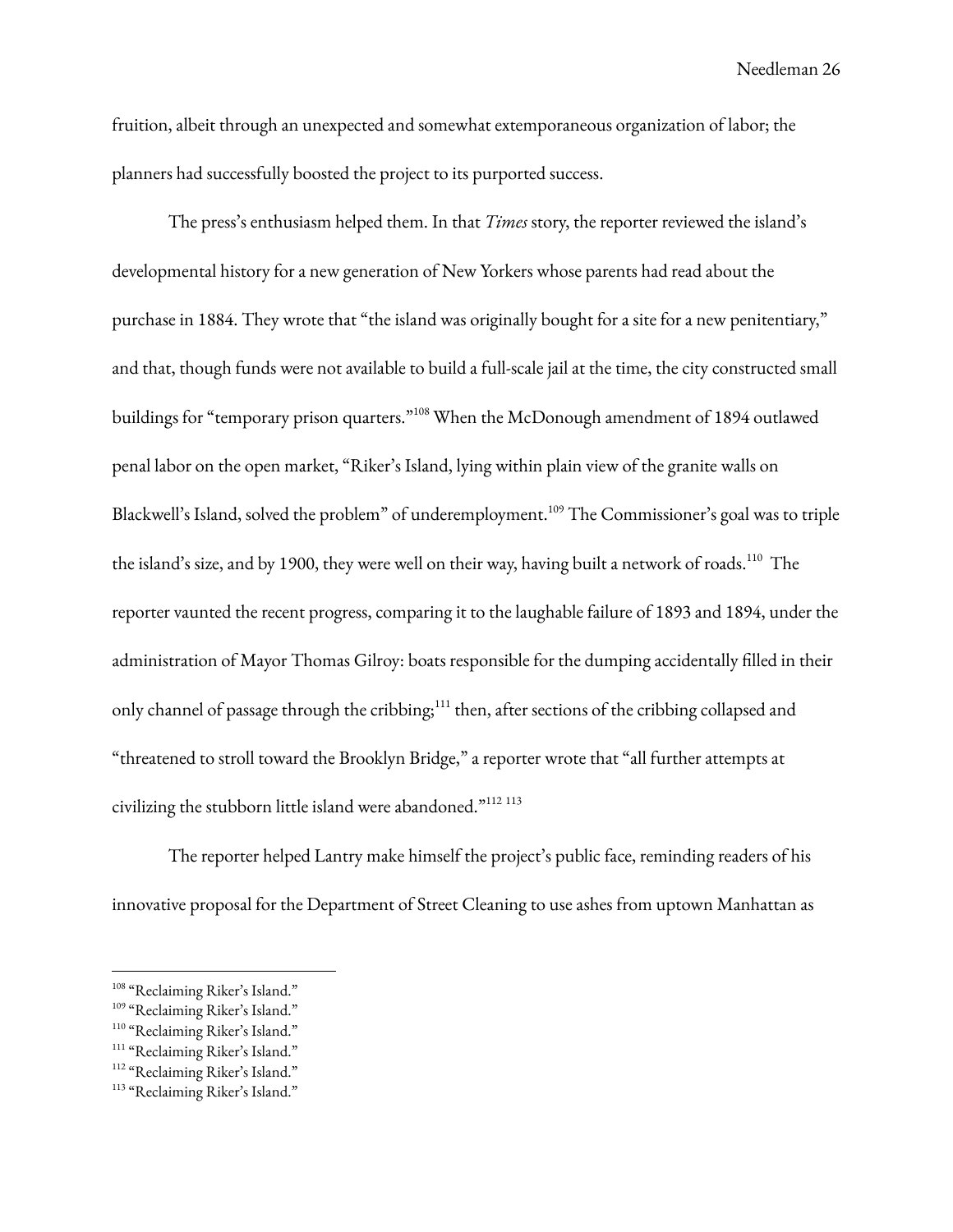landfill.<sup>114</sup> His plan was cheap and self-contained: the Department of Street Cleaning saved on the cost of bringing the ashes to the ocean, and the Department of Correction provided cheap incarcerated labor. The project required stones to prevent erosion, for which Lantry proposed dismantling an unused reservoir on West 42nd Street—the future site of the New York Public Library.<sup>115</sup> In a moment of interdepartmental back-scratching that reveals the architectural homology of institution-building in turn-of-the-century New York, Lantry, who had the authority to issue municipal bonds for large public projects, agreed to "smooth the way" for the erection of the public library if the stones were given to his department, though only the Commissioner ended up holding up his end of the bargain. $^{\rm 116}$ 

Lantry was more than pleased with his progress. And yet, at the time of the report, Rikers still had no consistent source of clean water—only a windmill with a well that had been built in 1899—and increasingly the island's permanent population therefore remained impossible. $^{117}$  Lantry asked, "Why should we not do better still?"<sup>118</sup> He estimated another decade of work before the island would be ready for a jail.<sup>119</sup> He continued to assure New Yorkers that Rikers would be worth millions, and that "the island can be made one of the most attractive of its kind in existence." $^{120}$ 

In August of 1902, the nuisance debate flared up once again, as residents of Port Morris called on a judge to issue yet another injunction on garbage dumping.<sup>121</sup> The filling by then consisted only of

<sup>&</sup>lt;sup>114</sup> "Reclaiming Riker's Island."

<sup>&</sup>lt;sup>115</sup> "Reclaiming Riker's Island."

<sup>&</sup>lt;sup>116</sup> "Reclaiming Riker's Island."

<sup>&</sup>lt;sup>117</sup> "Reclaiming Riker's Island."

<sup>&</sup>lt;sup>118</sup> "Reclaiming Riker's Island."

<sup>&</sup>lt;sup>119</sup> "Reclaiming Riker's Island."

<sup>&</sup>lt;sup>120</sup> "Reclaiming Riker's Island."

<sup>121</sup> "Call Riker's Island a Menace: Bronx Residents Declare Stench of Refuse Dumped There Makes Them Ill," *New-York Tribune*, 17 August 1902.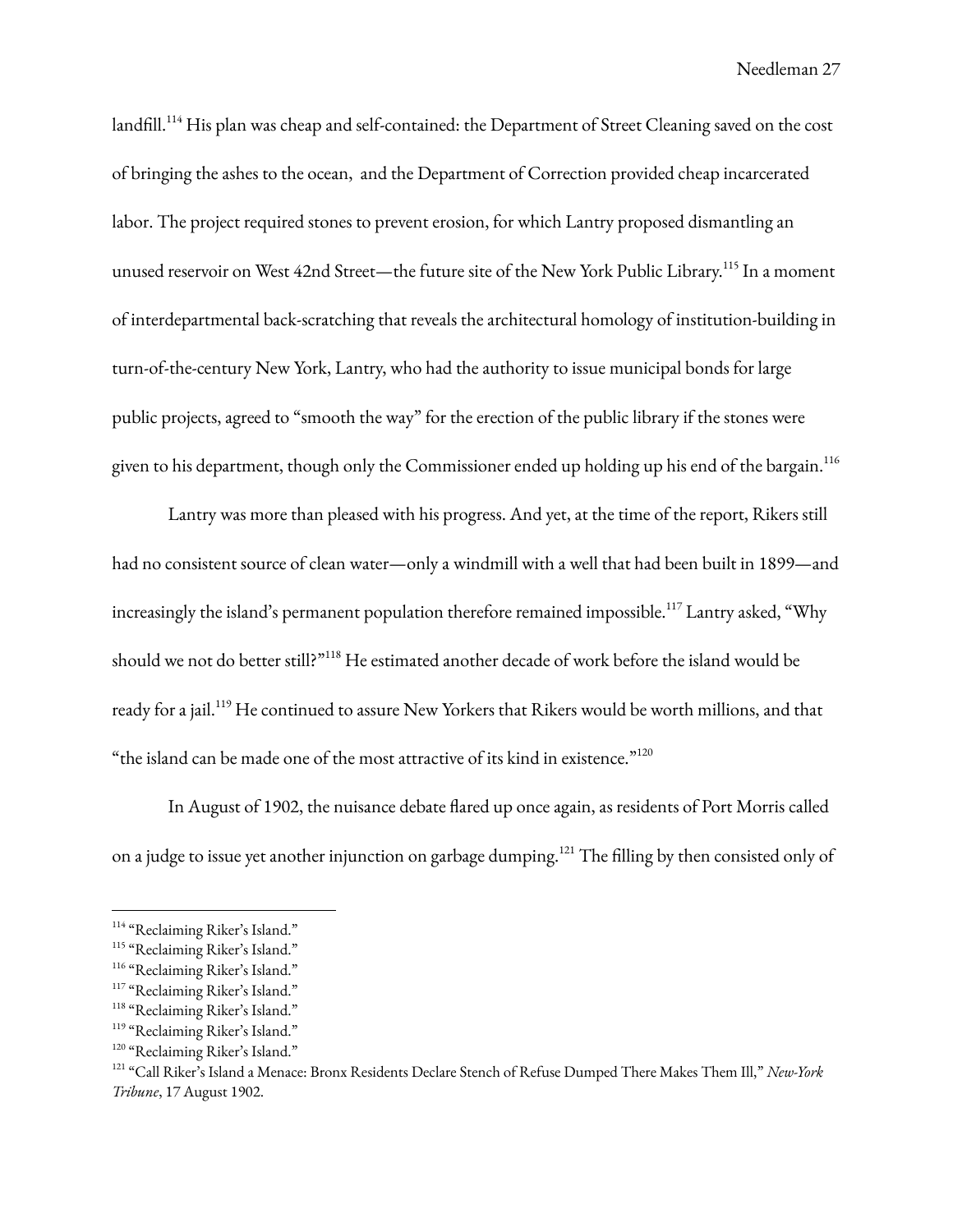ash and dry rubbish—kinds of trash with slightly less offensive odors than street sweepings—but residents were still dissatisfied.<sup>122</sup> This time, the city's excuse revealed the extent to which incarcerated people had become part of the environmental fabric of Rikers: "It was admitted," the *Tribune* reported, "that the prison laborers were unwilling to work any more than they could be compelled to, and the result would be that the work would not be finished for a long time."<sup>123</sup> Still, the laborers were working at unprecedented speeds, filling up to 3,000 cubic yards.<sup>124</sup> So adamant were the city and the press about the project's success that they squashed the nuisance complaints; a *Times* reporter wrote that "it is absurd to claim that this work is a menace to health or a source of annoyance," and that "there is no ground for honest and intelligent objection to the work that is being done at Riker's Island."<sup>125</sup> This, of course, contradicted the claims of residents who lived near Rikers.

While there is no archival evidence of incarcerated people's claims in the debate, the conditions were so terrible that their health must have suffered. In September of 1902, they continued to work without a consistent source of running water; the city had indefinitely stalled its plans to route the Croton Aqueduct, the city's main water source, to the island.<sup>126</sup> Rikers had become a world unto its own, and in addition to filling, the laborers were responsible for"farming, repairing, much of the building, the plumbing, roadmaking and painting." <sup>127</sup> By early 1903, the island had increased by 25 acres, with another 35 planned shortly.<sup>128</sup> And early that summer, after the completion of two

<sup>&</sup>lt;sup>122</sup> "Call Riker's Island a Menace:"

<sup>&</sup>lt;sup>123</sup> "Call Riker's Island a Menace."

<sup>124</sup> "The Filling at Riker's Island," *New York Times*, 27 August 1902.

<sup>&</sup>lt;sup>125</sup> "The Filling at Riker's Island."

<sup>126</sup> "Utilizing City Refuse Work of Enlarging Riker's Island: Prison Labor Employed," *New-York Tribune*, 21 September 1902.

<sup>&</sup>lt;sup>127</sup> "Utilizing City Refuse."

<sup>128</sup> "Rubbish Becomes Land: Sixty-Three Acres Now Filled at Riker's Island," *New-York Tribune*, 18 May 1903.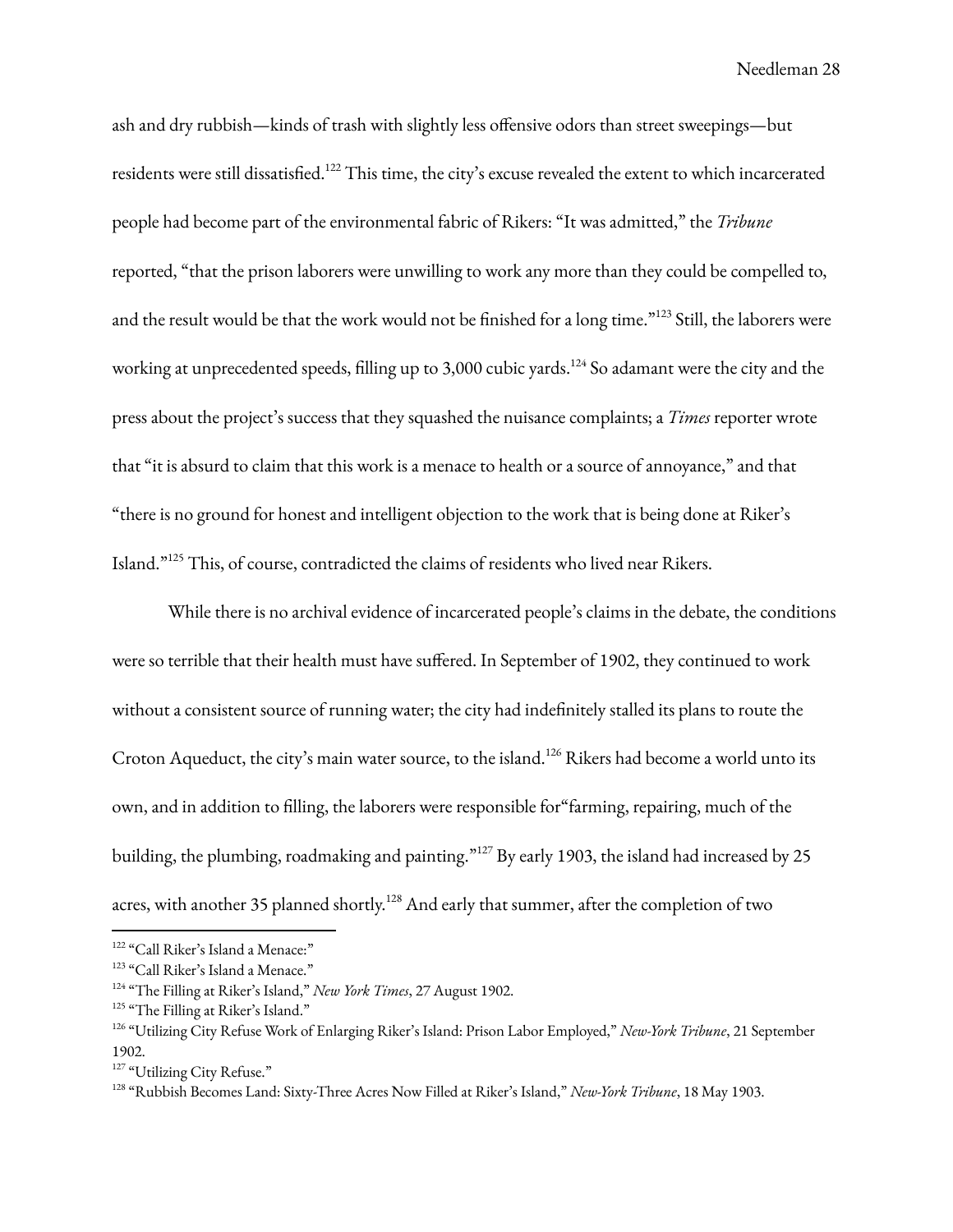residential buildings and one bathhouse, the first 150 incarcerated people were transferred from their cells on Blackwell's to Rikers. <sup>129</sup> Reporting on this development, the *Tribune* called Rikers a "prison settlement" that Commissioner Hynes intended to make "as complete as any other similar institution," referring to those in other parts of the country. $^{130}$ 

As soon as the city incarcerated people there, Rikers became a permanent fixture of New York's cityscape that was open, if only intermittently, to New Yorkers who had never been there before. In August of 1903, a *Tribune* reporter described a tour of the island organized by the Department of Street Cleaning, on which young boys watched the incarcerated men do the brutal work of reclamation.<sup>131</sup> The goal seemed to be to educate young New Yorkers about one of the city's largest infrastructure projects. "They stood watching the withered greenery from some midsummer bride's nuptials sail past with a dead cat on a pyramid of cinders," the reporter wrote.<sup>132</sup> The incarcerated labor force continued their work throughout the decade, ceasing only in July of 1905, when a trash fire raged. 133

In 1907, the *Tribune* announced that "an even greater Riker's Island than was contemplated in the original plans" was afoot.<sup>134</sup> Until then, the expansion had only occurred on the western side of the island; the city announced a plan to double the island's current size on the eastern side within five years.<sup>135</sup> The project was now divided between the Department of Docks and Ferries, which managed

<sup>&</sup>lt;sup>130</sup> "First for Riker's." 129 "First for Riker's: Workhouse Prisoners, 150, to Occupy Island To-morrow," *New-York Tribune*, 21 July 1903.

<sup>&</sup>lt;sup>132</sup> "A Visit to Riker's." 131 "A Visit to Riker's: Young Street Cleaners Learn About Garbage Mysteries," *New-York Tribune*, 26 August 1903.

<sup>133</sup> "Fire on Riker's Island: Burning for Two Weeks," *New-York Tribune*, 18 July 1905.

<sup>134</sup> "Making a Big Island for New York Out of a Small One," *New-York Tribune*, 05 May 1907.

<sup>&</sup>lt;sup>135</sup> "Making a Big Island for New York."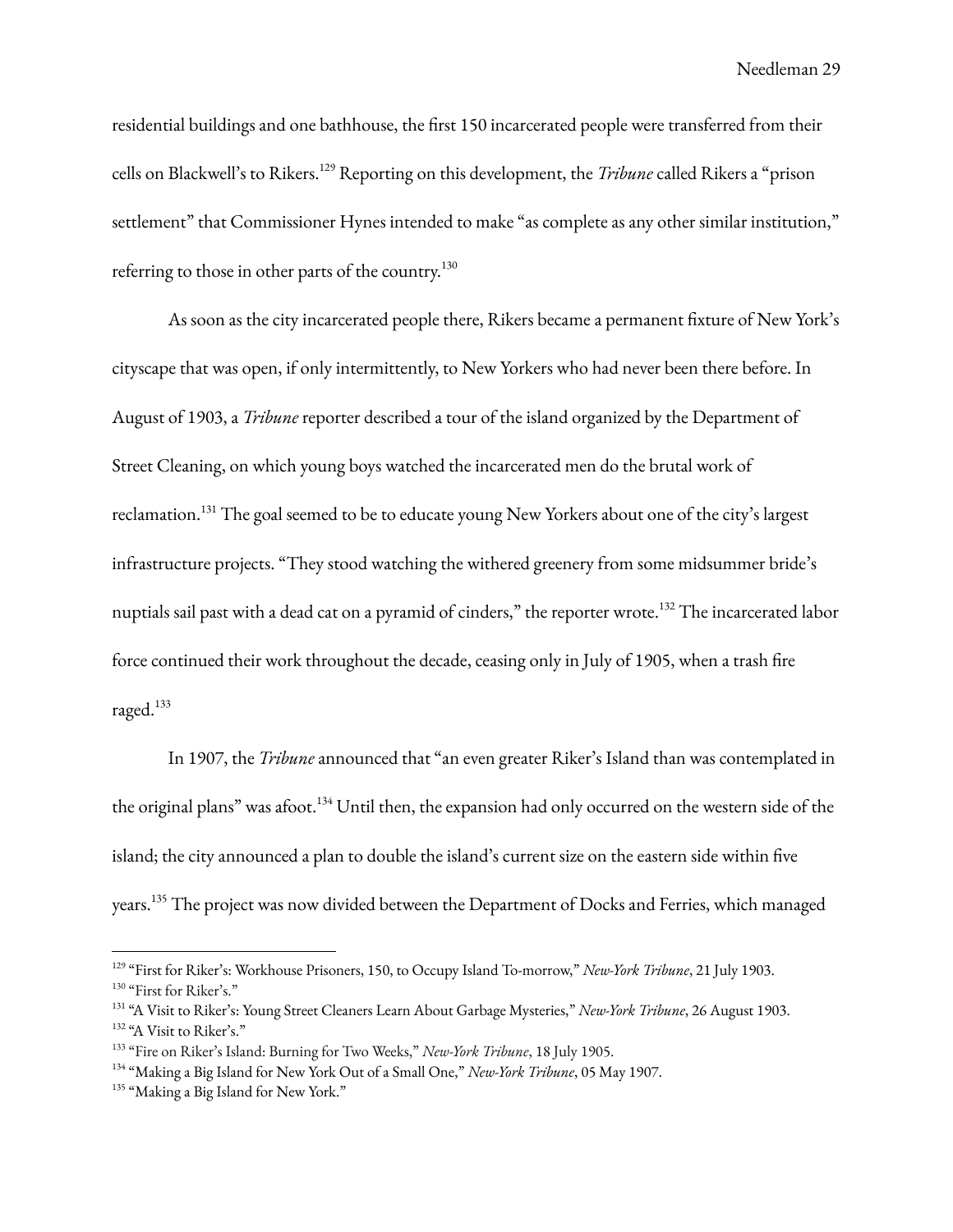the cribbing; the Department of Street Cleaning, which brought the refuse to the island; and the Department of Correction, which continued to organize the exploited labor.<sup>136</sup> At an unknown point, the Department of Correction had hired Italian workers to supplement the incarcerated labor; they named their dormitory on the island the "Hotel de Bum." <sup>137</sup> "At present, with its yawning valleys of marshland and its mountains of street sweepings and ashes, it is anything but a beauty spot," the reporter wrote, but the city resolutely insisted, once again, that "the time will yet come when New York will be justly proud of Riker's Island."<sup>138</sup>

Expansion continued apace while architects designed the full-scale jail complex, as described in Chapter II, and reached an apogee in the 1920s, when the city finally began construction on the full-scale jail. By then, the history of the island was already a mystery to some; when Commissioner of Correction Frederick A. Wallis proposed his plan for the jail in 1924, he could only write in vague terms about the four decades of land reclamation. Below one map of the island, he wrote: "It is said that the fill to the right of the illustration, the eastern section, have been practically completed"; he did not know for sure, and one wonders who did. 139

City officials clung to their old priorities of cutting costs and increasing efficiency, though in the 1920s, the scale at which they operated was much larger. According to a 1924 Grand Jury report, Wallis planned to force one thousand incarcerated people to unload refuse onto the island and build

<sup>&</sup>lt;sup>136</sup> "Making a Big Island for New York."

<sup>&</sup>lt;sup>137</sup> "Making a Big Island for New York."

<sup>&</sup>lt;sup>138</sup> "Making a Big Island for New York."

<sup>139</sup> Frederick A. Wallis, "New York's Delinquents and Modern Correctional Methods," 28 May 1924, 25. Municipal Archives of the City of New York.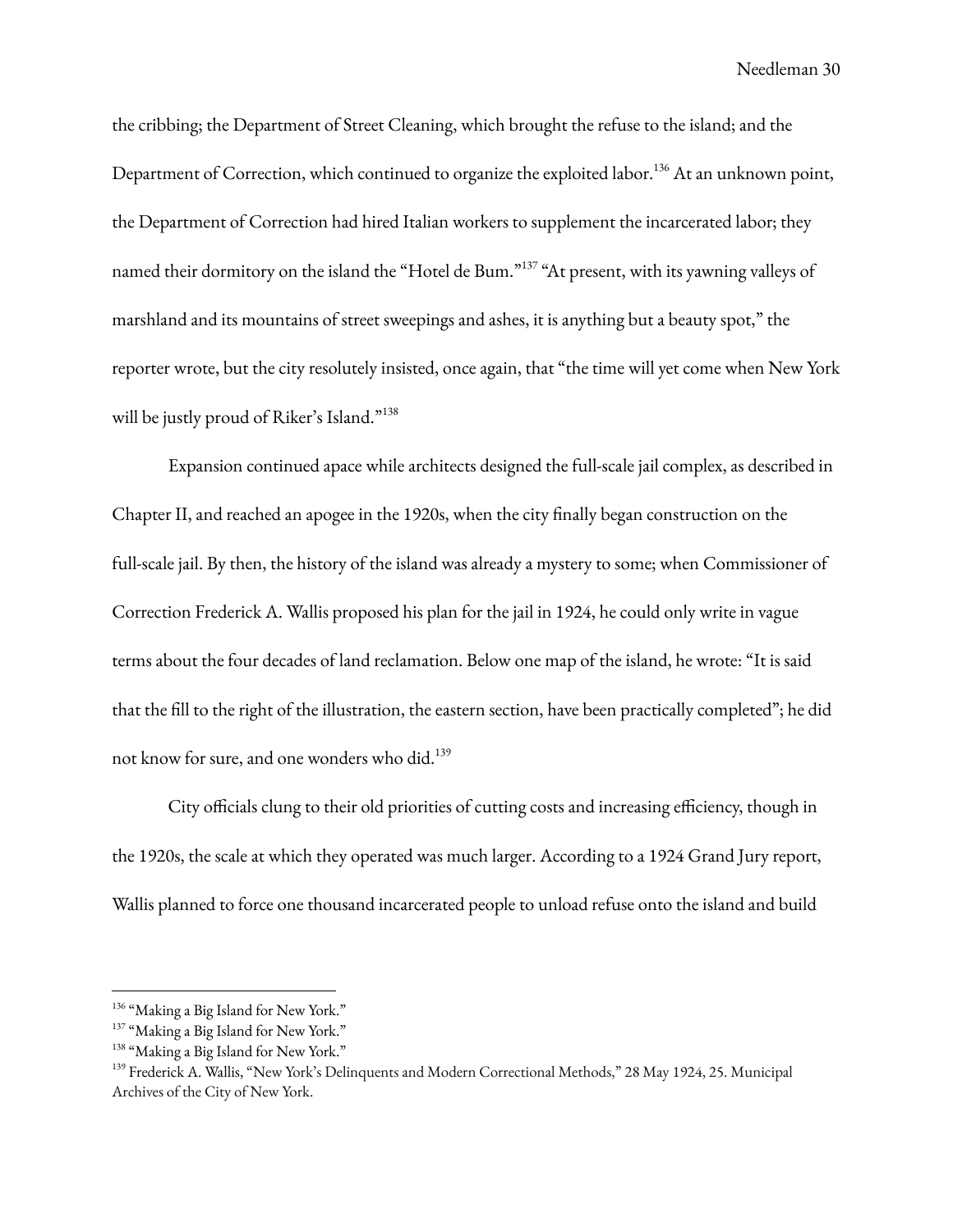new incinerators. $^{\rm 140}$  The jurors wrote: "The Commissioner estimates a direct saving to the City of about \$200,000 a year by simply taking over the unloading of the scows, *and this saving should be considered in connection with the plan for financing the new Penitentiary*." <sup>141</sup> The jurors vaunted Rikers as an economically successful modern urban planning project, as discussed in Chapter IV. The jurors, whose report is discussed in greater detail in Chapters III and IV, insisted that Rikers was already a successful modern urban planning project. They wrote:

Since [1884] it has been added to by filling, from city excavations, ashes and street sweepings, so that it has now an area of about 64 acres, and the U.S. Engineers have approved a further addition of about 400 acres. […] The plans of [Department of Street Cleaning] Commissioner Taylor provide that the Department […] take over the dumping scows and apparatus, so that refuse which has previously been transported to Riker's Island under private contract, at a total expenditure which, it is said, amounted to about \$1,000,000 yearly, will be handled by the Department.<sup>142</sup>

As the island's acreage and value climbed higher and higher thanks to the labor of incarcerated people, the new carceral landscape hardened; the city sent the laborers further from Manhattan than ever before, while at the same time integrating them into three departments' post-consolidation structures.

This transformation entailed disciplining incarcerated people to the wage. The Grand Jury report celebrated the passage of a 1924 law that made it "possible to pay prisoners a wage"; until then, there had been "restrictions limiting the earnings of prisoners in the State to one and a half cents a day."<sup>143</sup> On this front, city officials saw themselves as reformers working for the good of incarcerated

<sup>&</sup>lt;sup>140</sup> Grand Jury, "A Study of the Conditions," 36.

<sup>&</sup>lt;sup>141</sup> Grand Jury, "A Study of the Conditions," 36.

<sup>&</sup>lt;sup>142</sup> Grand Jury, "A Study of the Conditions," 32-34.

<sup>&</sup>lt;sup>143</sup> Grand Jury, "A Study of the Conditions," 36.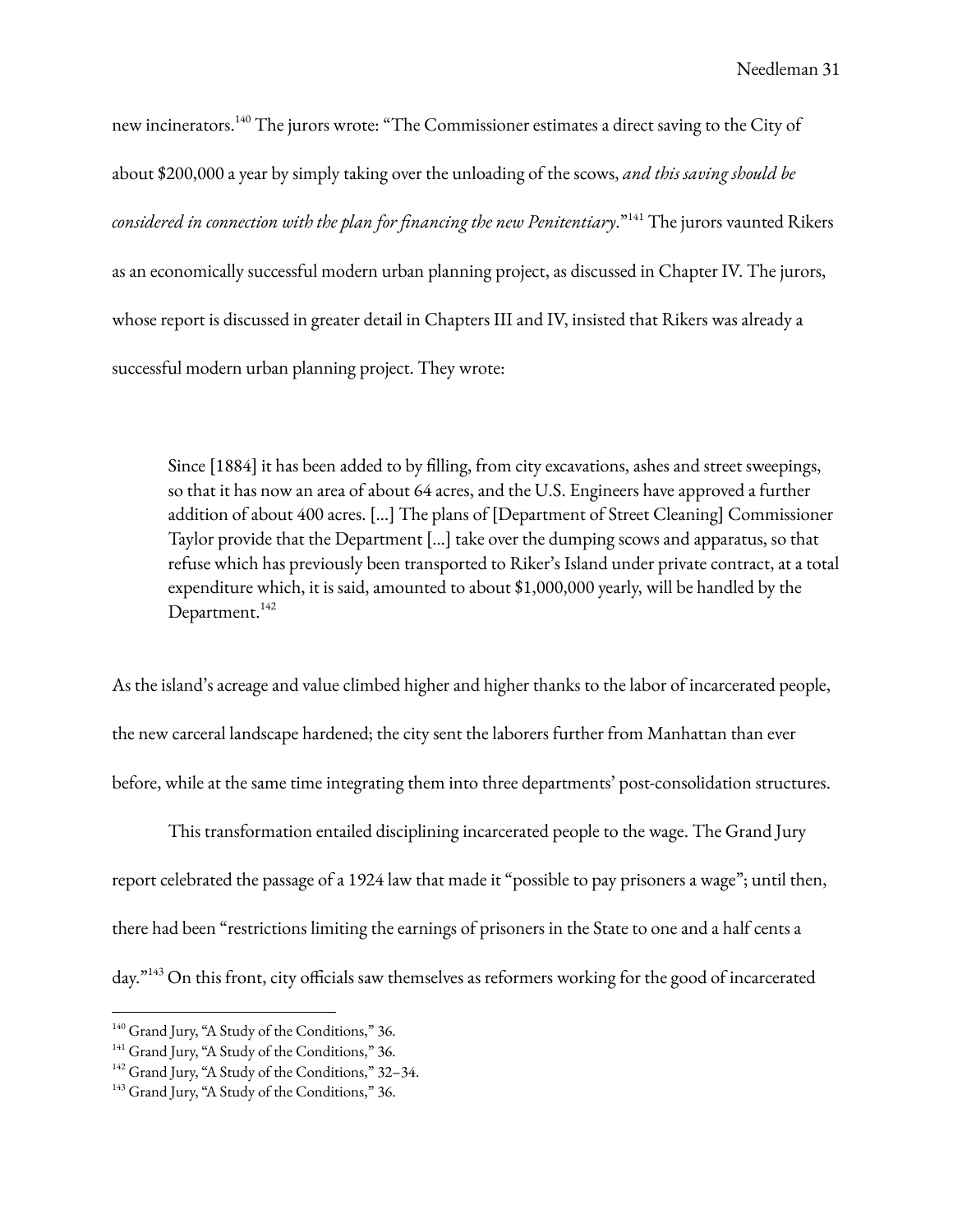people; legislators before them, they claimed, had given "little thought […] to the welfare of the family while the prisoner is incarcerated or to giving him a new start in life on his release."<sup>144</sup> The Department also adopted an eight-hour workday.<sup>145</sup> But, as Wallis's report revealed, cutting costs, not instituting fair labor practices, remained the city's priority: "In the dumping and distributing of the ashes and refuse of the City," Wallis wrote, "the city will save at least \$350,000 by using prisoners' labor instead of contract labor," which had been the norm for carceral capital projects. $^{146}$  This "tremendous man power" could also be put to use in "the erection of a new penitentiary."<sup>147</sup> Here it was clear that the city had subordinated the "mental, moral and physical rehabilitation of the men confined" to its desire—framed, as always, as a public necessity—to build an island, and to build it cheaply. 148

#### *The Rikers Fix*

Considered over its four-decade course, the modern urban plan to reclaim Rikers and erect a carceral complex there clearly sprang from multiple motives. One of the least obvious was to concentrate surpluses of labor and capital. By far the most compelling development in contemporary carceral studies has been Gilmore's argument that in the 1980s, American prisons drastically expanded in order to concentrate surpluses.<sup>149</sup> In this bold assertion, Gilmore contradicts the reigning scholarly

<sup>&</sup>lt;sup>144</sup> Grand Jury, "A Study of the Conditions," 35.

<sup>&</sup>lt;sup>145</sup> Frederick A. Wallis, "Letter to John F. Hylan," 24 February 1925, 2. Municipal Archives of the City of New York.

<sup>&</sup>lt;sup>146</sup> Frederick A. Wallis, "Letter to Hylan," 5.

<sup>&</sup>lt;sup>147</sup> Frederick A. Wallis, "Letter to Hylan," 5.

<sup>&</sup>lt;sup>148</sup> Frederick A. Wallis, "Letter to Hylan," 5.

<sup>149</sup> Ruth Wilson Gilmore, *Golden Gulag: Prisons, Surplus, Crisis, and Opposition in Globalizing California* (Oakland: University of California Press, 2007).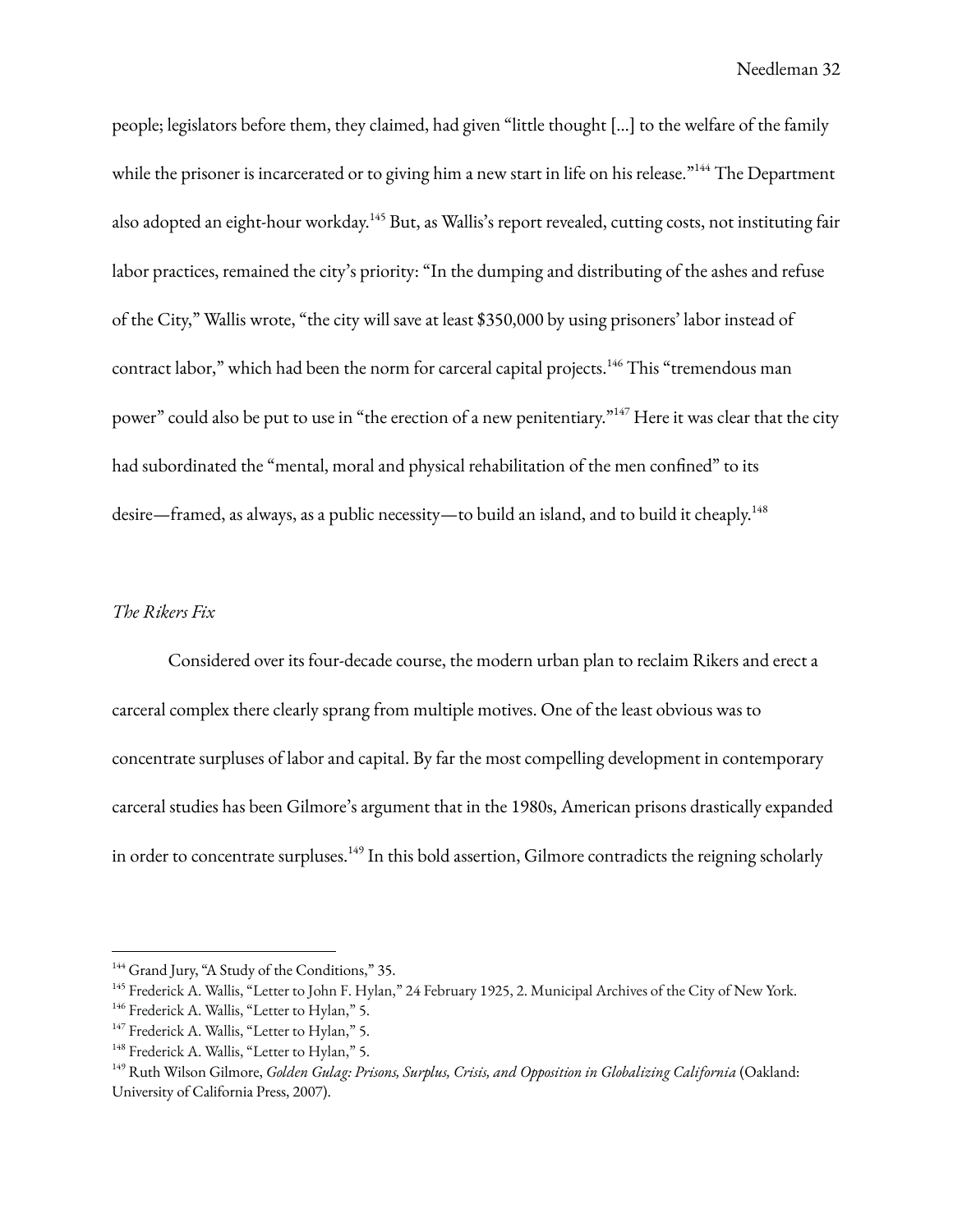and popular consensus.<sup>150</sup> Using California as her case study, she shows that following significant shifts in its political economy, the state embarked on "the largest building prison building program in the history of the world" to absorb four forms of surplus—"finance capital, land, labor, and state capacity"—by erecting dozens of prisons in the state's rural Central Valley and filling them almost entirely with poor people, disproportionately people of color. 151

Gilmore's contribution—as much historical as it is geographical—draws from David Harvey's theory of the spatial fix, which describes "capitalism's insatiable drive to resolve its inner crisis tendencies by geographical expansion and geographical restructuring." <sup>152</sup> Harvey argues that "capitalism is addicted to geographical expansion much as it is addicted to technological change and endless expansion through economic growth."<sup>153</sup> One major motive for states or corporations to pursue a spatial fix is the condition of overaccumulation, which Marx defines as the key indicator of a capitalist crisis: the existence of surpluses of capital and labor with no immediately apparent profitable solution.<sup>154</sup> Fearing the consequences of devaluation, capitalists expand spatially.<sup>155</sup> The spatial fix comes in many forms. In one case that seems to define the contemporary era of finance capital, overaccumulation manifests as a lack of demand, and the spatial fix is capitalist expansion into

<sup>150</sup> For the argument that mass incarceration is a result of the War on Drugs, see Michelle Alexander, *The New Jim Crow: Mass Incarceration the Age of Colorblindness* (New York: The New Press, 2012). For the argument that mass incarceration is a result of rising crime rates, see John Pfaff, *The True Causes of Mass Incarceration and How to Achieve Real Reform* (New York: Basic Books, 2017). For the argument that mass incarceration is a socio-spatial recapitulation of slavery, as popularized in Ava DuVernay's documentary *13th*, see Loïc Wacquant, "From Slavery to Mass Incarceration," *New Left Review*, January–February 2002.

<sup>151</sup> Gilmore, *Golden Gulag*, 88.

<sup>152</sup> David Harvey, "Globalization and the 'Spatial Fix,' *Geographische Revue* 2 (2001): 24.

<sup>&</sup>lt;sup>153</sup> Harvey, "The 'Spatial Fix," 24.

<sup>&</sup>lt;sup>154</sup> Harvey, "The 'Spatial Fix," 26.

<sup>&</sup>lt;sup>155</sup> Harvey, "The 'Spatial Fix," 26.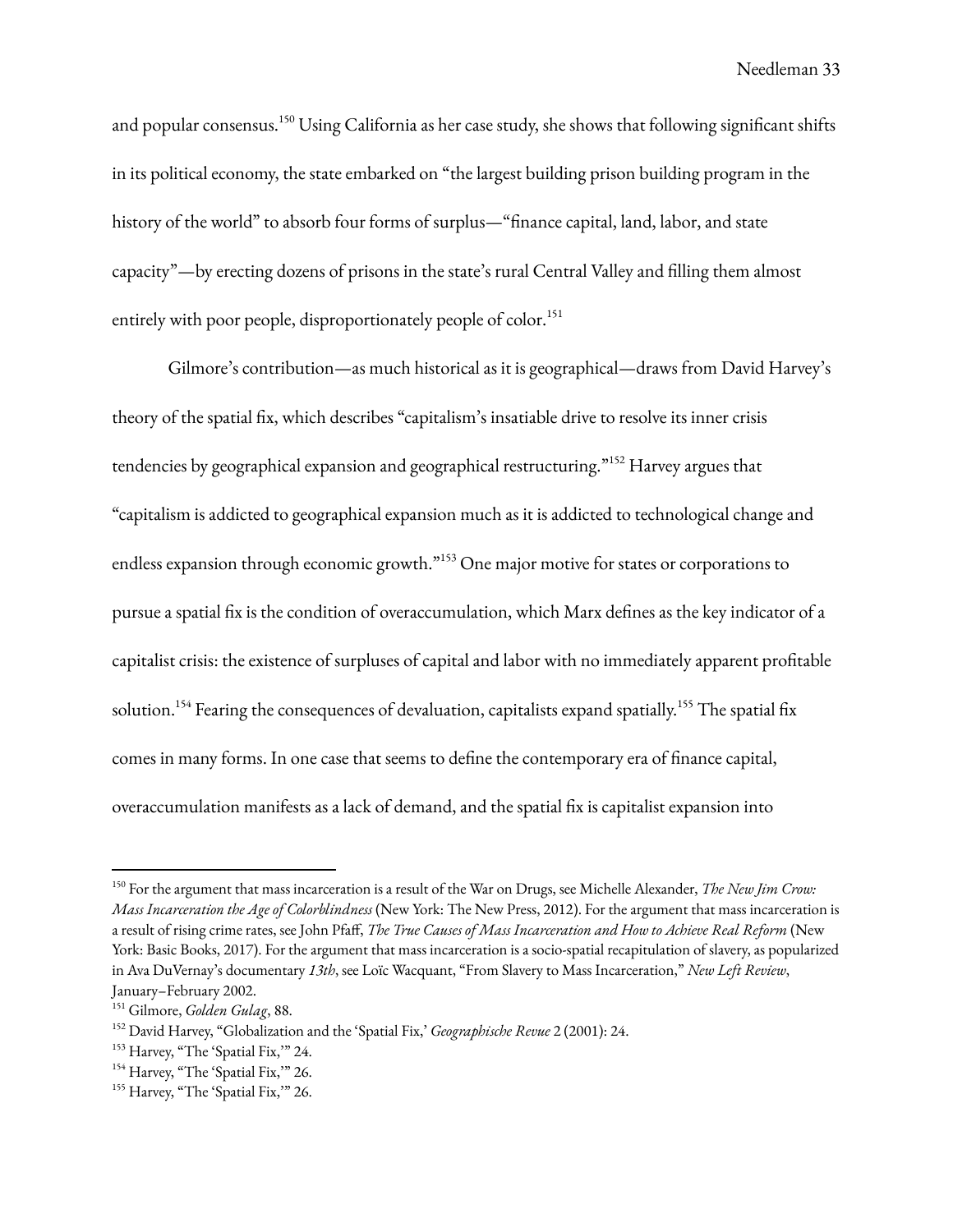historically non-capitalist territories.<sup>156</sup> In another case, overaccumulation occurs without a lack of demand in a given territory, so capitalists export the surplus capital and labor to another territory. 157

The latter case describes what happened in New York City's carceral archipelago at the turn of the century. Early in 1898, Commissioner Lantry of the Department of Correction and Commissioner McCartney of the Department of Street Cleaning proposed their plan for Rikers to Mayor Van Wyck, who said he would endorse it to the Board of Estimate and Apportionment.<sup>158</sup> They proposed sending incarcerated people who were "idle" on Blackwell's, or not productively employed, to Rikers, where they would fulfill the city's long-standing goal of expansion through land reclamation. The men would sleep and work on the same island, rather than sucking up the municipal dollars required to ferry them to and from Blackwell's.<sup>159</sup> Lantry's goal was not reclamation for reclamation's sake: he was quite clear that his motive was to more than triple the island's current estimated value of roughly  $$300,000.^{160}$ And he believed that by doing so, the city could efficiently concentrate the critical surplus of labor on Blackwell's.

The groundwork for the spatial fix had been laid before the city purchased Rikers. In the Department's 1875 annual report, the warden of the Blackwell's penitentiary noted that only a small number of incarcerated people were employed in the workshops, and that they were only producing

<sup>&</sup>lt;sup>156</sup> Harvey, "The 'Spatial Fix," 26.

<sup>&</sup>lt;sup>157</sup> Harvey, "The 'Spatial Fix," 26.

<sup>158</sup> "To Improve Riker's Island: A Plan to Employ Convicts and Workhouse Inmates There," *New York Times*, 18 February 1898.

<sup>&</sup>lt;sup>159</sup> "To Improve Riker's Island."

<sup>&</sup>lt;sup>160</sup> "To Improve Riker's Island."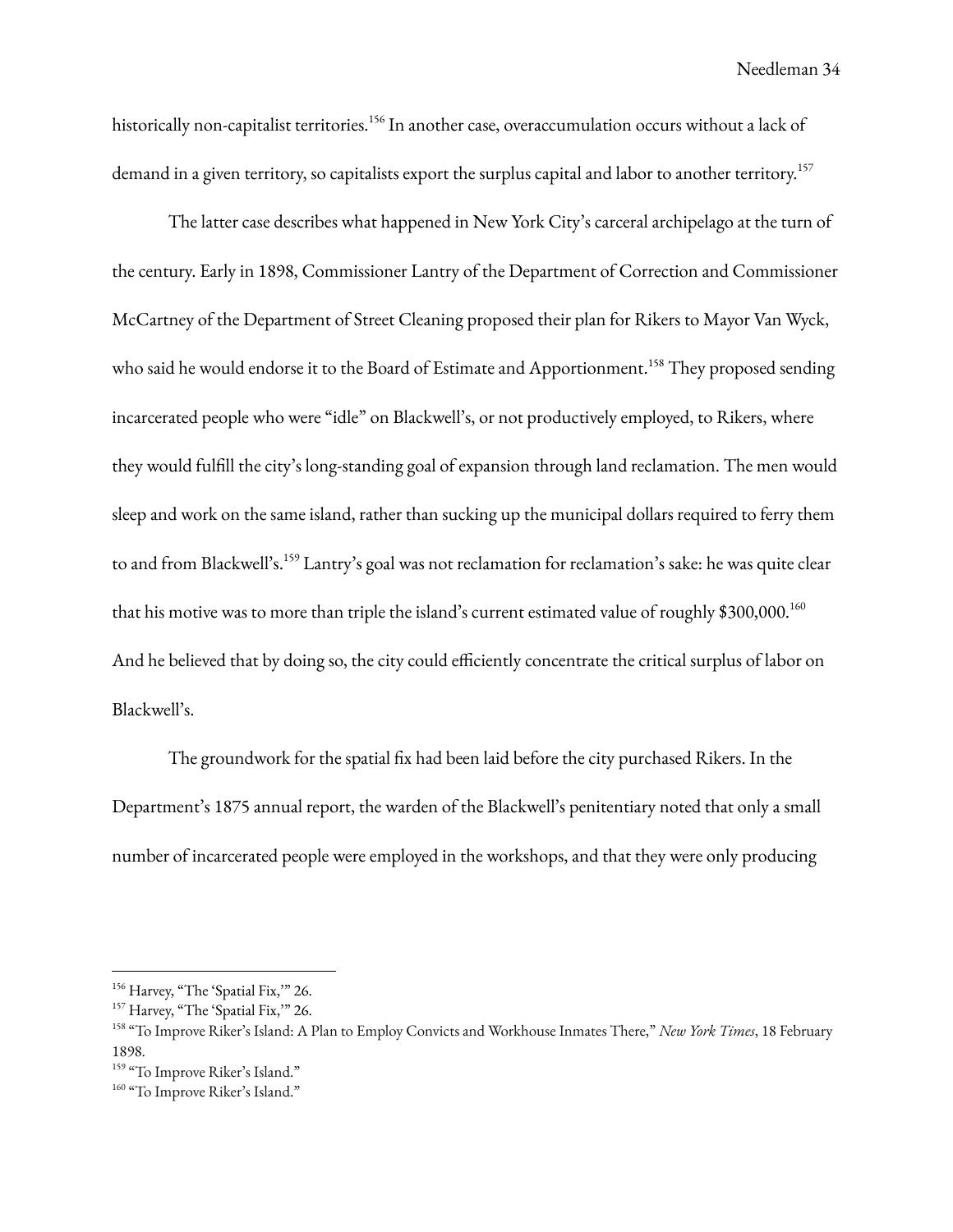goods for home consumption.<sup>161</sup> Of their own volition, the authorities at Blackwell's quadrupled the size of the labor force that year and put them to work in rooms not built as workshops.  $^{162}$ 

Nor did the spatial fix cease after the implementation of Lantry's plan. In February of 1910, Henry Solomon, the vice president of the State Prison Commission, advocated strongly for closing Blackwell's after inspecting the island.<sup>163</sup> His reasons included the usual suspects—he noticed the overcrowding, and he thought the "dark punishment cells" were barbaric—but he also complained that Blackwell's was an inefficient factory.<sup>164</sup> "There have been no orders received from the Street Cleaning Department for a long time for horse rotary brooms," Solomon pointed out, "and the machine for manufacturing them lies idle." <sup>165</sup> He blamed this surplus capital on a lack of demand: "I infer that the various public departments are purchasing too many of the class of goods manufactured here in the open market."<sup>166</sup> His insistence on "the great need of the new prison about to be built at Rikers Island," then, developed in part because he imagined the island's capacity to concentrate the surpluses that he considered a significant problem. <sup>167</sup> The same was true for Wallis, fourteen years later, when he wrote that his new labor plan would not only discourage "the criminal activities of persons who are now repeatedly sentenced to prison," but also "substitute hard work for idleness" in order to create a

<sup>&</sup>lt;sup>161</sup> Annual Report of the Commissioners of Public Charities and Correction of the City of New York (New York: Bellevue Press, 1875).

<sup>&</sup>lt;sup>162</sup> Annual Report of the Commissioners of Public Charities and Correction of the City of New York (New York: Bellevue Press, 1875).

<sup>163</sup> "For Riker's Island Prison: Commissioner Solomon Urges Need of It and Wants Dark Cells Abolished," *New York Times*, 07 February 1910.

<sup>164</sup> "For Riker's Island Prison."

<sup>165</sup> "For Riker's Island Prison."

<sup>166</sup> "For Riker's Island Prison."

<sup>&</sup>lt;sup>167</sup> "For Riker's Island Prison."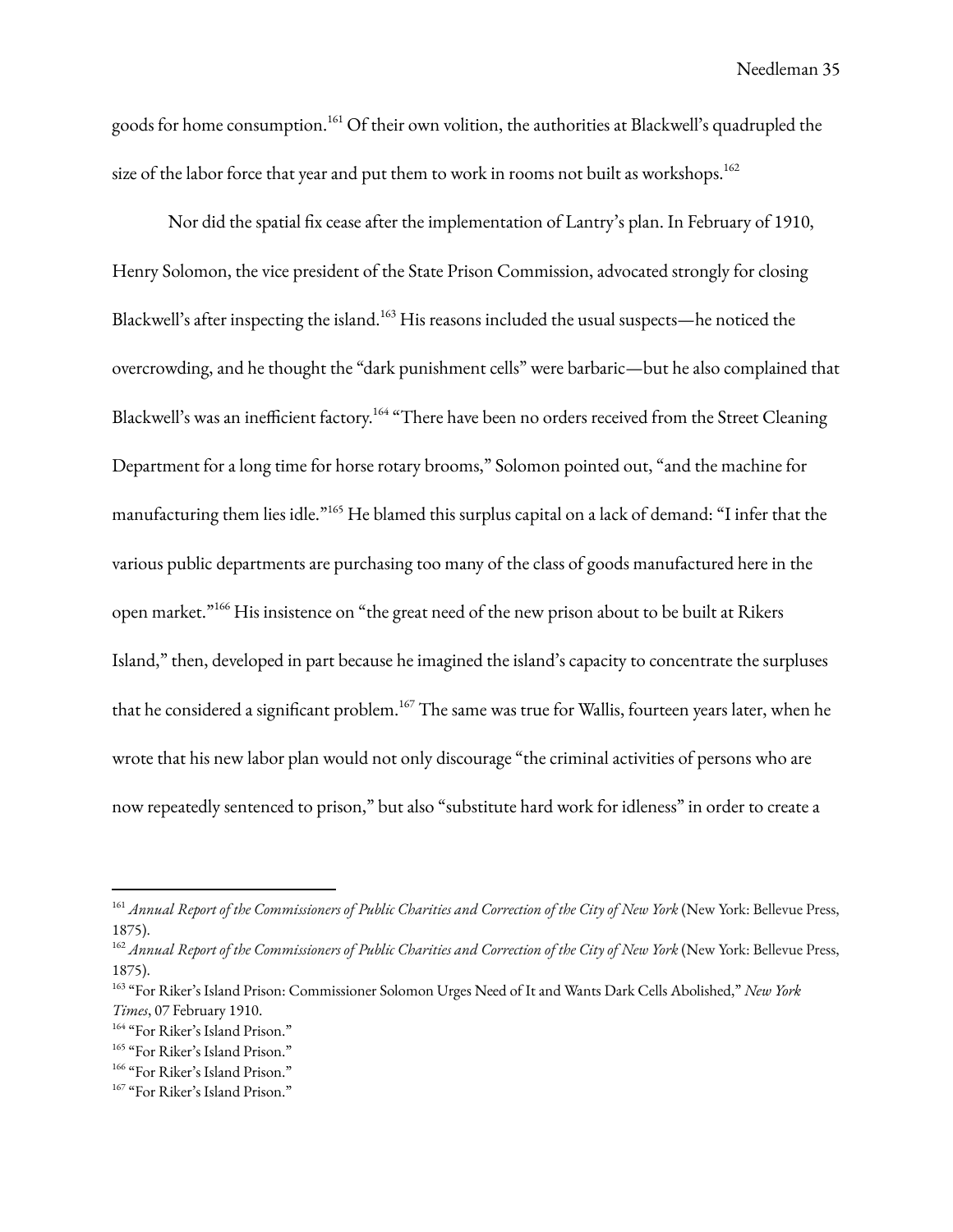more efficient carceral complex. <sup>168</sup> The jail-planners' transformation of the city's incarcerated labor system, then, was not merely a penal reform designed to produce better workers outside of the prison walls, but a profitable solution to internal problems. And the labor in question was mostly the construction of the future site of the jail complex; the planners devised a scheme for Rikers to quite literally spatially fix itself.

<sup>168</sup> Frederick A. Wallis, "New York's Delinquents and Modern Correctional Methods," 28 May 1924, 28.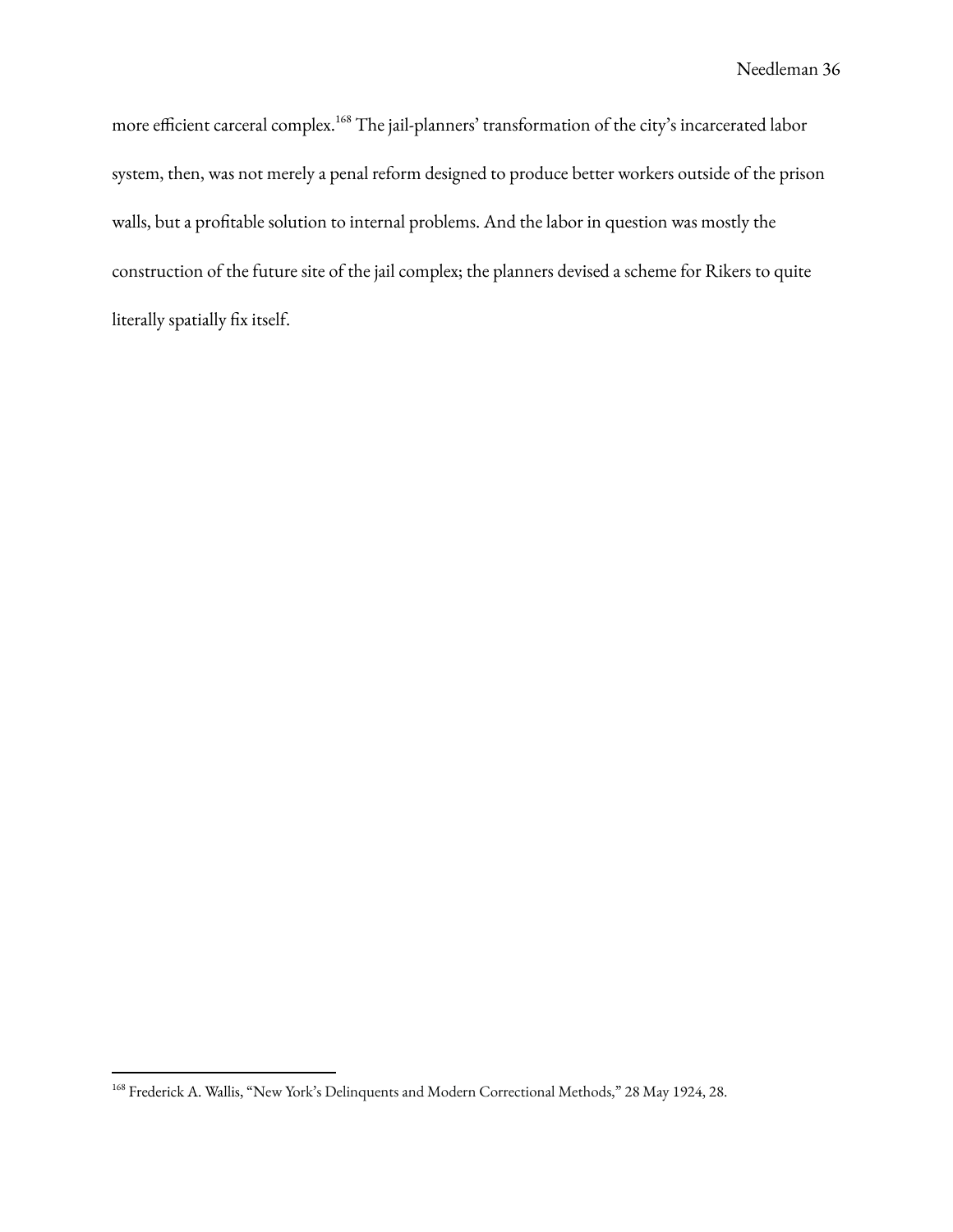# **II. New York's Modern Carceral Vision**

# *The Trowbridge Plan*

New York commissioned the first plans for a full-scale jail complex on Rikers Island in 1907. That year, John V. Coggey, the Commissioner of Correction under Mayor George B. McClellan, held an architectural competition to which were invited five firms that the city thought were "the most representative […] architects in the city": Heins & LaFarge, Warren & Wetmore, Trowbridge & Livingston, Hoppin & Koen, and Henry Rutgers Marshall. <sup>169</sup> The jury included William Mead, of McKim, Mead & White, the major firm that brought Beaux-Arts design principles to the city's institutions, including Columbia University, around the turn of the century. Trowbridge & Livingston, known at the time for hotels and mansions, won and signed a contract with the city on December 5, 1907.<sup>170</sup> Eager to seize the momentum from the previous decades' land reclamation project, the city moved quickly: before the end of the year, they issued a municipal bond of \$2,250,000 for the erection of some of the buildings in the plan.<sup>171</sup> Over the next two years, various city agencies signed onto the project. $^{172}$  And although the city shelved them for unknown reasons in 1910, the plans served as the foundation for the Rikers revival in the 1920s.

The competition was an important moment in the crystallization of the city's

<sup>&</sup>lt;sup>169</sup> Grand Jury, "A Study of the Conditions," 12.

<sup>&</sup>lt;sup>170</sup> Katherine C. Moore research papers on Trowbridge & Livingston, 1892-2010. Dept. of Drawings & Archives, Avery Library, Columbia University.

<sup>&</sup>lt;sup>171</sup> Grand Jury, "A Study of the Conditions," 14.

<sup>172</sup> "Rikers Island Prison: Plans for it Approved" *New-York Tribune*, 22 May 1908.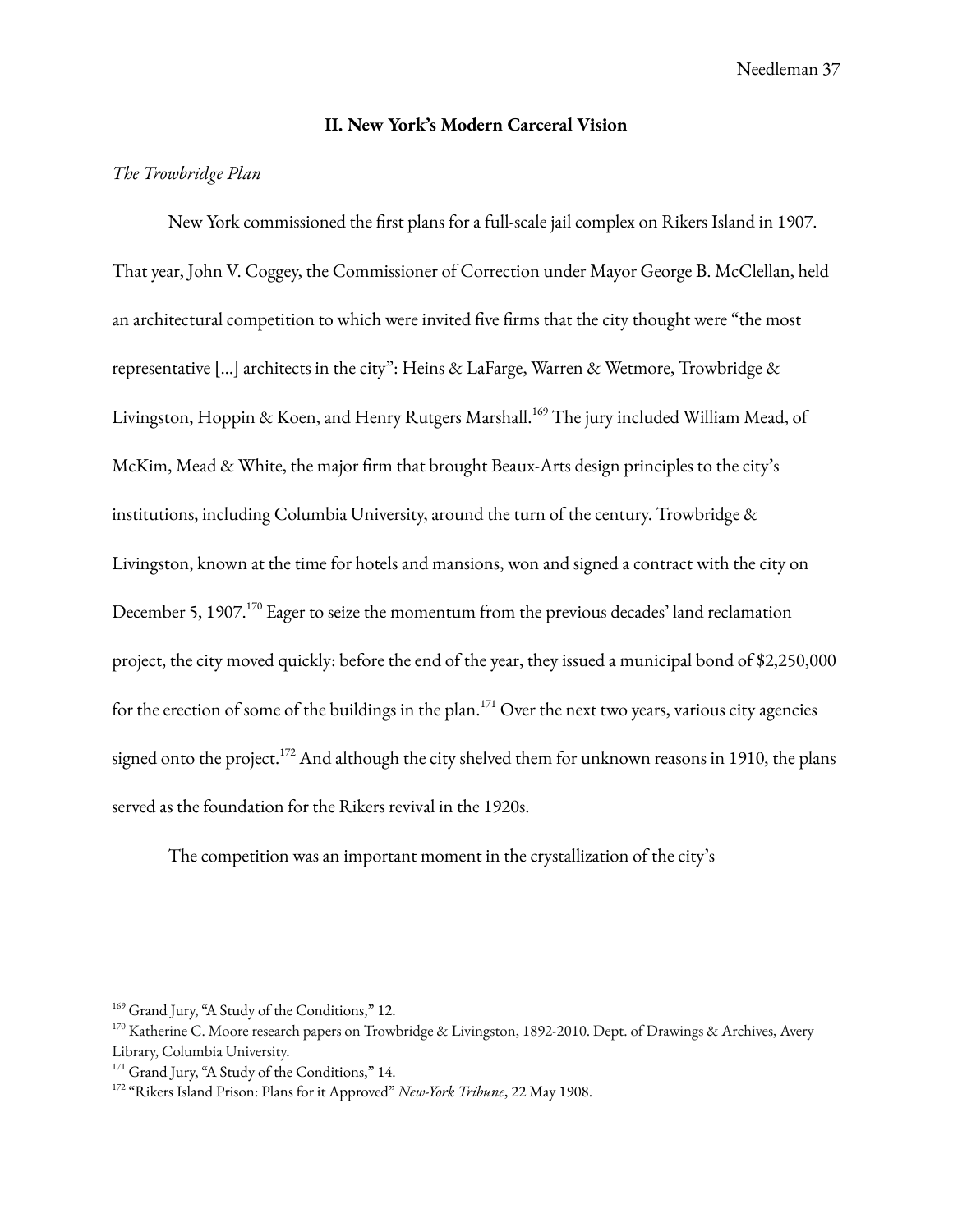post-consolidation modernizing commitments. <sup>173</sup> Trowbridge's plans were published in 1910 alongside a detailed description by one of the firm's architects, Frederick G. Frost, in *The Brickbuilder*, the well-known architecture magazine that later became *Architectural Forum*. In the plan and the essay, the firm and the city laid out a vision of the early-twentieth-century urban jail using modern design principles that were self-consciously new and American. Rikers was a "model" penitentiary in the making; the jail-planners knew that the city was watching. $^{174}$ 

Frost saw himself as a modern designer propagating a historically and geographically distinct vision of carceral architecture. He began his article by describing the difficulty of designing an American carceral complex, claiming that there were "few examples from which to draw any precedent."<sup>175</sup> Europe's models, he wrote, were useless, as the philosophy of incarceration there was too different. 176 In the United States, the period's demands included a cell for each incarcerated person to sleep in and shops where they could work productively side by side, though not collaboratively, during the day. $177$  "Health and discipline," he wrote, "are the prime requirements for the proper confinement of criminals," and maintaining them meant ensuring incarcerated people had access to "sunlight, fresh

<sup>&</sup>lt;sup>173</sup> The historiography of carceral architecture is so scant that it does not yet constitute a viable subfield. The first comprehensive study of the history of carceral architecture, Steven Alexander Niedbala's "Techniques of Carceral Reproduction: Architecture and the Prison System in the United States, 1799–1978," was completed at Columbia in May 2020 and is under embargo until May 2022. Niedbala provided useful background for this thesis, but his work cannot yet be cited directly. The publication of his dissertation will mark an important turn from policy-based to historical studies of prison architecture. See, for example, Leslie Fairweather and Seán McConville, eds., *Prison Architecture: Policy, Design and Experience* (Oxford: Oxford University Press, 2000) and Peter Krasnow, *Correctional Facility Design and Detailing* (New York: McGraw-Hill, 1997). British carceral architectural historiography is slightly more robust but remains under the spell of Foucault; see, for example, Gillian Haggart, ed., *Behind Bars: The Hidden Architecture of England's Prisons* (Swindon, UK: English Heritage, 1999).

<sup>&</sup>lt;sup>174</sup> Mooney and Shanahan, "The Failure of a 'Model' Penitentiary," 690.

<sup>175</sup> Frederick G. Frost, "The Planning of a Prison or Penitentiary," *The Brickbuilder*, March 1910, 67.

<sup>&</sup>lt;sup>176</sup> Frederick G. Frost, "The Planning of a Prison or Penitentiary," 67.

<sup>&</sup>lt;sup>177</sup> Frederick G. Frost, "The Planning of a Prison or Penitentiary," 67.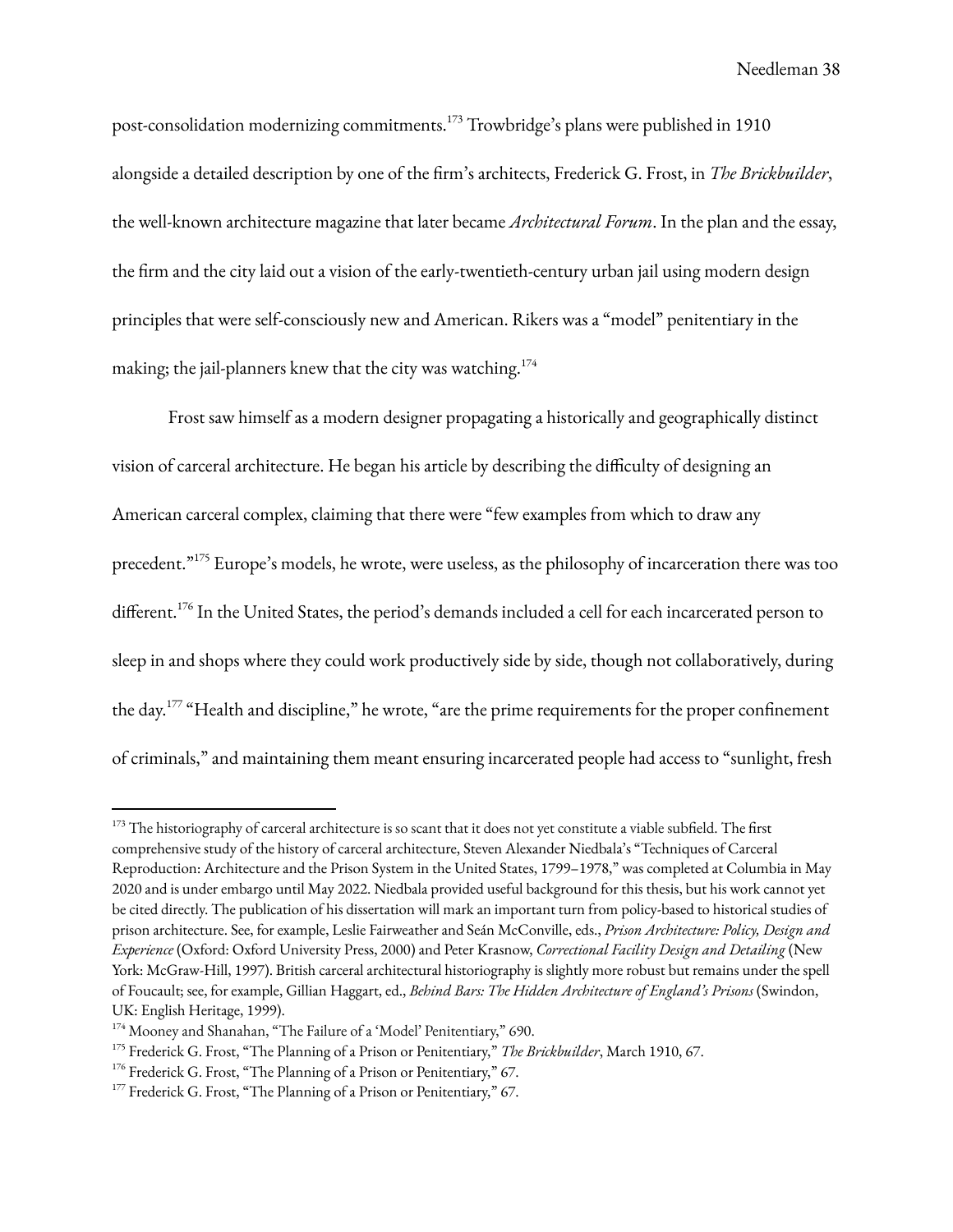air, exercise, and good wholesome food."<sup>178</sup> Frost aimed to consign the dark, backward, unhealthy architecture of Blackwell's Island, discussed in detail in Chapter III, to the previous century and to the tainted waters of the lower East River.

With Europe out of the question, the Trowbridge architects and the jury scoured recent carceral architecture around the country for inspiration. As a member of a group that toured 18 jails and prisons across the country in advance of the competition, Frost claimed to be interested in "the very best and latest results in modern prison buildings." <sup>179</sup> He did not distinguish between various forms of carceral design—jail from penitentiary, for example—which suggests that Trowbridge's plan for Rikers drew from and produced certain design principles for the entire American carceral apparatus. And in an instance of what the architectural historian Kenneth Frampton calls "critical regionalism," the firm's plan at once added itself to the slew of Progressive Era carceral institutions and responded to its city's specific demands.<sup>180</sup>

Trowbridge's two models, the state prison in Stillwater, Minnesota, and the Ulster County jail in Kingston, New York, were quite different from one another. The Minnesota plan impressed Frost. He wrote with enthusiasm about the prison's hygienic and sanitary innovations, as well as its fireproofing.<sup>181</sup> He found the overall scheme of coordination between different buildings and rooms according to their functions to be the pinnacle of efficiency. $^{182}$  And the cost of \$2,500,000 seemed to him quite reasonable, especially given the state's estimated annual profit of \$300,000 from incarcerated

<sup>&</sup>lt;sup>178</sup> Frederick G. Frost, "The Planning of a Prison or Penitentiary," 67.

<sup>&</sup>lt;sup>179</sup> Frederick G. Frost, "The Planning of a Prison or Penitentiary," 73.

<sup>180</sup> Kenneth Frampton, *Modern Architecture: A Critical History* (London: Thames and Hudson, 1980).

<sup>&</sup>lt;sup>181</sup> Frederick G. Frost, "The Planning of a Prison or Penitentiary," 73.

<sup>&</sup>lt;sup>182</sup> Frederick G. Frost, "The Planning of a Prison or Penitentiary," 73.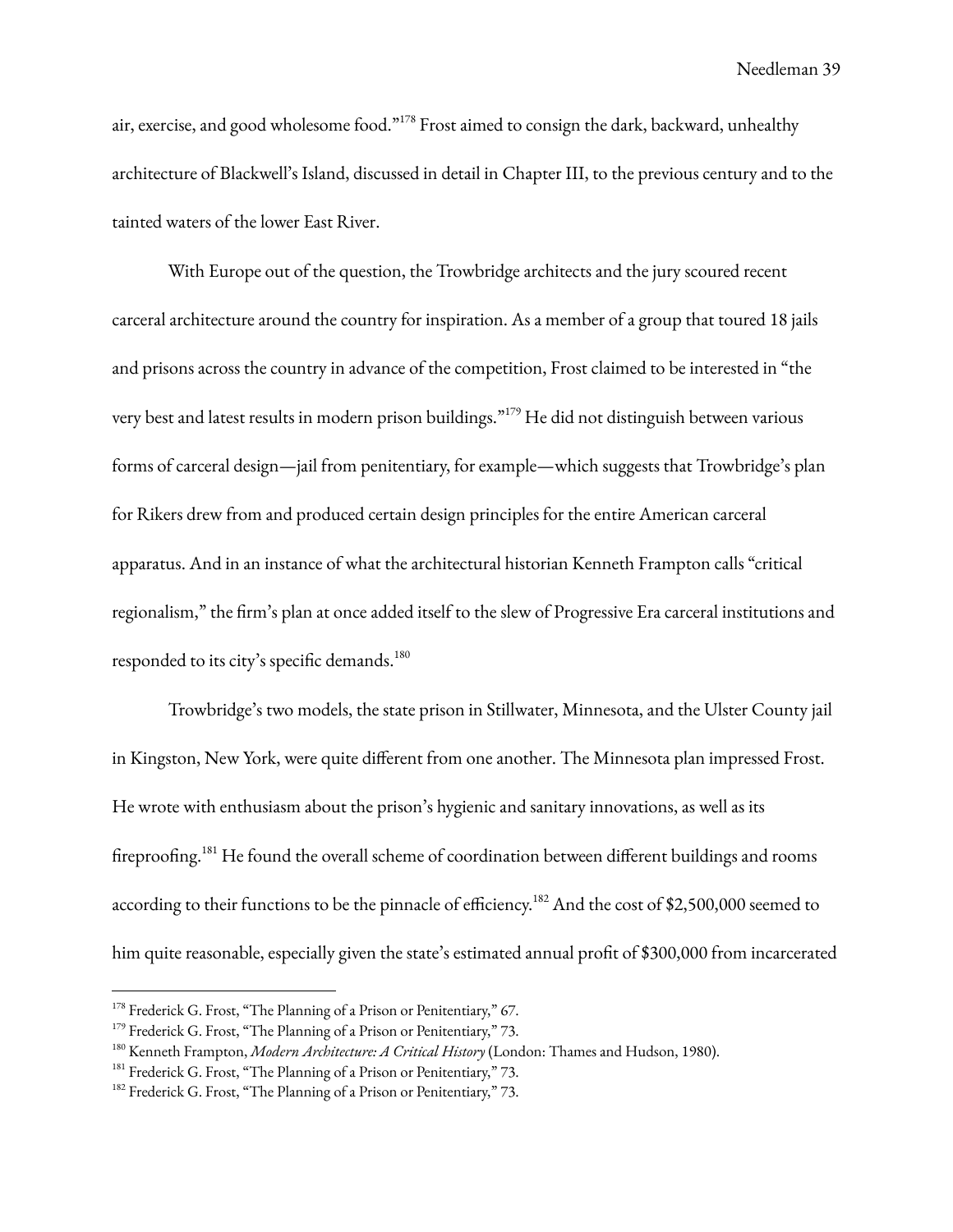people's labor.<sup>183</sup> Rikers—though not a state prison, of course—would be comparatively expensive, at \$2,000,000; one newspaper listed it with two other jail projects, one in Lorain, Ohio, to cost \$20,000, and one in Franklinton, Louisiana, to cost \$10,500. 184

Meanwhile, the jail in Kingston achieved architectural efficiency in a way that might have been even more meaningful to Frost. He wrote: "The new jail stands in the rear of the famous old Ulster County Court-house, where the first governor of New York State was inaugurated, and where the constitution of the state was promulgated."<sup>185</sup> He celebrated the jail's sense of civic continuity and responsibility, as if the modern jail could fulfill the ideals of democracy better than any carceral structure before it.

Jails around the country were not Trowbridge's only sources of inspiration; the architects also looked to non-carceral institutions undergoing widespread redesign in this period. Trowbridge's victory received national press coverage; in an example of the homology of the period's public architecture, one announcement of its construction appeared in a magazine listing among libraries, asylums, hospitals, club buildings, opera houses, fire stations, electric plants, and waterworks.<sup>186</sup> "What is true about hospital orientation is equally true of a penitentiary," Frost wrote, signaling a modern streamlining not only within, but among institutions. $^{187}$  And while efficiency was certainly the dominant design logic, not every decision was made in its name. "Hygiene should come before

<sup>&</sup>lt;sup>183</sup> Frederick G. Frost, "The Planning of a Prison or Penitentiary," 73.

<sup>184</sup> "Libraries," *The Construction News* 24, no. 26 (December 1907): 441.

<sup>&</sup>lt;sup>185</sup> Frederick G. Frost, "The Planning of a Prison or Penitentiary," 73.

<sup>&</sup>lt;sup>186</sup> "Libraries," 441.

 $187$  Frederick G. Frost, "The Planning of a Prison or Penitentiary," 70.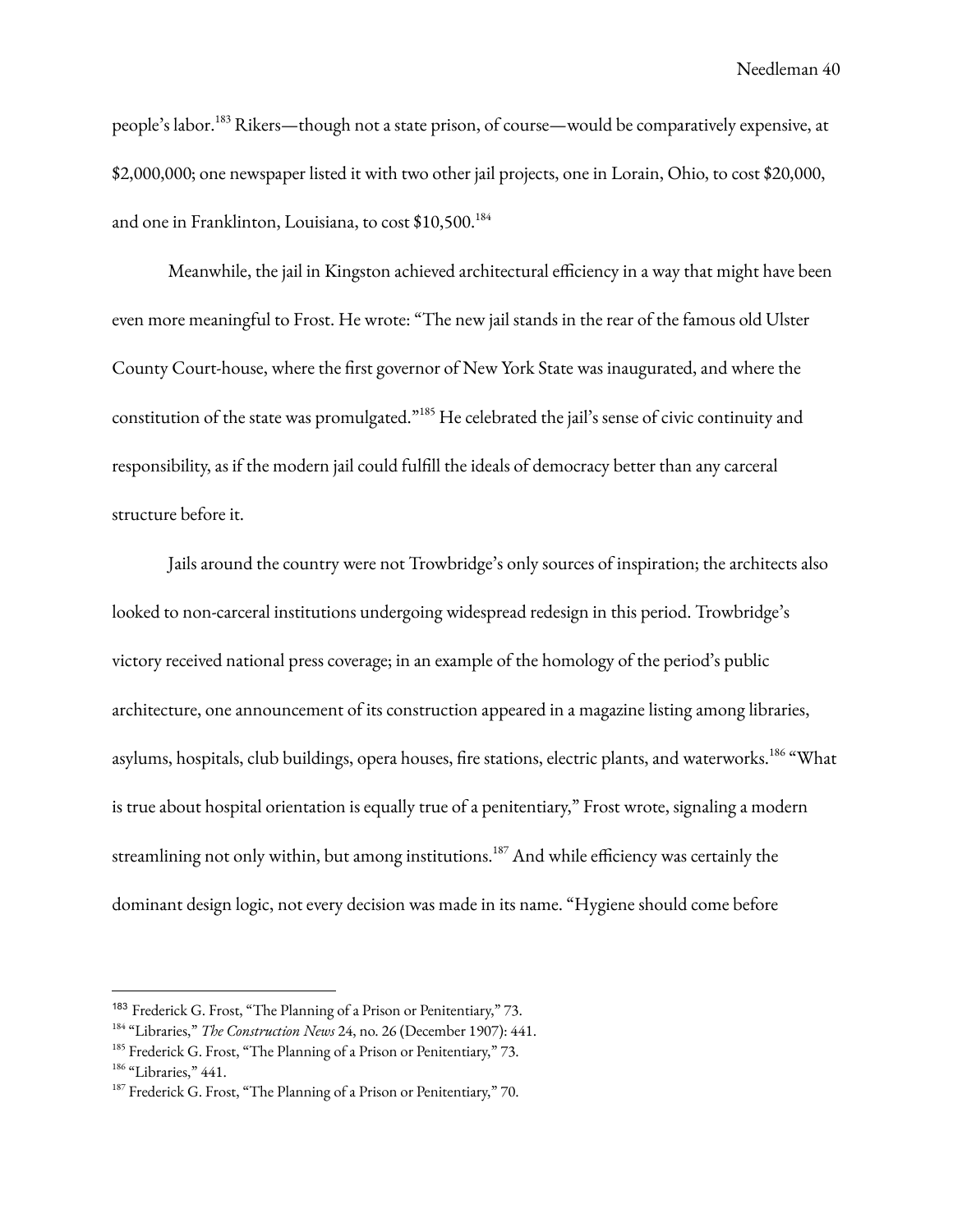economy,"  $^{188}$  Frost wrote, imbuing his description with a moral assertion that deviated from the rhetoric of city officials in its lack of an ulterior motive. The architects were at odds with the city on this front. "These buildings would be better planned as separate buildings," Frost wrote, implying that the constraints of the competition, presumably financial, prevented his firm from designing its precise vision of a jail.

The struggle between the firm's desires and the city's needs may appear to be a classic contradiction of modern architecture, which, according to Çelik Alexander, is best defined philosophically, not aesthetically or historically, exactly like urban planning: it is distinguished by its architects' intention to change society through buildings—a utopian mission. But can a building ever be utopian if it is constrained by a budget? The planning of Rikers compels us to think of modern architecture on a spectrum.<sup>189</sup> On one end was cost efficiency, favored by city officials; on the other was moral improvement—a more humane society—designed by the architects, who, in turn, were inspired by Progressive reformers.<sup>190</sup> The conflict between needs and desires in building was, of course, not new at the turn of the twentieth century, but the given needs and desires themselves were. Modern architecture took each end of the spectrum to new extremes. In post-consolidation New York, this

<sup>&</sup>lt;sup>188</sup> Frederick G. Frost, "The Planning of a Prison or Penitentiary," 70.

<sup>&</sup>lt;sup>189</sup> Frederick G. Frost, "The Planning of a Prison or Penitentiary," 70.

<sup>&</sup>lt;sup>190</sup> The architects' position at the end of this spectrum, much like the orientations of High Progressive reformers, should not be confused for progress itself. Though his report may have been more morally inflected than speeches by New York's mayors, the pertinent common denominator is that they all believed firmly that some New Yorkers should be in cages. Frost referred to incarcerated people on Rikers Island as "gangs of prisoners" ( Frederick G. Frost, "The Planning of a Prison or Penitentiary," 70). Nowhere is the contradiction of modern reform clearer than in Frost's proposal for a wall around the entire jail, "high enough to prevent a prisoner from scaling it and at such a distance from the buildings that the surrounding air and sunlight will not be shut out from them" (Frederick G. Frost, "The Planning of a Prison or Penitentiary," 71).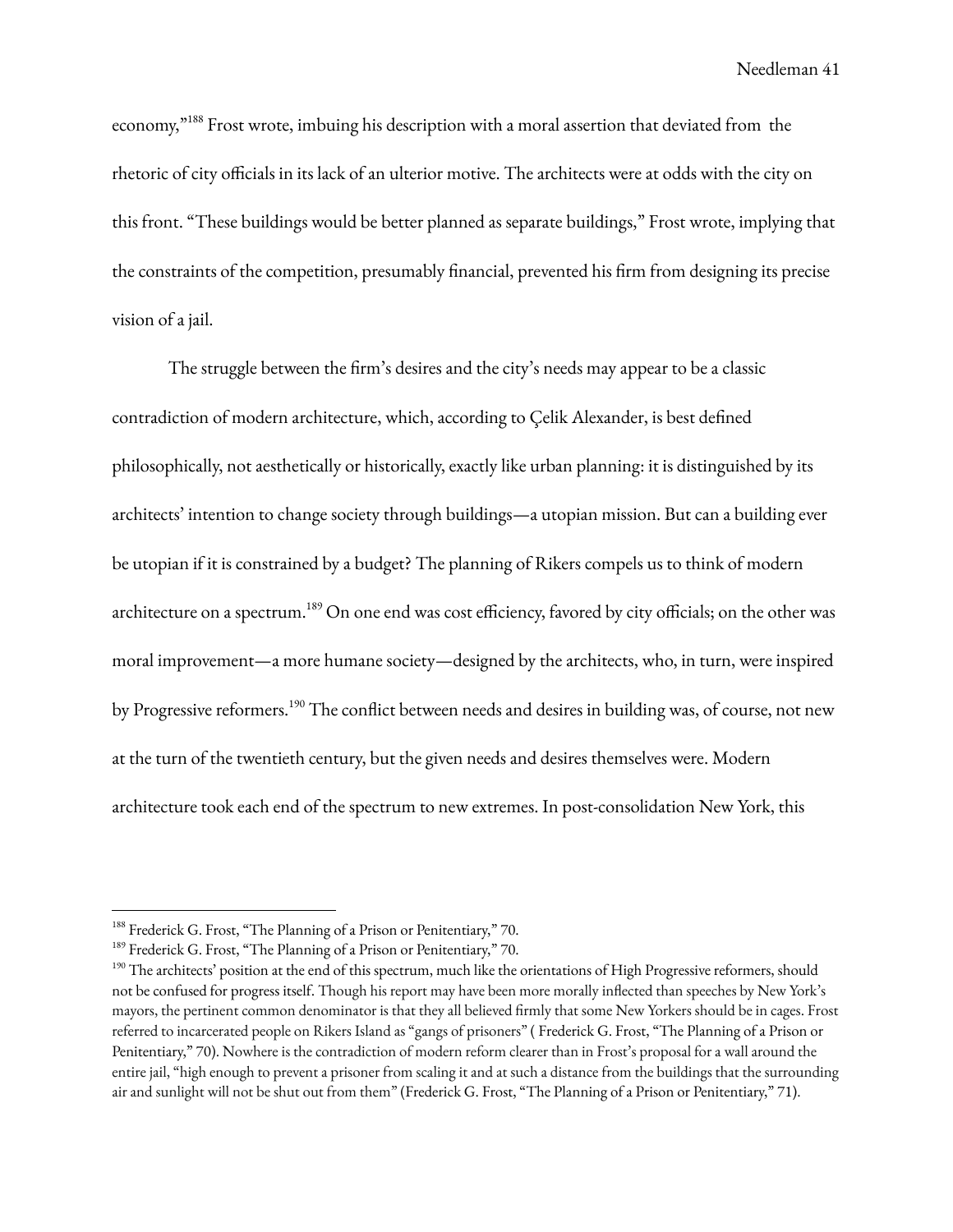logic anchored not only Art Deco skyscrapers and Beaux-Arts universities and libraries, but the Rikers Island carceral complex; the city's brand of modern architecture was carceral from its inception.

#### *Four Modern Logics*

As with the modern urban planning scheme described in Chapter I, Trowbridge's program prized efficiency above all else. The firm proved to the city that they could build an efficient jail by implementing four fundamental logics of modern architecture. The jail would derive its form from its functions; appropriate a nuclear family model; incorporate new heating and cooling technologies; and improve upon the carceral panopticon program. The architects believed that the jail should be continuous with other public institutions in order to serve the larger purpose of changing the city for the better.

Frost's account displayed the indirect assimilation not only of reformist ideology into post-consolidation architectural discourses, but of the modern credo that arrived in New York via the Erie Canal, from Louis Sullivan's Chicago, and transformed the turn-of-the-century institutional architecture of the Paris-trained firms who dominated the 1907 competition: "form follows function."<sup>191</sup> Each section of Rikers would be a part of a whole, a cog in a machine that needed to run smoothly, making the most efficient possible use of time and space. The most important cog was the cell, where incarcerated people would spend roughly half of their time.<sup>192</sup> Then came the guardhouses, where large windows served a dual modern purpose: Rikers would be lighter than Blackwell's, and its

<sup>191</sup> Louis Sullivan, "The Tall Office Building Artistically Considered", *Lippincott's Magazine*, April 1896, 403.

<sup>&</sup>lt;sup>192</sup> Frederick G. Frost, "The Planning of a Prison or Penitentiary," 69.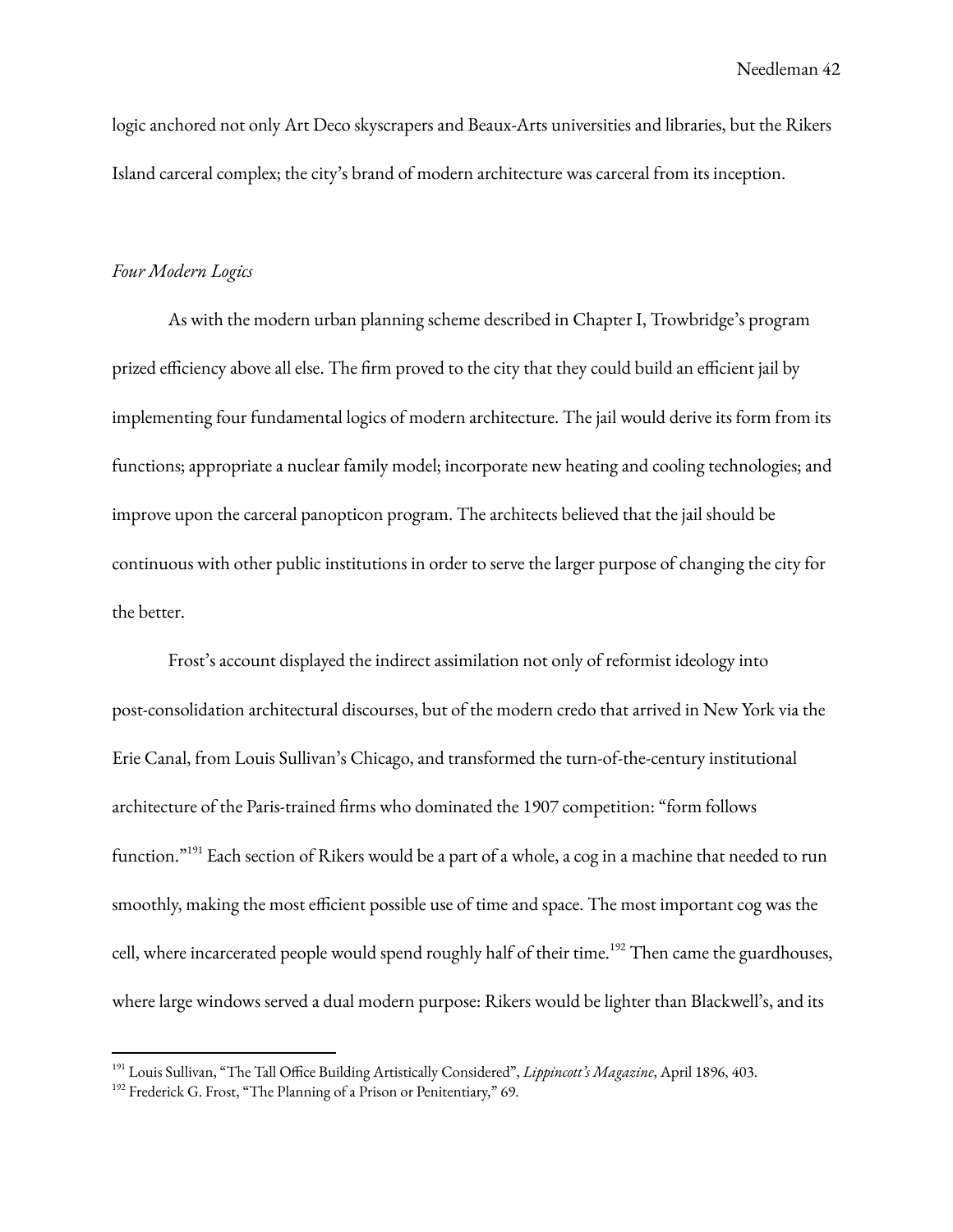prisoners easier to surveil.<sup>193</sup> The kitchen would be nearby, with a neatly divided butcher, vegetable rooms, dairy, and bakery. <sup>194</sup> The central workshop, where incarcerated people would spend most of their days, would also be given "proper arrangement for light and air."<sup>195</sup> This efficient machine was the exact opposite of what officials thought was a broken penitentiary on Blackwell's.



If the well-oiled machine is an apt metaphor for the efficient day-to-day operations that Trowbridge planned for Rikers, then the well-run family suits the long run. Çelik Alexander argues that the nuclear family became a model for public and private institutional architecture in the first decade of the twentieth century. In the private sector, companies—most famously the Larkin Soap Company, which moved to a cutting-edge Frank Lloyd Wright–designed building in Buffalo in 1906—coerced their employees into a familial structure.<sup>196</sup> The philosophy likened bosses to parental

<sup>&</sup>lt;sup>193</sup> Frederick G. Frost, "The Planning of a Prison or Penitentiary," 69-70.

<sup>&</sup>lt;sup>194</sup> Frederick G. Frost, "The Planning of a Prison or Penitentiary," 69-70.

<sup>&</sup>lt;sup>195</sup> Frederick G. Frost, "The Planning of a Prison or Penitentiary," 69-70.

<sup>196</sup> Zeynep Çelik Alexander, "The Larkin's Technologies of Trust," *Journal of the Society of Architectural Historians* 77, no. 3 (September 2018): 300–318.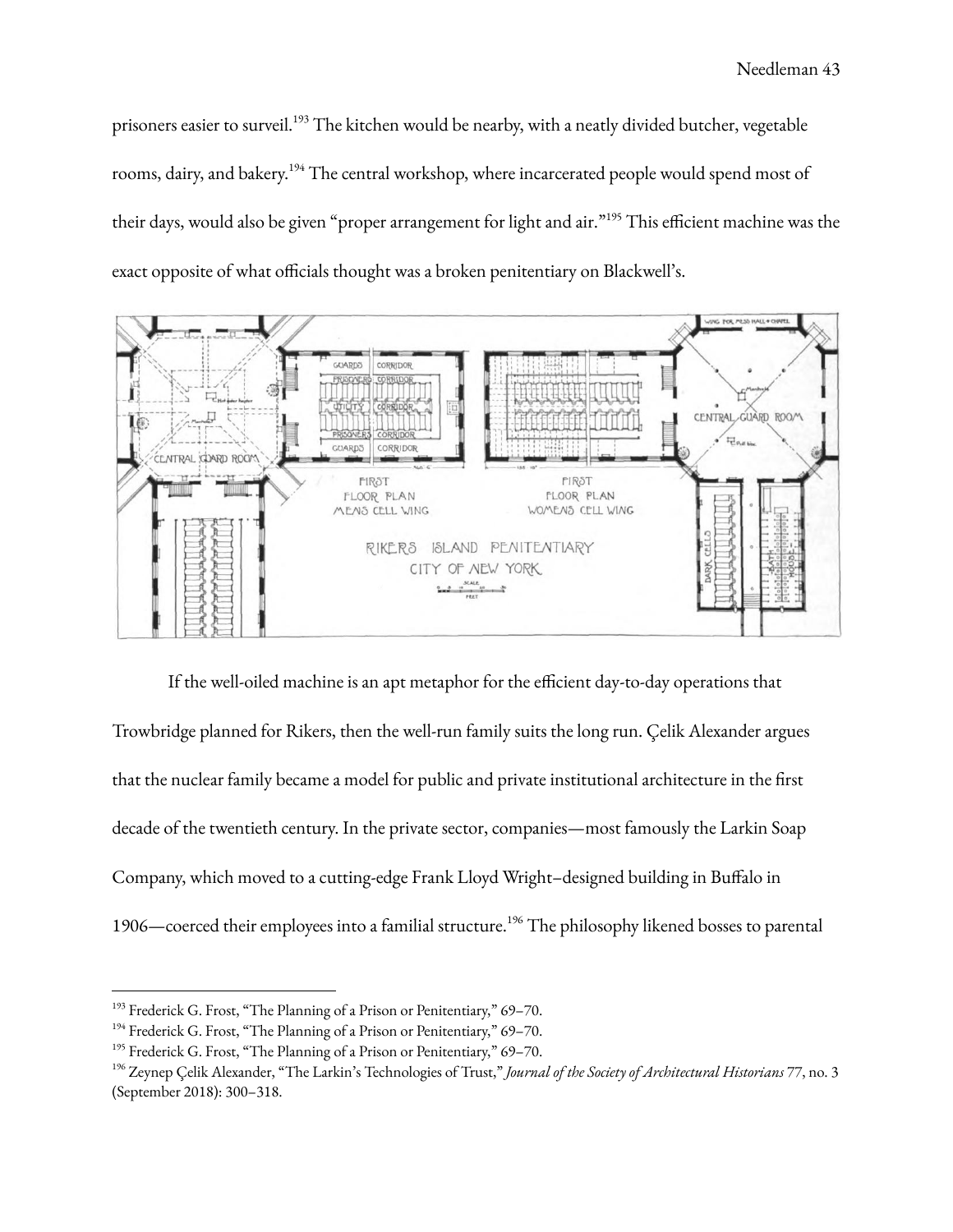figures, a pre-Fordist model that derived its efficient and profit-motivated model from age-old social formations, not new technology. On Rikers, many employees lived on site; before the advent of automobiles, commuting to and from the island was not an efficient use of time.<sup>197</sup> In Trowbridge's plan, guards, doctors, chaplains, and duty wardens would all have staff quarters on the upper floors. 198 Their segregation from the incarcerated people was entrenched all the way down to the laundry; Frost insisted that "their clothes may not mingle with those of the prisoners." <sup>199</sup> The proximity enabled the employees to surveil the incarcerated people.<sup>200</sup> In an arrangement of buildings that avoided "all forms of courts, and as few angles as possible," they were parental figures responsible for watching their children and, more generally, for running a smoother operation than the one on Blackwell's, which officials considered the home of a comparatively dysfunctional family. 201

Trowbridge also planned Rikers as a site for the implementation of new ventilation technologies—the definition of a modern architectural program, according to the architectural historian Reyner Banham. Banham claimed that the Larkin Building, a paragon of early twentieth-century modern architecture designed by its foremost practitioner, broke from the past by implementing "radical improvements in environmental technology," especially heating, cooling, and ventilation.<sup>202</sup> After a new labor law required ventilated air for workshop and factory employees, a variety of businesses and institutions implemented the new technology. $^{203}$  Among them were

<sup>&</sup>lt;sup>197</sup> Frederick G. Frost, "The Planning of a Prison or Penitentiary," 70.

<sup>&</sup>lt;sup>198</sup> Frederick G. Frost, "The Planning of a Prison or Penitentiary," 70.

<sup>&</sup>lt;sup>199</sup> Frederick G. Frost, "The Planning of a Prison or Penitentiary," 70.

<sup>200</sup> Frederick G. Frost, "The Planning of a Prison or Penitentiary," 70–71.

<sup>&</sup>lt;sup>201</sup> Frederick G. Frost, "The Planning of a Prison or Penitentiary," 70.

<sup>202</sup> Reyner Banham, *The Architecture of the Well-Tempered Environment* (Cambridge, MA: MIT Press, 1980), 29.

<sup>203</sup> C. M. Ripley, "Pure Air Law for Workmen: Is This Amount Arbitrary?" *Machinery*, September 1, 1909, 15.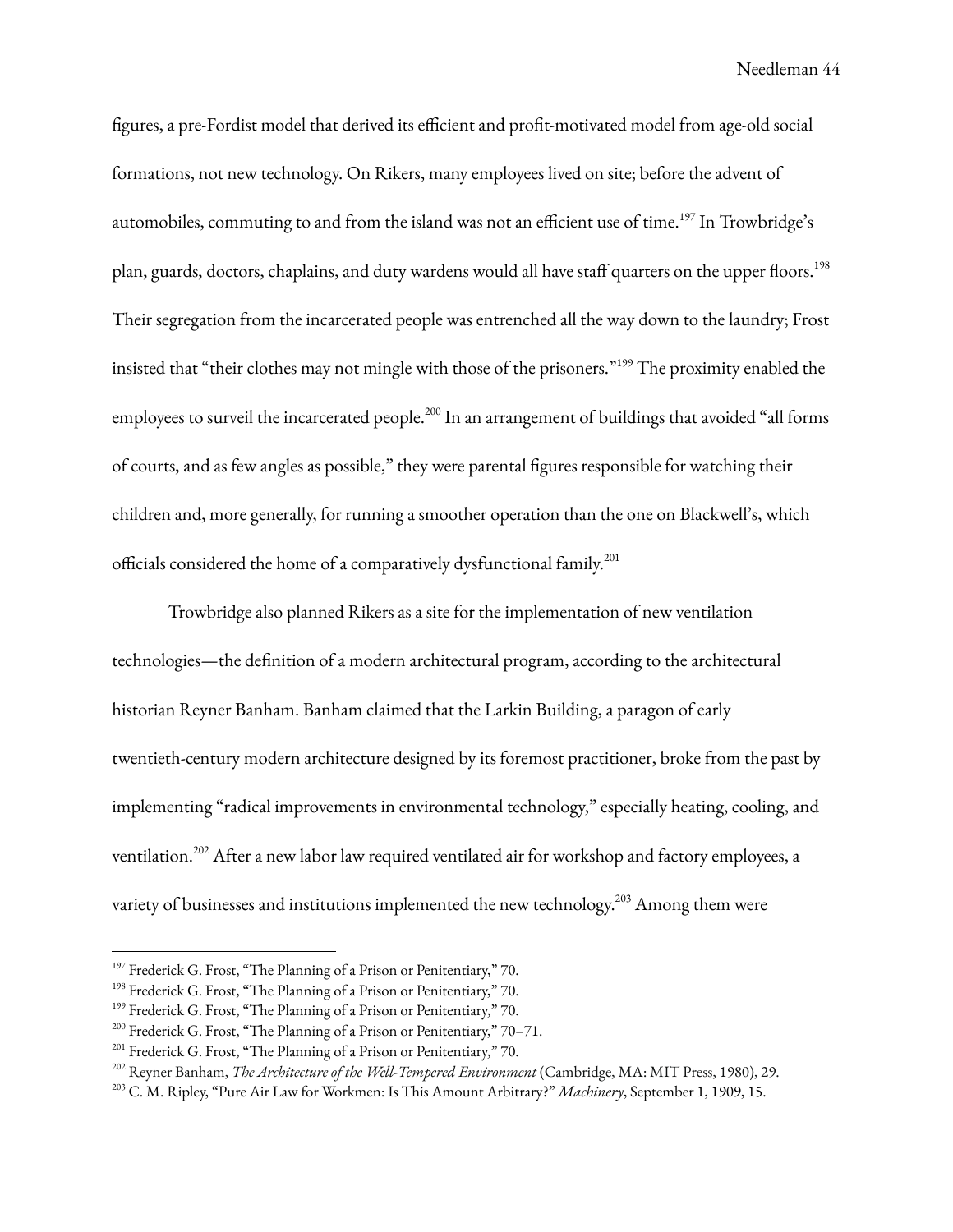department stores, the Baltimore Stock Exchange, and Rikers Island. <sup>204</sup> Percival Robert Foses, who was in charge of New York's heating and ventilating engineering, praised the new system for its cost-effectiveness and efficiency, not for its positive effect on incarcerated people. 205

The plan also used new technology to implement the reformist philosophy of individualized incarceration. Regardless of whether they were brought to Rikers in pretrial detention or after conviction, incarcerated people would be uniformly systemized upon arrival.<sup>206</sup> First, Frost wrote, they would be registered, then taken to a bathroom, stripped of their clothes, given uniforms, photographed, measured, examined by the on-site physician, and, finally, assigned a number, cell, and duties.<sup>207</sup> A reporter applauded the general integration of new technology into the plan, even in simpler forms: "An interesting feature is the locking device by which the doors slide and are controlled by a combination of levers in a lock box at the head of each cell wing. By settling the combination the officer who has charge of the lock box can open all the doors on a tier at once, or can open any one or any combination of doors at will." 208

Michel Foucault, one of the few major twentieth-century theorists to give serious thought to carcerality, argued that the panopticon became the primary program of Western carceral architecture after the Enlightenment. First designed by Jeremy Bentham, the panopticon was a labor-saving design intended, as Foucault wrote, to "induce in the inmate a state of conscious and permanent visibility that

 $204$  C. M. Ripley, "Pure Air Law," 15.

 $205$  C. M. Ripley, "Pure Air Law," 15.

<sup>&</sup>lt;sup>206</sup> Frederick G. Frost, "The Planning of a Prison or Penitentiary,"  $70-71$ .

<sup>&</sup>lt;sup>207</sup> Frederick G. Frost, "The Planning of a Prison or Penitentiary," 71.

<sup>&</sup>lt;sup>208</sup> "Rikers Island Prison: Plans For It Approved."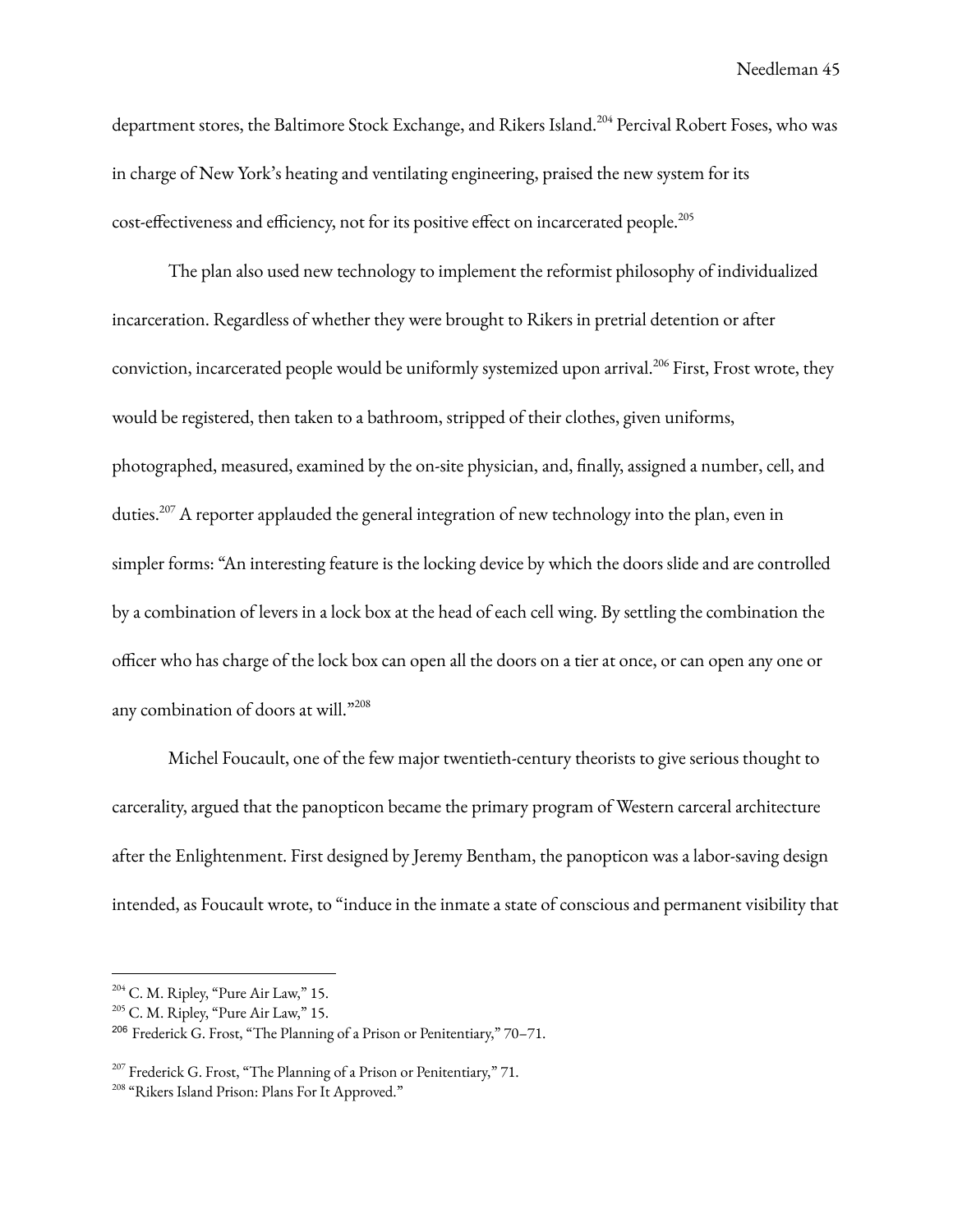assures the automatic functioning of power." $^{209}$  By the early twentieth century, the panopticon was baked into the logic of carceral architecture in the United States; one would be hard-pressed to find a carceral building from the period that did not incorporate at least some elements of the program. Rikers was no different. "The inmates must be constantly watched," the State Secretary of Prisons wrote in 1910. "If permitted to be in a place shut off from the view of keepers, they indulge in self-abuse and other immoral practices which will simply tend to accentuate their already depraved and perverted natures."210

But, as the architectural historian Steven Niedbala notes in regard to the general study of American carceral buildings, an overzealous application of Foucault must be avoided. American carceral design indeed transformed between the Enlightenment and 1907. In 1867, the reformer Enoch Cobb Wines published a widely influential report on carceral institutions in the United States and Canada in which he argued against the radial, geometric plans that defined the panopticon style, perhaps most famously in Philadelphia's Eastern State Penitentiary. Anticipating the main chorus of the reformers later in the nineteenth century, they proposed an architectural program that took into consideration the differences among incarcerated individuals, perhaps most notably their labor potential.<sup>211 212</sup> Upon completion, the report was delivered to New York's state Prison Association. The Trowbridge architects did not make an explicit reference to the panopticon or Wines's report, but their

<sup>209</sup> Michel Foucault, *Discipline and Punish* (New York: Vintage, 1995), 201.

<sup>&</sup>lt;sup>210</sup> "Letter to John F. Tremain, Secretary, State Commission of Prisons." December 23, 1920, 5. Municipal Archives of the City of New York.

<sup>&</sup>lt;sup>211</sup> Enoch Vines, Report on the Prisons and Reformatories of the United States and Canada, Made to the Legislature of New *York, January, 1867* (Albany, NY: Van Benthuysen & Sons, 1867).

<sup>212</sup> For a history of nineteenth-century technocratic individualization from a Foucauldian perspective, see Kyla Schuller, *The Biopolitics of Feeling: Race, Sex, and Science in the Nineteenth Century* (Durnham, NC: Duke University Press, 2017).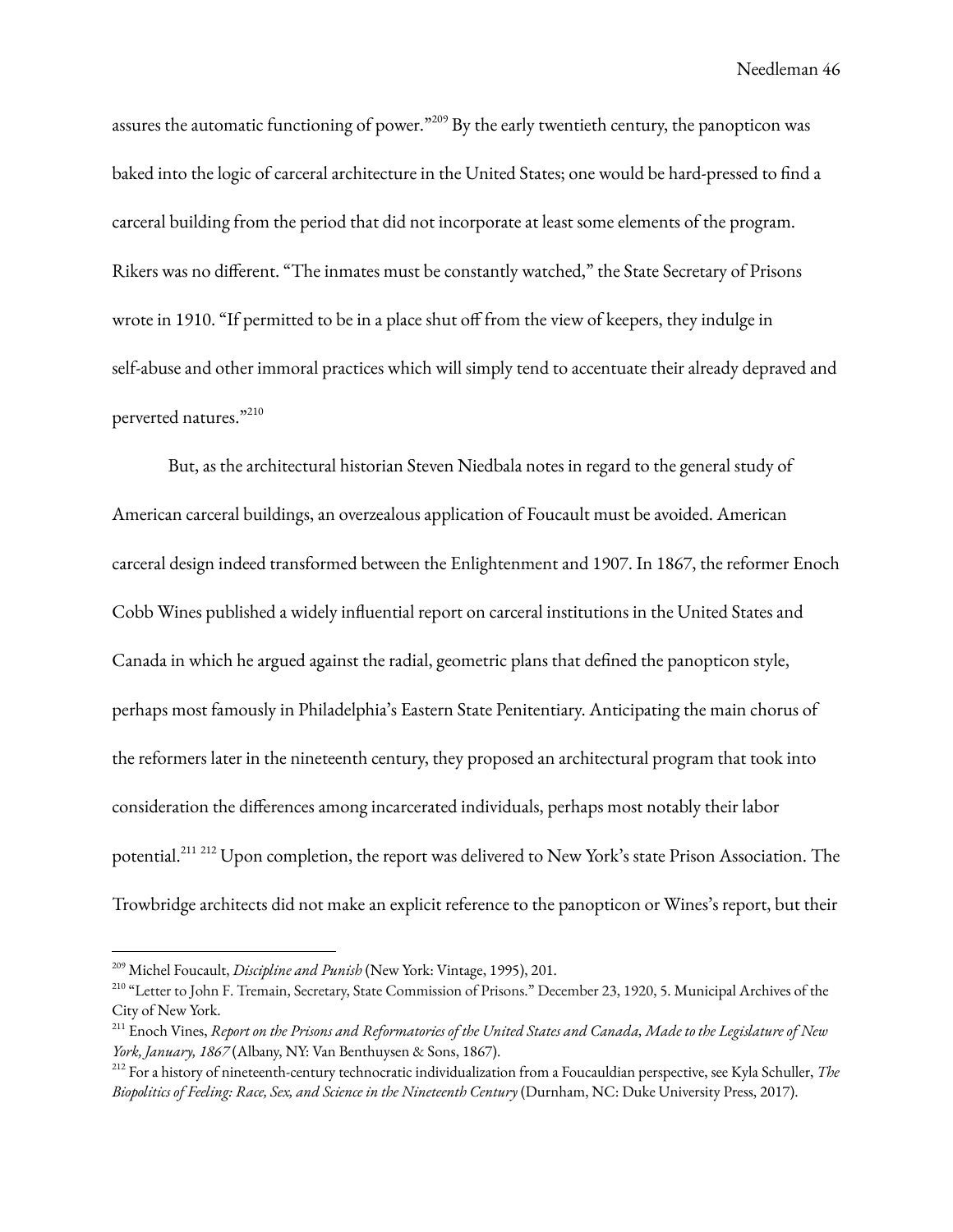plans seem to reflect an untidy architectural reconciliation unique to the early twentieth century, in which Bentham's late-eighteenth-century design and the reformers' nineteenth-century interventions were givens, though not quite dogmas. With the grand credos of modern architecture not yet fully articulated, the Trowbridge architects subtly fused their inheritance with the still-malleable design principles of the day.

In an example that received press coverage, Trowbridge abandoned the central guardhouse from which, in the classic panopticon program, the guard could view all prisoners, but added galleries on the cell wings from which guards could surveil incarcerated people.<sup>213</sup> On the one hand, this was framed as an improvement on the panopticon, giving guards even more direct vision of the incarcerated people; on the other, given that it seemed to require multiple guards or one mobile guard, it chipped away at the efficient use of labor that made the panopticon such an appealing and revelatory plan in the first place. Additionally, the plan's open tiers made "proper heating and ventilation" impossible, which, as Banham argues, would have signaled a subpar work of modern architecture in that decade. Though the plans that other firms submitted are not available, Trowbridge's victory is curious given its obvious shortcomings. Perhaps the difficulty of squaring long-prevailing logics of carceral architecture with modern demands and desires is one reason why Mayor William Gaynor delayed the project in 1910—in other words, one other reason why there was not a political will to construct them right away.

<sup>&</sup>lt;sup>213</sup> "Rikers Island Prison: Plans For It Approved."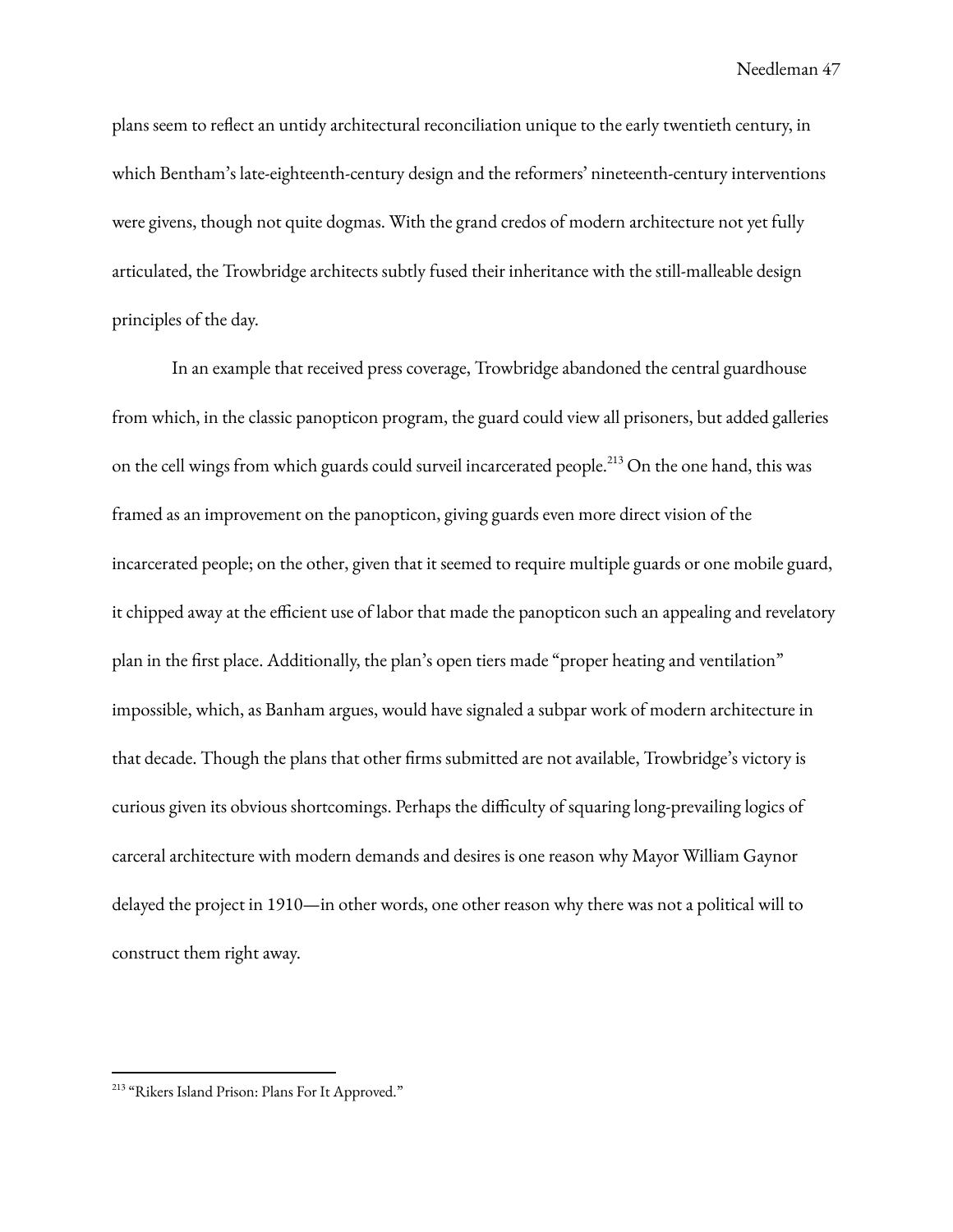# *Rikers Reprise*

Nearly two decades later, after the hiatus in the planning of Rikers discussed in Chapter III, Commissioner Wallis delivered a lecture, which was broadcast on public radio, entitled "New York's Delinquents and Modern Correctional Methods." Wallis was the first Commissioner of Correction since the first decade of the century to implore the city to close the penitentiary on Welfare Island and open one on Rikers. Appended to Wallis's transcribed lecture were plans for the "new Penitentiary" on Rikers Island—the same ones drawn up in 1907. Those plans incorporated every major design principle of modern architecture, and when Wallis dusted it off the shelf, he became the project's champion; he was to Rikers what Moses was to the Whitestone Bridge. It is unclear whether he discussed the plans on the radio, but given the polemic nature of the prose, one imagines him articulating a commanding, Le Corbusier-esque diktat to a citizenry already convinced that reforms would serve them well.

Wallis's map of the city provided an image of the Department's proposed transition in its master layout. Though Rikers had been the first choice for over decades, Wallis floated Hart Island, even further up the East River, as a second.<sup>214</sup> The image was a striking bird's eye view of the island, revealing Wallis's obsession with the clean, efficient, logical potential of Rikers; he wanted the carceral city to reflect the order of the new consolidated city. When describing the Municipal Farm, the only facility operated by the Department of Correction on Rikers at the time, Wallis praised the dormitories' "orderly condition," juxtaposing them with the "disorder for the dumping grounds and

<sup>&</sup>lt;sup>214</sup> Frederick A. Wallis, "New York's Delinquents," 25.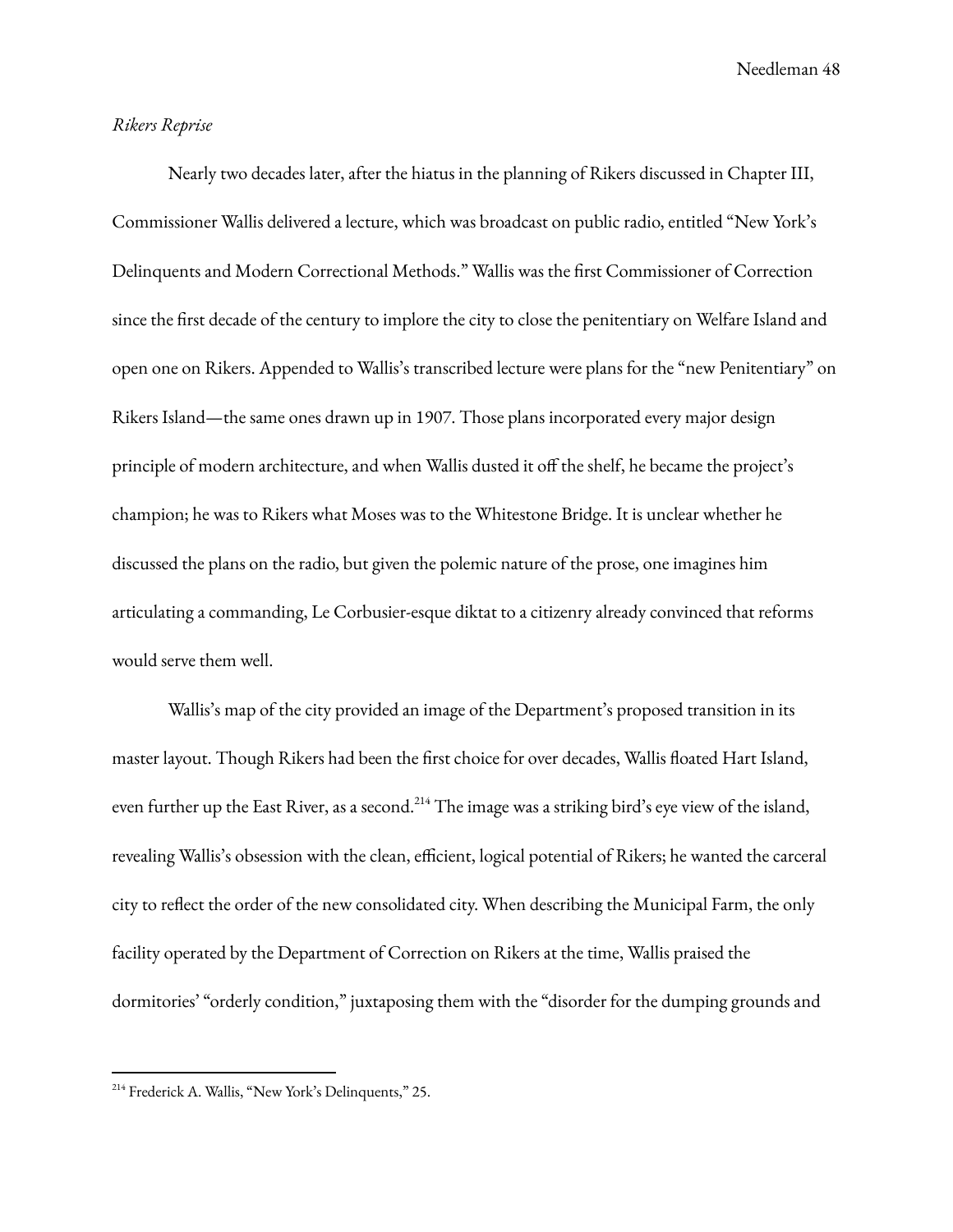the unsettled condition of the hundreds of acres of filled ground."<sup>215</sup> He split the island into zones: that which was settled and that was to be settled. With the Trowbridge architects as his forebears, he believed that he possessed a God's-eye-view of a truly modern jailer who took account of *all* five boroughs, their rivers, and even their once-forgotten minor islands.

<sup>&</sup>lt;sup>215</sup> Frederick A. Wallis, "New York's Delinquents," 27.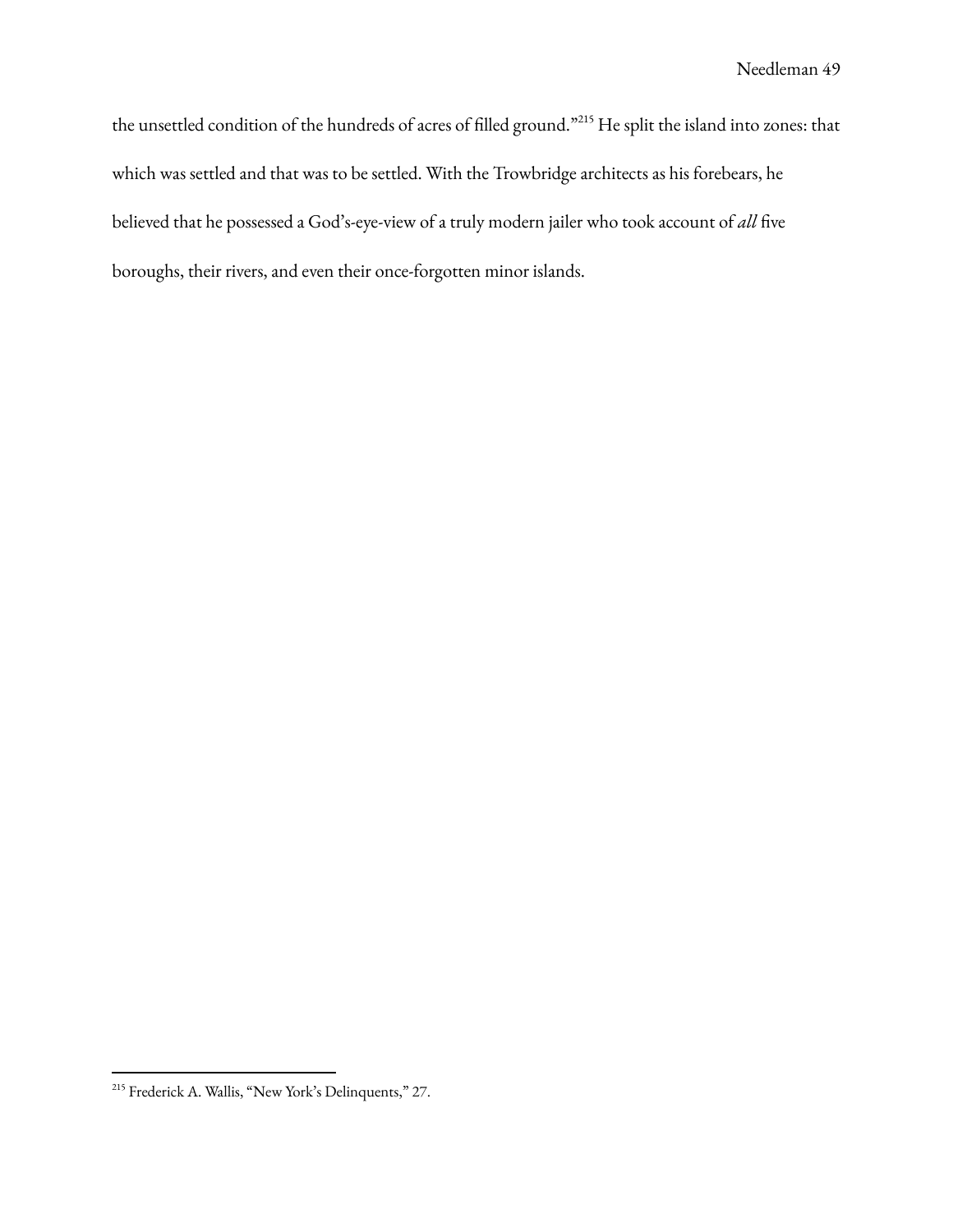### **III. Keeping Up With the Joneses**

# *Rikers and Reform*

Just three months after Wallis delivered his speech to New Yorkers, the Grand Jury published its consequential report, endorsed and published by the Prison Association of New York, deeming the 1907 plan "acceptable for present use."<sup>216</sup> Officials' haphazard proposals, including one devised by Mayor Mitchel in 1914 to incarcerate anarchists on Rikers, had not come to fruition in the meantime.<sup>217</sup> In this limbo, New Yorkers who were not incarcerated continued their long tradition of protesting their proximity to fellow city-dwellers who were. "The people residing in Flushing and vicinity are complaining bitterly regarding their being obliged to travel in trolley cars from Flushing to New York with handcuffed prisoners on their way from the Flushing Police [to] the jail in Long Island City," a Queens alderman wrote to Mayor John F. Hylan in November of 1918. "It would seem as if the people should not be subjected to this annoyance."<sup>218</sup> The alderman's frustration foreshadowed the socio-spatial carceral segregation that the city would re-enthrone in the coming decade.

By the time the Grand Jury touted the 1907 plans once again, Blackwell's had grown so notorious, and Progressive reformist ideology had shifted from the vanguard to the mainstream. Jail-planners no longer had to make the same case for change as they had in the first decade of the twentieth century. The documents they produced in the 1920s reveal that the need for carceral change was already common sense in New York. That change, however, still did not necessarily entail an

<sup>216</sup> Grand Jury, "A Study of the Conditions."

<sup>217</sup> Thai Jones, *More Powerful Than Dynamite: Radicals, Plutocrats, Progressives, and New York's Year of Anarchy* (New York: Walker & Co, 2012), 12.

<sup>218</sup> Unknown Alderman, "Letter to John F. Hylan," 16 November 1918. Municipal Archives of the City of New York.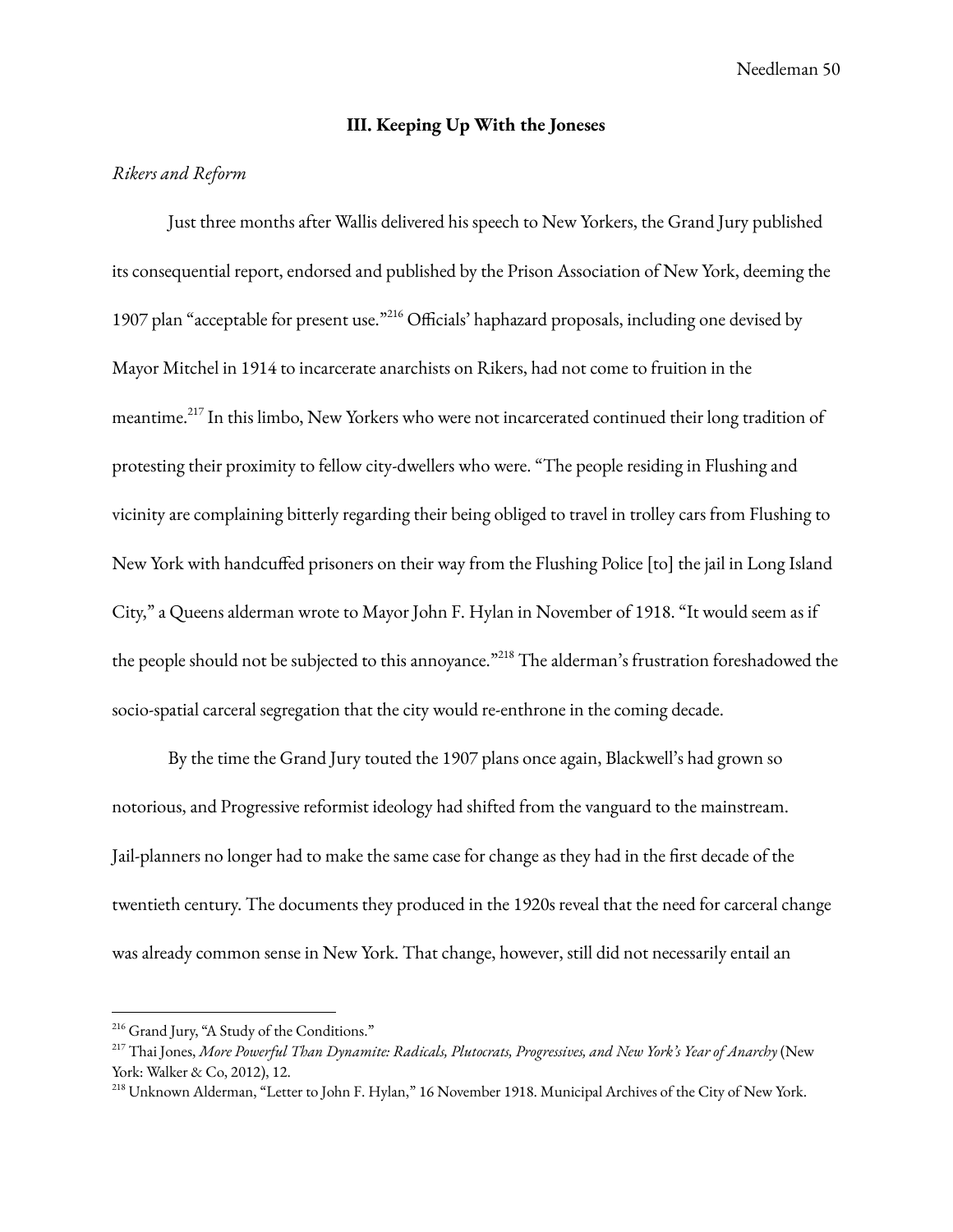entirely new jail on Rikers; it could have simply meant reforming Blackwell's. So as a new generation of city officials revived the 1907 plan and advocated for its construction, they had to explain and justify the specifics of their plan to each other and to their fellow New Yorkers.

They did so under a bright national spotlight. They paid close attention to the transformations that had swept the nation in the last half century—one of the key periods of carceral change in the history of the United States. It is important, then, to understand the American narrative that they believed they were changing. Following Foucault (whose architectural history is discussed in Chapter II), Mooney and Shanahan trace reformist ideology to Enlightenment-inspired Americans of the late eighteenth century, most notably Thomas Eddy and Jeremy Bentham, who saw the New World as a space of experimentation for less cruel carceral systems than those in Europe. $^{219}$  They rely on Irwin's definition of the "rabble classes" to argue that the increased criminalization of vagabonds and beggars defined the carceral culture of the eighteenth-century United States.<sup>220</sup> In 1796, New York State adopted its first genuinely reformist criminal code, and incarceration replaced bodily punishments like whipping. <sup>221</sup> Reform followed an uneven trajectory; after uprisings by incarcerated people over labor conditions in 1818, New York reverted to the use of corporal punishment.<sup>222</sup> The nineteenth century, as the historian Rebecca McLennan argues in *The Crisis of Imprisonment*, was the period of hard labor

<sup>219</sup> Mooney and Shanahan, "Rikers Island: The Failure of a 'Model' Penitentiary," 692.

<sup>220</sup> Mooney and Shanahan, "Rikers Island: The Failure of a 'Model' Penitentiary," 692.

<sup>&</sup>lt;sup>221</sup> Mooney and Shanahan, "Rikers Island: The Failure of a 'Model' Penitentiary," 693.

<sup>222</sup> Mooney and Shanahan, "Rikers Island: The Failure of a 'Model' Penitentiary," 695.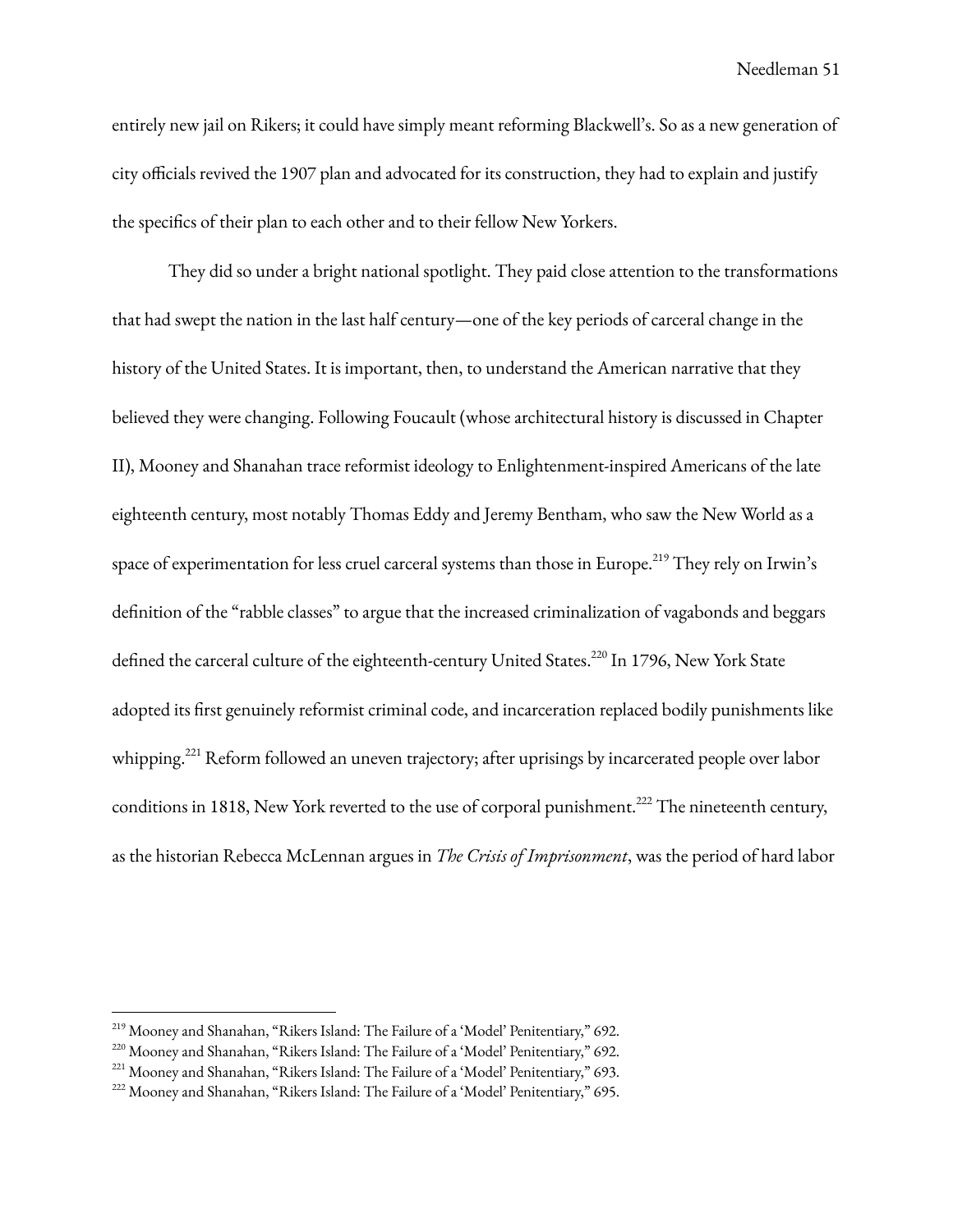in carceral institutions like Newgate and Bellevue, which became infamous in the first quarter of the nineteenth century for derelict conditions.<sup>223 224</sup>

Mooney and Shanahan argue that the second major period of reform began in 1870, when the National Prison Congress, held in Cincinnati, invited "wardens, prison advocates, social welfare advocates, and academics" from most states to establish a declaration of thirty-seven principles for "the reformation of criminals," positioning themselves against what they saw as the de rigueur "infliction of vindictive suffering." <sup>225</sup> This was the beginning of the end of the punitive labor system that had reigned in the nineteenth century; the reformers proposed education and vocational training as alternatives. $^{226}$ McLennan shows that across the northern states, new "penal-social laboratories" of the Progressive Era replaced the "great prison factories" of the Gilded Age.<sup>227</sup> The Congress became an annual affair, and New York sent its officials, including the warden of Blackwell's.<sup>228</sup> But when they returned to the city each year, they were able to implement only mild reforms; eventually, Blackwell's was seen as indefensible and unsustainable. An institution that, like Newgate and Bellevue before it and Rikers after it, was once imagined as a model institution noted for its "orderliness" and "neat and clean cells" fell into decrepitude, against the tide of the nation and the state. $^{229}$ 

<sup>&</sup>lt;sup>223</sup> Mooney and Shanahan, "The Failure of a 'Model' Penitentiary," 696.

<sup>&</sup>lt;sup>224</sup> McLennan shows that the history of prison-based punishment in the United States, from the eighteenth to the twentieth centuries, constitutes "a long continuum of episodic instability, conflict, and political crisis" (5). Hers is a story of uneven reform, providing historical evidence for the idea, often attributed to Foucault, that the prison was itself a reform in the early republic. See also Adam Jay Hirsch, *The Rise of the Penitentiary: Prisons and Punishment in Early America* (New Haven, CT: Yale University Press, 1992).

<sup>&</sup>lt;sup>225</sup> Mooney and Shanahan, "The Failure of a 'Model' Penitentiary," 696.

<sup>226</sup> Mooney and Shanahan, "The Failure of a 'Model' Penitentiary," 696.

<sup>227</sup> McLennan, *The Crisis of Imprisonment*, 3.

<sup>228</sup> Mooney and Shanahan, "The Failure of a 'Model' Penitentiary," 697.

<sup>&</sup>lt;sup>229</sup> Mooney and Shanahan, "The Failure of a 'Model' Penitentiary," 696.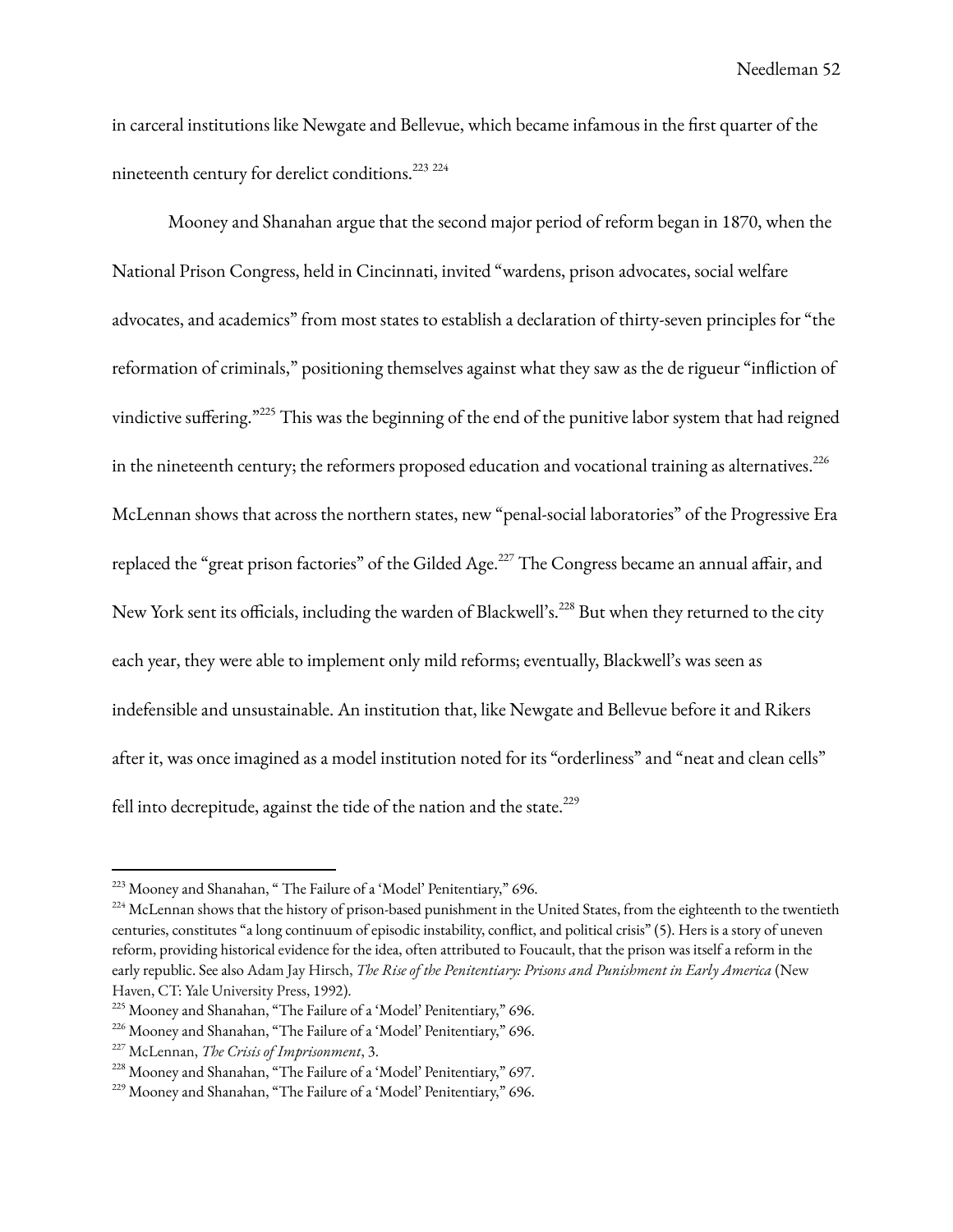McLennan takes New York as her primary example, showing how major reforms there in the last decade of the nineteenth century provided a model for much of the north.<sup>230</sup> The transformation that began in the 1890s was in essence about a "state-use system" with "new bureaucratic ways of organizing prisons and prisoners."<sup>231</sup> In 1894, after prisons had already begun to reduce the use of incarcerated labor, the McDonough amendment outlawed both private contracting of prison labor and the sale of goods produced in prison. $^{232}$  The private firms' power was inversely related to the state's power, and as New York settled into its new twentieth-century schema of centralized bureaucracies, McLennan writes that it "set in motion the abolition of the foundation upon which New York's prisons had rested" for nearly the entire nineteenth century.<sup>233</sup>

The new system was nothing short of a "novel conception of the nature and responsibilities of the penal arm of the state" and "the ethical and social functions of government."234 Much like Enoch Wines in his 1867 report, officials believed that they were reforming a system that treated incarcerated people like slaves, rather than understanding and attending to their individual needs and abilities.<sup>235</sup> One example of bureaucratic reform at the prison level was the implementation of the case-history system, in which the state produced records of health, experiences, backgrounds, and "reform potential" of "each and every prisoner" under its aegis.<sup>236</sup> Incarcerated people were then divided into "grades" that allowed the state to manage them more efficiently and effectively. $^{237}$ 

<sup>230</sup> McLennan, *The Crisis of Imprisonment*, 5.

<sup>231</sup> McLennan, *The Crisis of Imprisonment*, 241.

<sup>232</sup> McLennan, *The Crisis of Imprisonment*, 5.

<sup>233</sup> McLennan, *The Crisis of Imprisonment*, 194.

<sup>234</sup> McLennan, *The Crisis of Imprisonment*, 194.

<sup>235</sup> McLennan, *The Crisis of Imprisonment*, 194.

<sup>236</sup> McLennan, *The Crisis of Imprisonment*, 194.

<sup>237</sup> McLennan, *The Crisis of Imprisonment*, 194.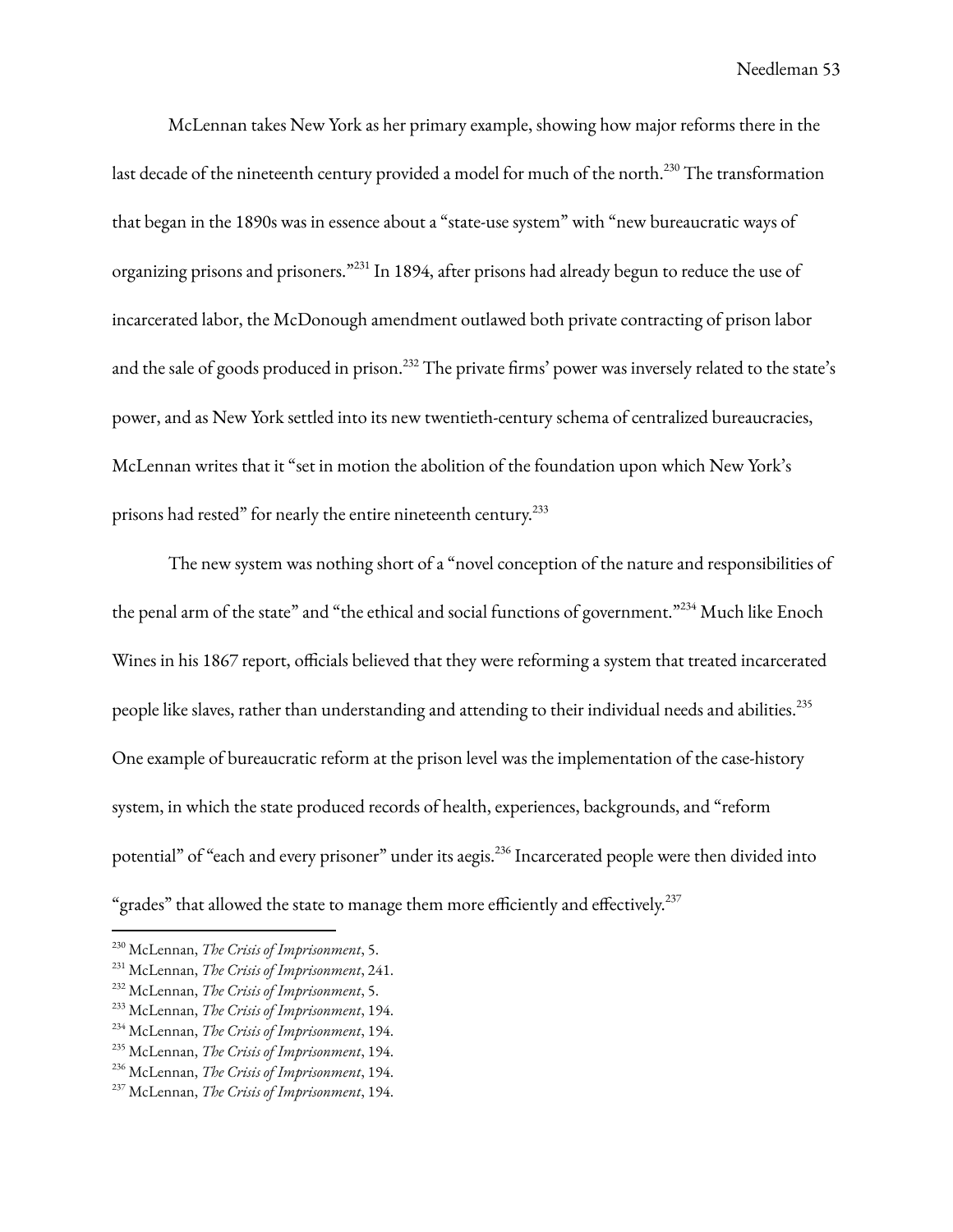Prison reformers are traditionally understood as key actors in the American Progressive movement. But McLennan, who dates the movement in the Northern states to between 1896 and 1919—with a peak in the 1910s, when the Rikers plans languished—argues that prisons were reformed "as much by convicts, guards, wardens, labor organizers, manufacturers, workingmen, and political leaders as by these so-called reformers." <sup>238</sup> The question for average Americans was one of "democratic government in the face of the powerful new social forces at work in American society."<sup>239</sup> While New York State jostled for control over prisons, incarcerated people fought tirelessly for higher-quality sanitation and food, the elimination of the whip and the baton, and even the abolition of the barbaric dark cell. <sup>240</sup> This powerful, if historically invisible, coalition of organized people had, of course, campaigned for various place- and period-specific versions of reform and abolition for as long as they had been in cages.

# *The Decline of Blackwell's*

In their report, the members of the Grand Jury wrote: "Blackwell's Island had always been known as a prison island, which cast a stigma."<sup>241</sup> Here and elsewhere in the report, their concern lay not entirely with the conditions of the jail on Blackwell's, but on various *perceptions* of those conditions—as the phrase "been known" reveals. The Grand Jury was embarrassed of Blackwell's and the Department of Correction; along with the city that commissioned their report, they aimed to

<sup>238</sup> McLennan, *The Crisis of Imprisonment*, 239.

<sup>239</sup> McLennan, *The Crisis of Imprisonment*, 240.

<sup>240</sup> McLennan, *The Crisis of Imprisonment*, 240.

<sup>&</sup>lt;sup>241</sup> Grand Jury, "A Study of the Conditions," 14.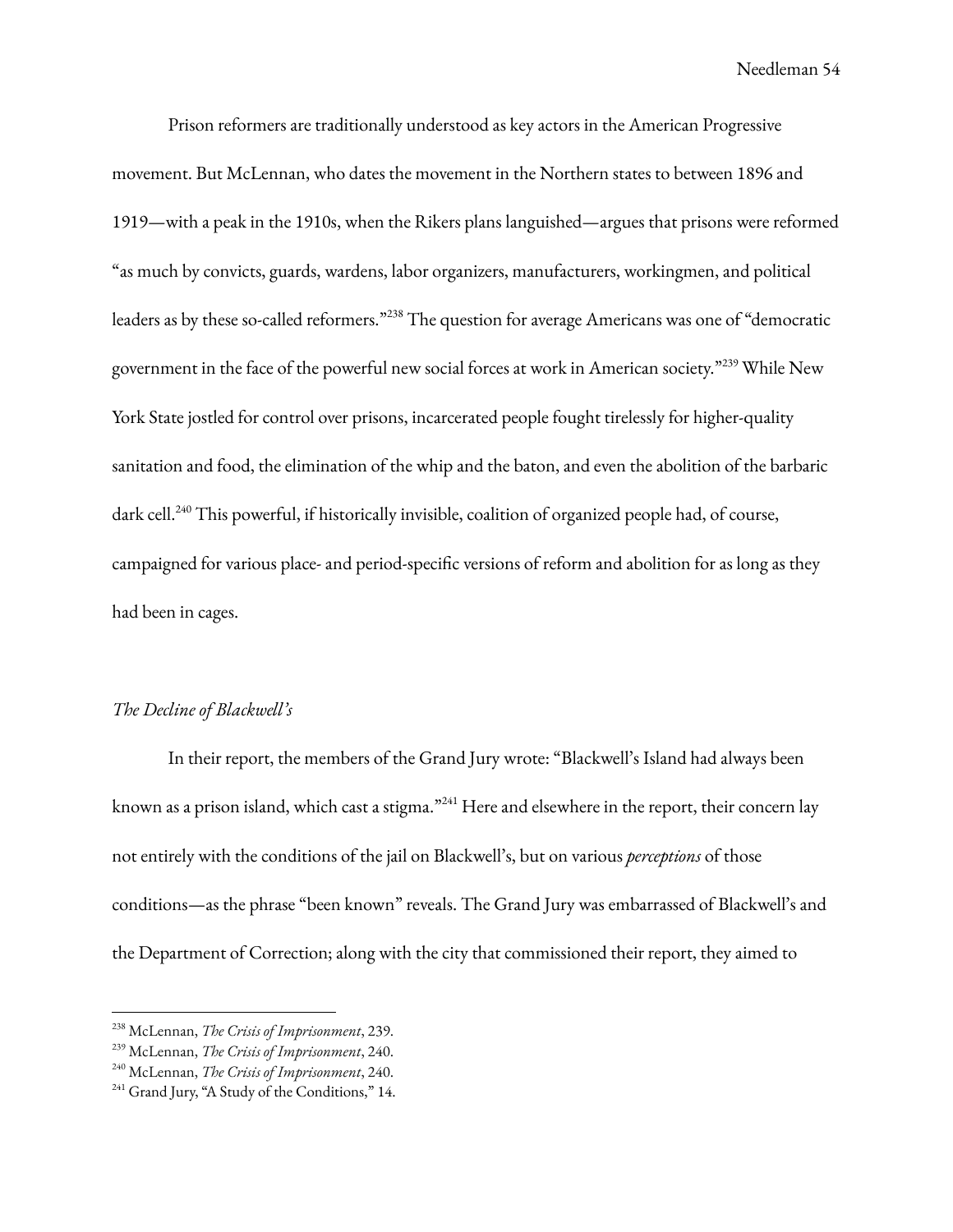determine how to catch up with American cities that had reformed and modernized their carceral buildings and systems. When the Grand Jury report implored the city to close Blackwell's and open Rikers, it did so in hopes of overcoming not the island's horrid conditions, but the stigma attached to them. The jurors argued that Blackwell's could and should be abolished, that its reputation as the city's overcrowded, unsanitary, backward hell could be "entirely overcome only by removing the prisons from it."<sup>242</sup> In this sense, the move to Rikers was an early form of boosterism in a rapidly growing city that was increasingly self-conscious about its image.

To understand how the city arrived at this unusual juncture, it is crucial to examine the history of Blackwell's, which, like the history of Rikers, remains under-researched. Like Rikers, Blackwell's, the largest of New York's minor islands, was originally named after the family who owned it. Beginning in the 1820s, a complex web of institutions transformed it from a remote island mostly outside of the city's ecosystem to one of its central carceral organs. First was an "insane asylum," which opened in 1824.<sup>243</sup> In 1832, the same year the island was brought under the jurisdiction of the Department of Charities and Correction, a workhouse for incarcerated New Yorkers, of the variety that John Irwin describes, was built not far from the asylum.<sup>244</sup> In 1852, the asylum was incorporated into the small penitentiary complex as a hospital.<sup>245</sup> Blackwell's became the archetype of the urban island penitentiary in the United States, the most famous example of which was San Francisco's Alcatraz, as well as of the nineteenth-century carceral labor model.

<sup>&</sup>lt;sup>242</sup> Grand Jury, "A Study of the Conditions," 14.

<sup>&</sup>lt;sup>243</sup> Grand Jury, "A Study of the Conditions," 14.

<sup>&</sup>lt;sup>244</sup> Grand Jury, "A Study of the Conditions," 14.

<sup>&</sup>lt;sup>245</sup> Grand Jury, "A Study of the Conditions," 14.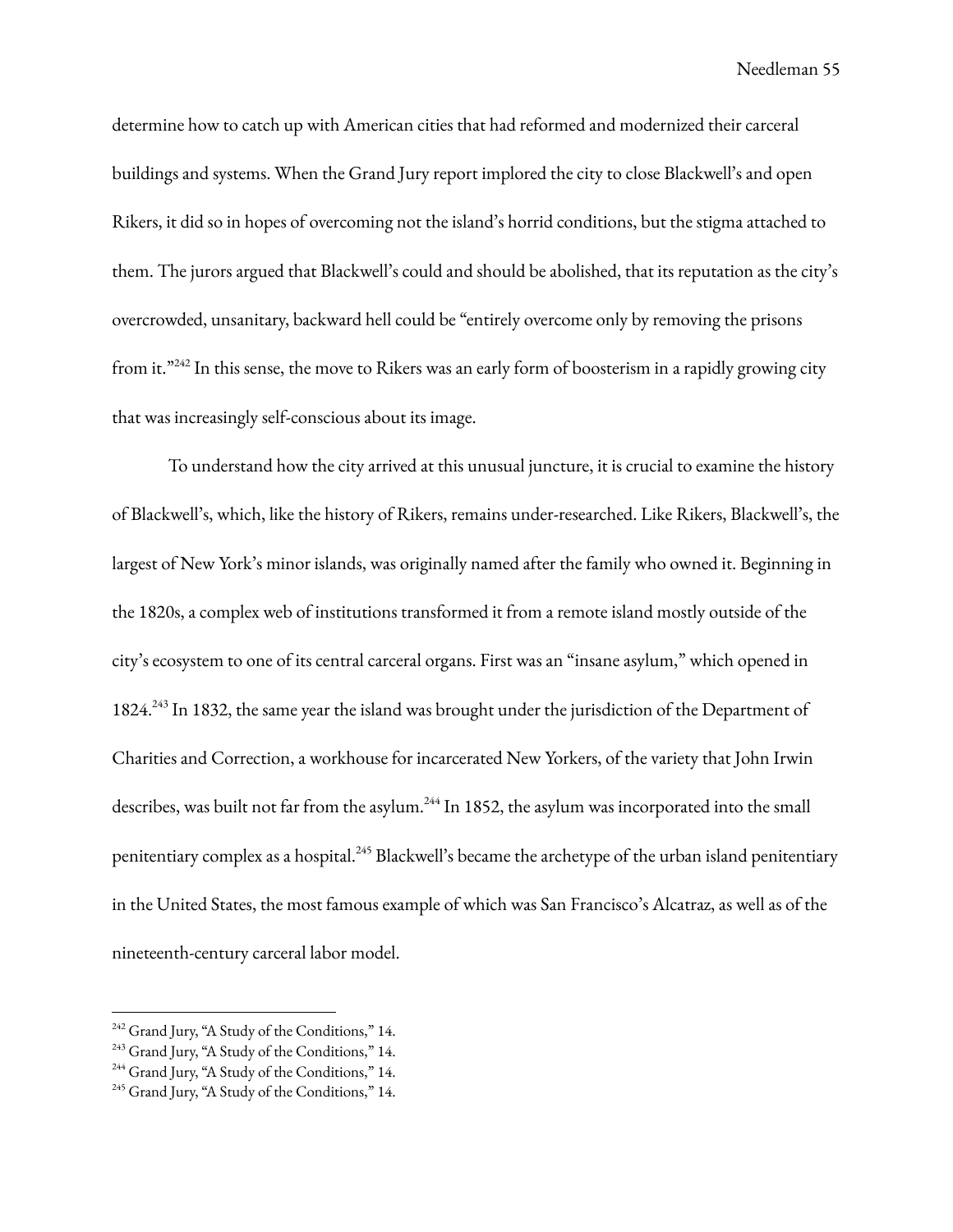By the end of the nineteenth century, the city had concentrated the majority of its carceral resources on Blackwell's, a far cry from the diffuse system of the eighteenth century. The story the city told itself about Blackwell's was one of extraordinary transformation of form and function. Officials thought of the island and its institutions as having grown up with New York. "As the city continued to grow," the Grand Jury wrote, "penal institutions were built and added to the Department."<sup>246</sup> Throughout the report, 'department' was at times interchangeable with 'island,' suggesting that city officials viewed the city as one and the same with Blackwell's.

In dwelling on the negative aspects of the history of Blackwell's, the 1924 report obscured the fact that its descent into infamy had occurred relatively recently. In fact, for more than the first half of Blackwell's history as a carceral island, it was well-regarded. The only major complaint about Blackwell's Island in the Department of Charities and Correction's 1875 annual report was that it was overcrowded: "The prison, although too small to accommodate the present average population, was found to be in very good condition," John M. Fox, the warden, reported to the city. $^{247}$  He claimed that his only structural concern was the state of the roof, which he was personally fixing.<sup>248</sup> In 1878, the warden reported that Blackwell's "retains its usual good reputation for cleanliness, and its general good sanitary condition."<sup>249</sup> The requests for improvement remained minor: he called for the kitchen and mess halls to be moved further away from the incarcerated people's sleeping quarters to improve

<sup>&</sup>lt;sup>246</sup> Grand Jury, "A Study of the Conditions," 12.

<sup>&</sup>lt;sup>247</sup> Annual Report of the Commissioners of Public Charities and Correction of the City of New York (New York: Bellevue Press, 1875).

<sup>&</sup>lt;sup>248</sup> Annual Report of the Commissioners of Public Charities and Correction of the City of New York (New York: Bellevue Press, 1875).

<sup>&</sup>lt;sup>249</sup> Annual Report of the Commissioners of Public Charities and Correction of the City of New York (New York: Bellevue Press, 1878).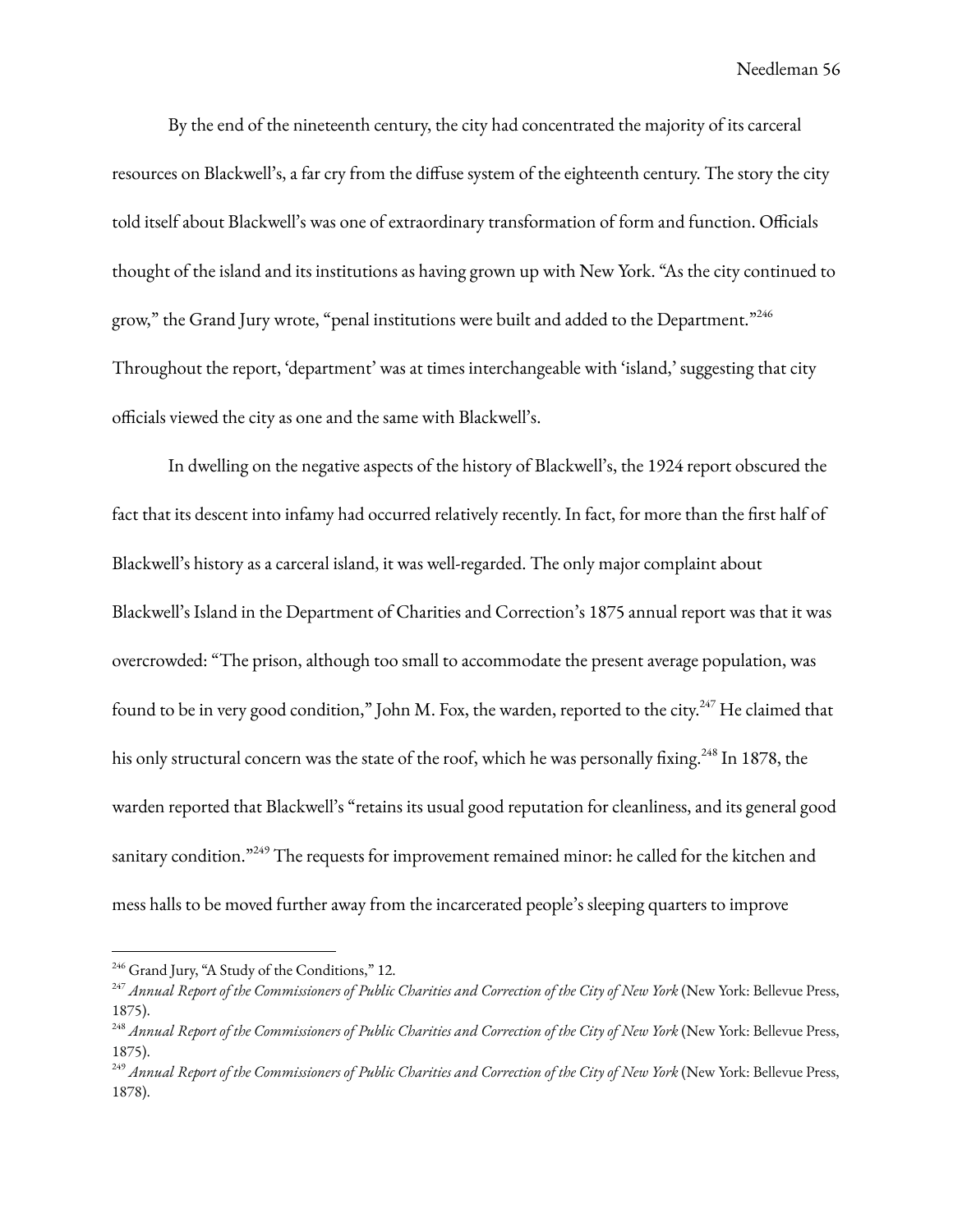sanitation.<sup>250</sup> The sanitary conditions were reported as "excellent," "thoroughly clean," and "wholesome" again in 1879, with the buildings deemed "in good condition," still only with the exception of the roof.<sup>251</sup> In 1880, the same was true, but the warden started to report overcrowding.<sup>252</sup> The city responded with plans for new stone buildings, the construction of which began in 1881 with incarcerated labor. 253

But beginning in the last two decades of the nineteenth century, even average New Yorkers who read newspapers "began to realize that the conditions in the old buildings constituting the Penitentiary and Workhouse were getting to be neither safe as regards hazard, nor sanitary." <sup>254</sup> Blackwell's came to be understood as anything but excellent: in addition to growing increasingly overcrowded, its sanitary conditions deteriorated, and soon it was a relic of a bygone era. After much agitation to have the penitentiary "overhauled and modernized," in 1893, New York State authorized the reconstruction of certain buildings. <sup>255</sup> The precise details of this plan are unclear, likely because "no actual work was started" at that time, for unknown reasons.<sup>256</sup> This was the first of many major delays that dogged the city as New Yorkers called for change. Meanwhile, jail-planners were already doing damage control, eyeing European and other American cities for models. As early as 1886, the *Times* reported that "as

<sup>&</sup>lt;sup>250</sup> Annual Report of the Commissioners of Public Charities and Correction of the City of New York (New York: Bellevue Press, 1878).

<sup>&</sup>lt;sup>251</sup> Annual Report of the Commissioners of Public Charities and Correction of the City of New York (New York: Bellevue Press, 1879).

<sup>&</sup>lt;sup>252</sup> Annual Report of the Commissioners of Public Charities and Correction of the City of New York (New York: Bellevue Press, 1880).

<sup>&</sup>lt;sup>253</sup> Annual Report of the Commissioners of Public Charities and Correction of the City of New York (New York: Bellevue Press, 1880).

<sup>&</sup>lt;sup>254</sup> Grand Jury, "A Study of the Conditions," 12.

<sup>&</sup>lt;sup>255</sup> Grand Jury, "A Study of the Conditions," 12.

<sup>&</sup>lt;sup>256</sup> Grand Jury, "A Study of the Conditions," 12.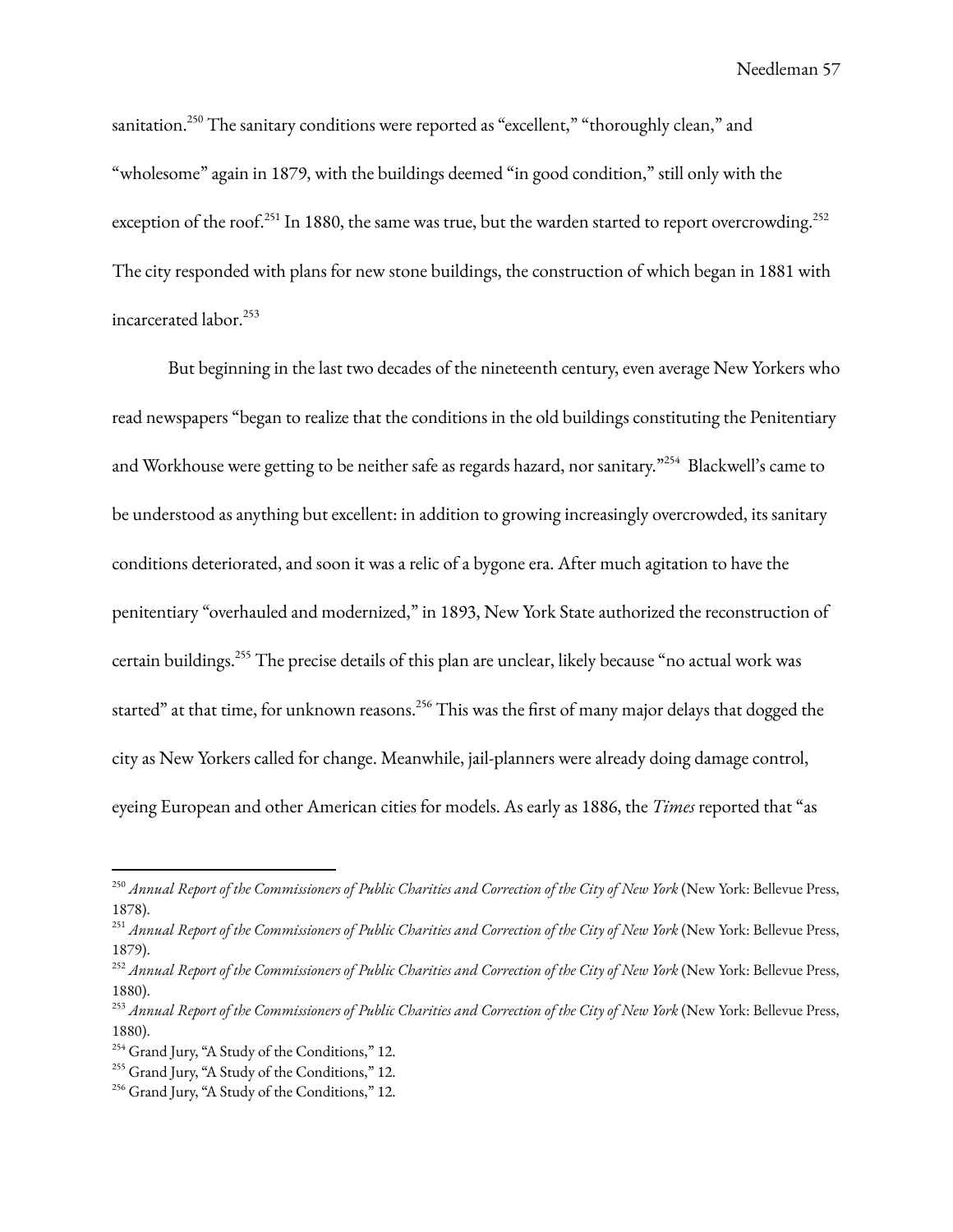soon as the Commissioners determined to build the new penitentiary they entered into an energetic effort to obtain the best attainable knowledge concerning modern improvements in such institutions [...] They correspond with the best European authorities, consulted here with the National Prison Association."<sup>257</sup> In 1898, the Greater New York Charter ordered that inmates be removed from the two institutions on Blackwell's Island—though the actual removal did not happen until the twentieth century—and completely transferred jurisdiction over Blackwell's from the state to the city. 258

Over the next two and a half decades, the Department of Correction grew rapidly, reaching its tentacles across the city. In 1924, at the time of the report's writing, the Department's jurisdiction included 19 institutions: the City Prisons of Manhattan, Brooklyn, and Queens; eight District Prisons in Manhattan and the Bronx; the Traffic Detention Room in Manhattan; the New York County Penitentiary and Workhouse for Males, also known as the "Penitentiary," and the Correction Hospital for Females, both on Welfare Island; the Municipal Farm on Rikers Island, where many incarcerated drug users were sent to work; the Reformatory Prison on Hart's Island; the New York City Reformatory at New Hampton Farms, and another at Warwick Farms; and the Women's Farm Colony at Greycourt, upstate.<sup>259</sup> In its unification under a single city department, the city's new carceral apparatus was administratively modern, but in the unevenness of its institutions' forms and functions, it remained hung over from the nineteenth century.

Meanwhile, the land reclamation project on Rikers had become a model for other cities—the exact opposite of Blackwell's. In the summer of 1908, Mayor J. Barry Mahool of Baltimore visited the

<sup>&</sup>lt;sup>257</sup> "To Build a Bigger Jail."

<sup>258</sup> Grand Jury, "A Study of the Conditions," 12–14.

<sup>&</sup>lt;sup>259</sup> Grand Jury, "A Study of the Conditions," 12.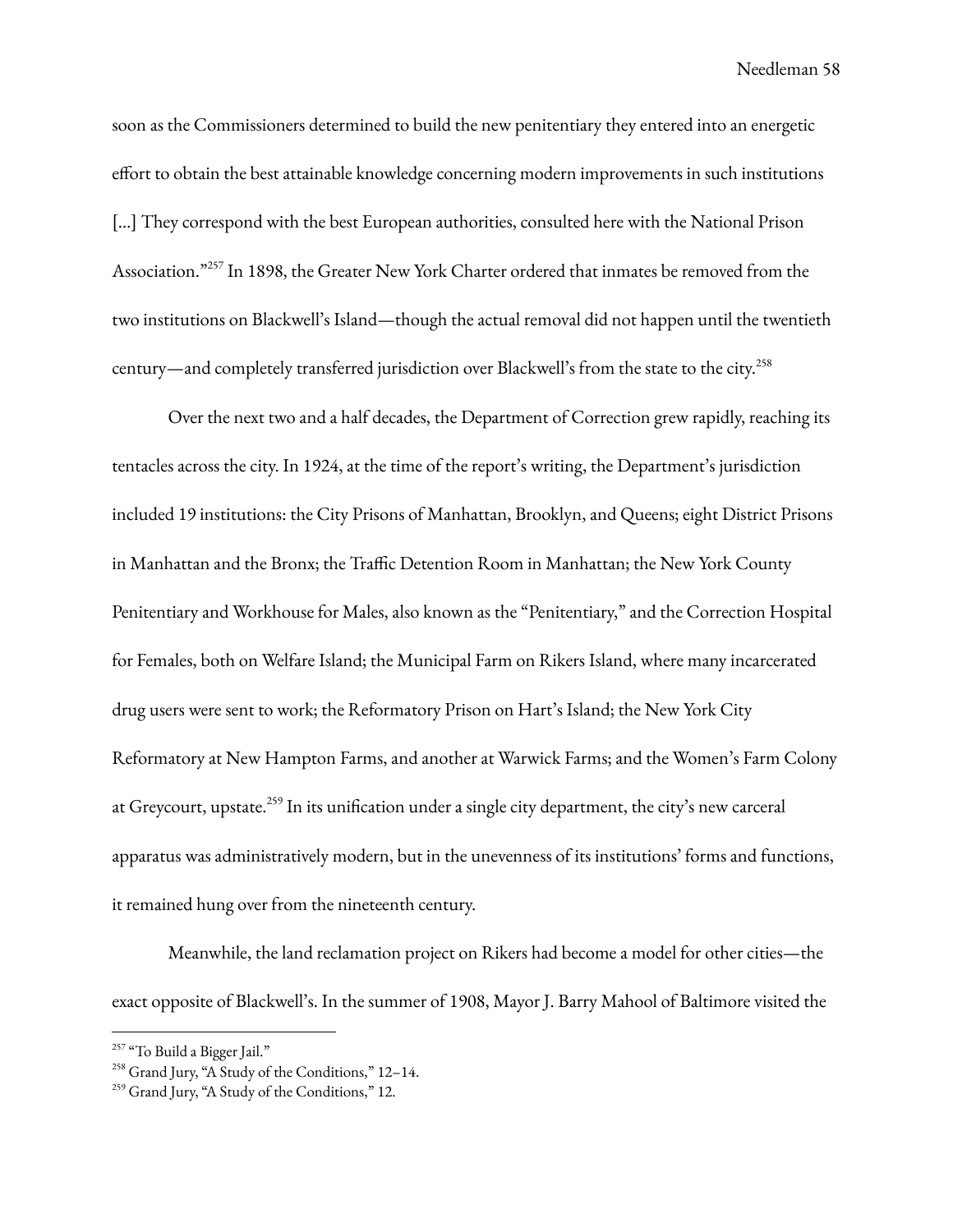waste system that Lantry had developed as a spatial fix. <sup>260</sup> By then, incarcerated laborers had more than doubled the size of Rikers, and after visiting the island, one of the officials who accompanied the mayor suggested that they use the same method Baltimore. $^{261}$  The mayor was enthusiastic about the opportunity to increase property values by simply increasing the amount of property owned by the city. <sup>262</sup> Needless to say, Mahool did not visit Blackwell's while he was in town.

### *"Disgrace" and Boosterism*

As part of its report, the Grand Jury received the formidable task of inquiring into the case of every incarcerated person on Welfare Island, as well as the jail's management and the misconduct of the officers who worked there.<sup>263</sup> The jurors clearly laid out their modernizing impetus when they described setting out to write their report:

We had learned from history, as taught in our school days, that there were some very old penal institutions belonging to the City, and as we have grown older we have read in the daily press and weekly and monthly magazines and annual, decennial, quarterly and semi-centennial reports, and intermittent recurrent accounts, of efforts on the part of various City departments to keep these old institutions in habitable repair, to modernize them against fire hazard and insanitation, and to adapt them to the increasing demands of the City, due to its growth and improvements in methods of the custodial treatment of prisoners for their welfare and social, intellectual and industrial improvement. 264

They saw themselves as technocratic problem-solvers, as demonstrated when they took great pains to

explain that they requisitioned and studied in detail recent reports from the Department of

<sup>&</sup>lt;sup>260</sup> "Making a Big Island for New York."

<sup>&</sup>lt;sup>261</sup> "Making a Big Island for New York."

<sup>&</sup>lt;sup>262</sup> "Making a Big Island for New York."

<sup>&</sup>lt;sup>263</sup> Grand Jury, "A Study of the Conditions," 10-12.

<sup>&</sup>lt;sup>264</sup> Grand Jury, "A Study of the Conditions," 10.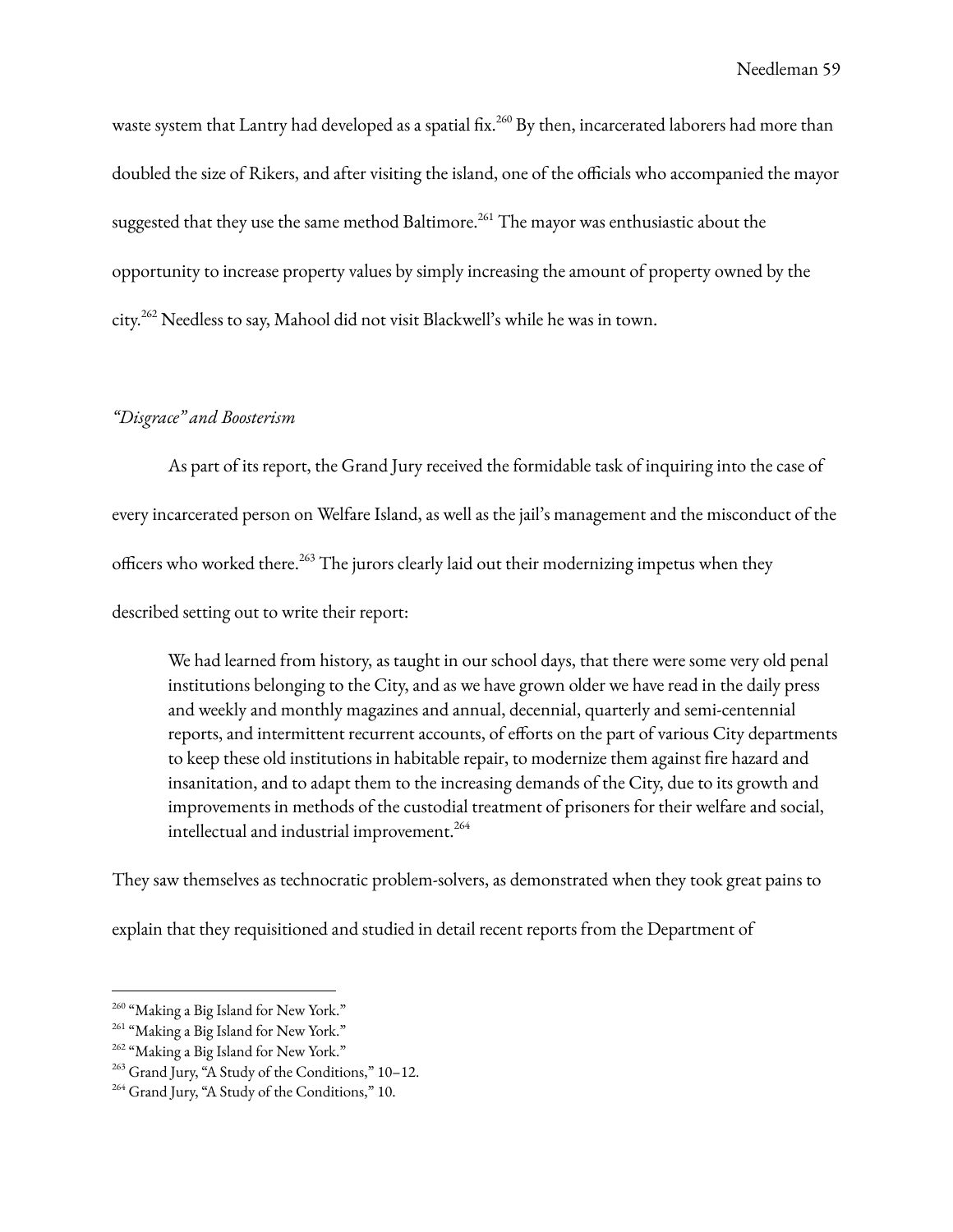Correction, the Fire Department, and the Department of Buildings.<sup>265</sup> Their ultimate aim was to take stock of the entire system in order to determine what to do with all of it. "If the conditions we should find would warrant our criticisms, we might, perhaps, offer some recommendations for betterment of a constructive nature," they ventured, in a tone belying the extreme newness of their eventual proposal.<sup>266</sup> The Grand Jury had not been commissioned only to study Welfare Island, but so thick was the mystique surrounding the island, so myriad were the problems there, that their report read as though they could not look away from the great trainwreck of New York's carceral network. Welfare Island was, to them, an urgent cause for the city's attention, though in the report they vacillated between claiming to know what the city should do and leaving that work to others, a sign of the peculiarly uneven and overdetermined authority vested in them.

"It is apparent," the jurors wrote, "that the conditions in these old buildings have been a disgrace to the City and a by-word all over the country for half a century and more." <sup>267</sup> The jurors worried about judgments rendered on a city where "administration after administration has tried to eliminate [the buildings] but for one reason or another has failed."<sup>268</sup> This led them to claim that any additional delay would constitute a "further disgrace"—not to people incarcerated in the buildings, but to people watching from afar.<sup>269</sup> By organizing its departments to work together in the interest of rebuilding its carceral city, New York could, in the jurors' eyes, "make a name for itself."<sup>270</sup> They

<sup>&</sup>lt;sup>265</sup> Grand Jury, "A Study of the Conditions," 10.

<sup>266</sup> Grand Jury, "A Study of the Conditions," 10–12.

<sup>&</sup>lt;sup>267</sup> Grand Jury, "A Study of the Conditions," 12.

<sup>&</sup>lt;sup>268</sup> Grand Jury, "A Study of the Conditions," 18.

<sup>&</sup>lt;sup>269</sup> Grand Jury, "A Study of the Conditions," 18.

<sup>&</sup>lt;sup>270</sup> Grand Jury, "A Study of the Conditions," 18.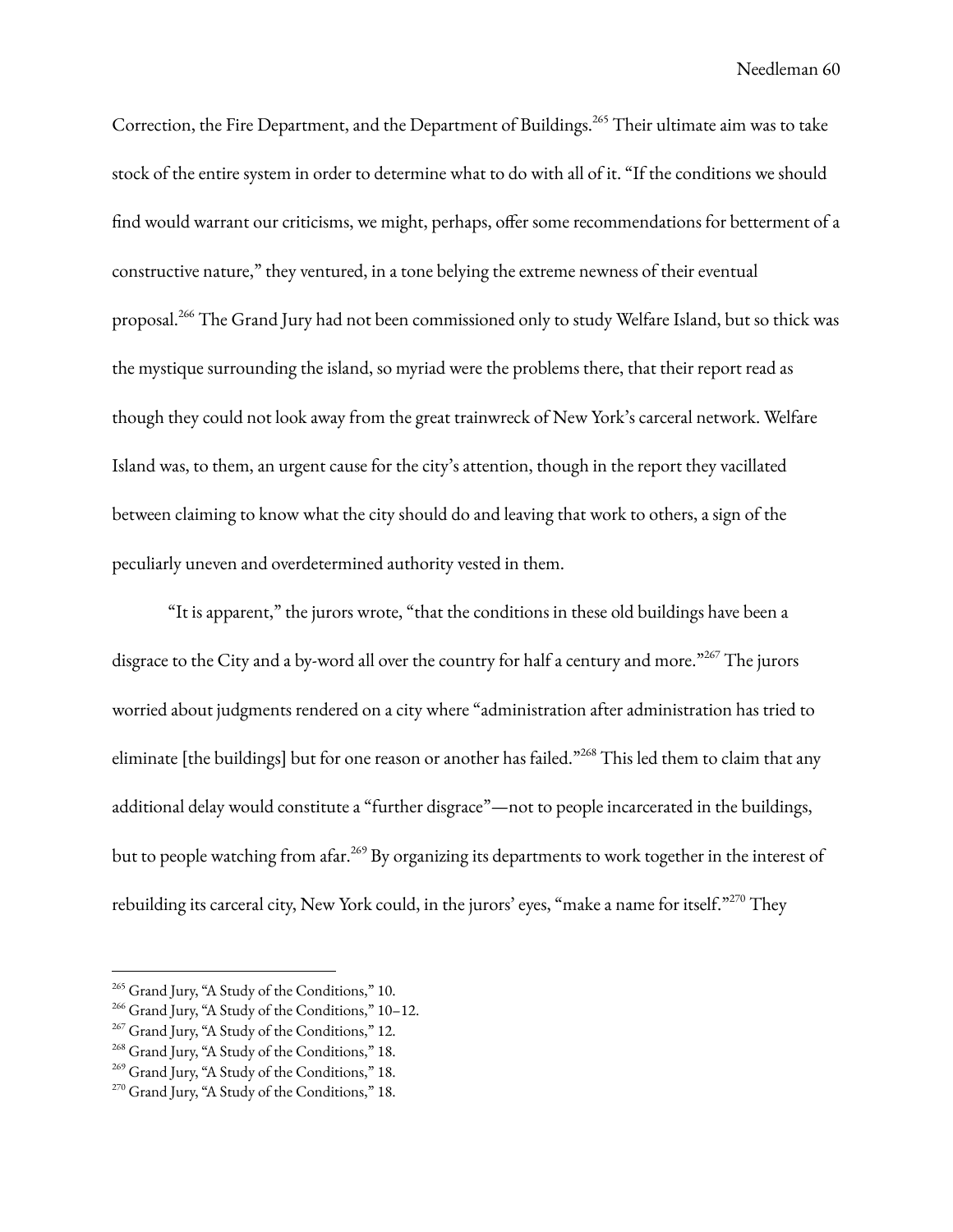favored a logic of internal efficiency by which the city could smooth out its post-consolidation kinks and become the envy of the country. And as revealed by their fixation on the physical infrastructure of the jail, rather than on the criminal justice system itself, the jurors were most occupied with what was immediately visible.

The same logic had animated an important report issued in April 1924 by the Manufacturers Trust Company. Commissioned by city agencies, including the Department of Correction, the report opened: "New York City has long been regarded from a distance as cold, mercenary and unsympathetic."<sup>271</sup> Commissioner Wallis's reports and communications in the preceding years oozed with the same humiliation. In a letter written in December of 1923, he claimed that while modern attitudes about the rights of the jailed had changed, New York City's architecture had not: "The buildings of the Department are, in general, old, many of them hazardous in regard to fire and were designed at a time when no particular thought was given to the care of the offender except to prevent his escape."<sup>272</sup> Not dwelling for long on the shortcomings of the buildings under his control, let alone on the ethical ideals of a criminal justice system, Wallis spent most of his time making the case that New York was not keeping pace with other cities:

The correctional institutions of the City of New York have existed in a condition which has made impossible the carrying out of a humane and enlightened policy in the care of those committed to them, which is a reflection upon the City and its Government, and I urge that in considering the request of the Department due weight be given to the fact that it was at one

<sup>&</sup>lt;sup>271</sup> Thomas C. Jeffries, "Welfare and Correctional Work in New York City. April 1924, 1–2. Municipal Archives of the City of New York.

<sup>&</sup>lt;sup>272</sup> Frederick A. Wallis, "Letter to Hon. Murray Hulbert, Acting Mayor and Chairman, Board of Estimate & Apportionment, New York City." December 16, 1923, 1. Municipal Archives of the City of New York.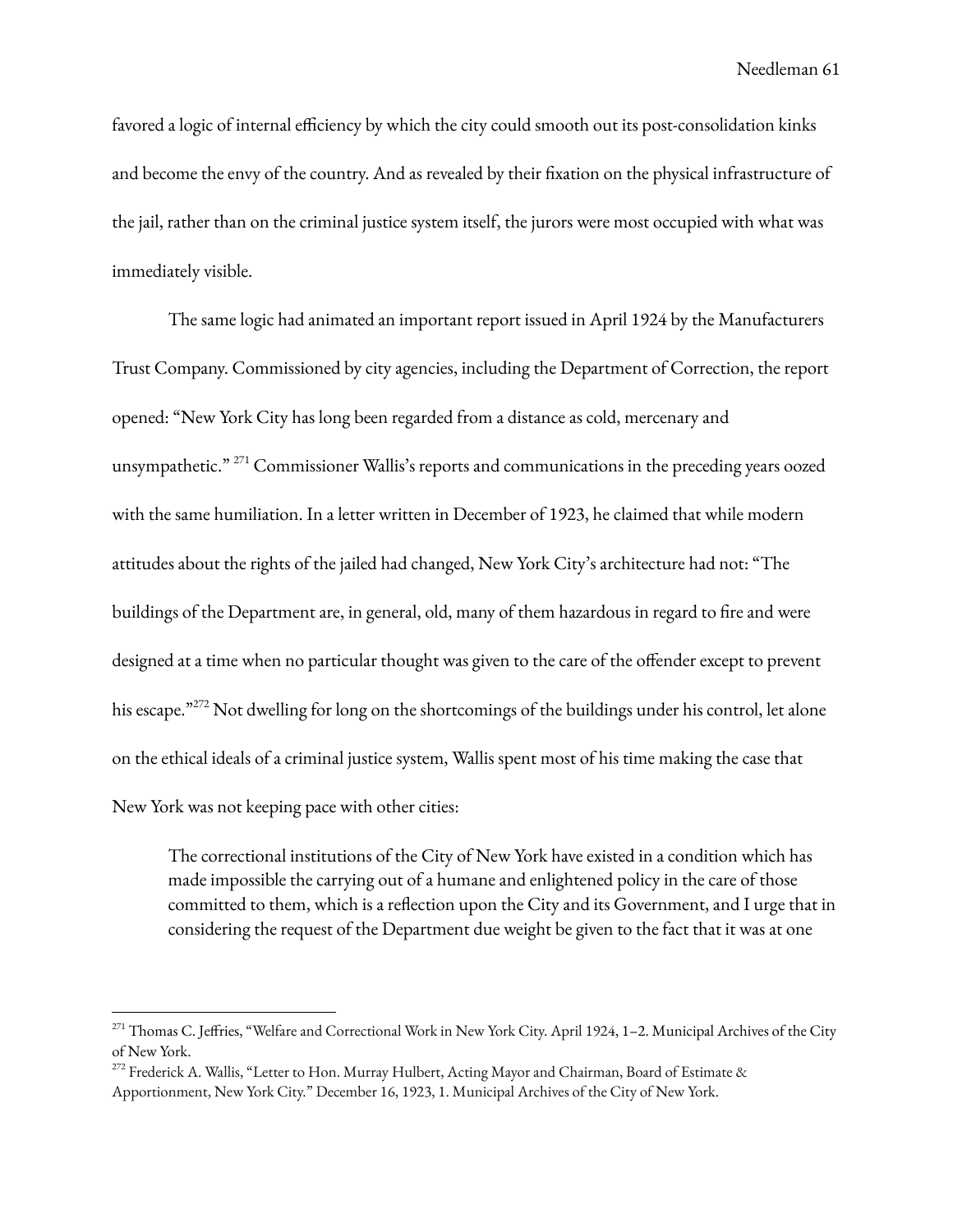time the policy of the City to place its correctional institutions abreast with those in which the greatest progress has been made." 273

Though, unlike the Trowbridge team, he provided no example of what an ideal jail ought to look like, he made it clear that he wanted New York's jails to be on par with those in other cities. And, like the Grand Jury, he employed the d-word to embarrass his readers into action: "The manner in which the majority of inmates have had to be housed in the old institutions can only be described as disgraceful and the total housing accommodation is inadequate." $^{274}$  Wallis described Welfare as "altogether unfit" for the twentieth century, citing as examples inadequate bathrooms and high fire risks due to shoddy wooden construction.<sup>275</sup> He was excited about progress on Rikers; he celebrated the makeshift wooden dormitories there.<sup>276</sup> He used solitary confinement, the supposed reform to the dark cell, as an example of how Rikers was already more advanced in some respects than Blackwell's.<sup>277 278</sup>

While he conceded that the new penitentiary was "so large a project" even though it had been "recognized for twenty years or more that it was necessary and would have to be done at some time," he positioned himself as the person who could make it happen. <sup>279</sup> This was undoubtedly the centerpiece of his analysis. "I earnestly request that it no longer be considered a matter that can be indefinitely postponed, but that some positive action be taken to commit the City to its construction," he wrote.<sup>280</sup> He refused to watch New York fall any further behind. "The Penitentiary is the principal institution of

<sup>&</sup>lt;sup>273</sup> Frederick A. Wallis, "Letter to Hulbert," 1.

<sup>&</sup>lt;sup>274</sup> Frederick A. Wallis, "Letter to Hulbert," 2.

<sup>&</sup>lt;sup>275</sup> Frederick A. Wallis, "Letter to Hulbert," 2.

<sup>&</sup>lt;sup>276</sup> Frederick A. Wallis, "Letter to Hulbert," 2.

<sup>&</sup>lt;sup>277</sup> Frederick A. Wallis, "Letter to Hulbert," 2.

<sup>&</sup>lt;sup>278</sup> New York Mayor Eric Adams made headlines in winter 2022 for referring to Rikers's notorious solitary confinement apparatus as "punitive segregation."

<sup>&</sup>lt;sup>279</sup> Frederick A. Wallis, "Letter to Hulbert," 3.

<sup>&</sup>lt;sup>280</sup> Frederick A. Wallis, "Letter to Hulbert," 3.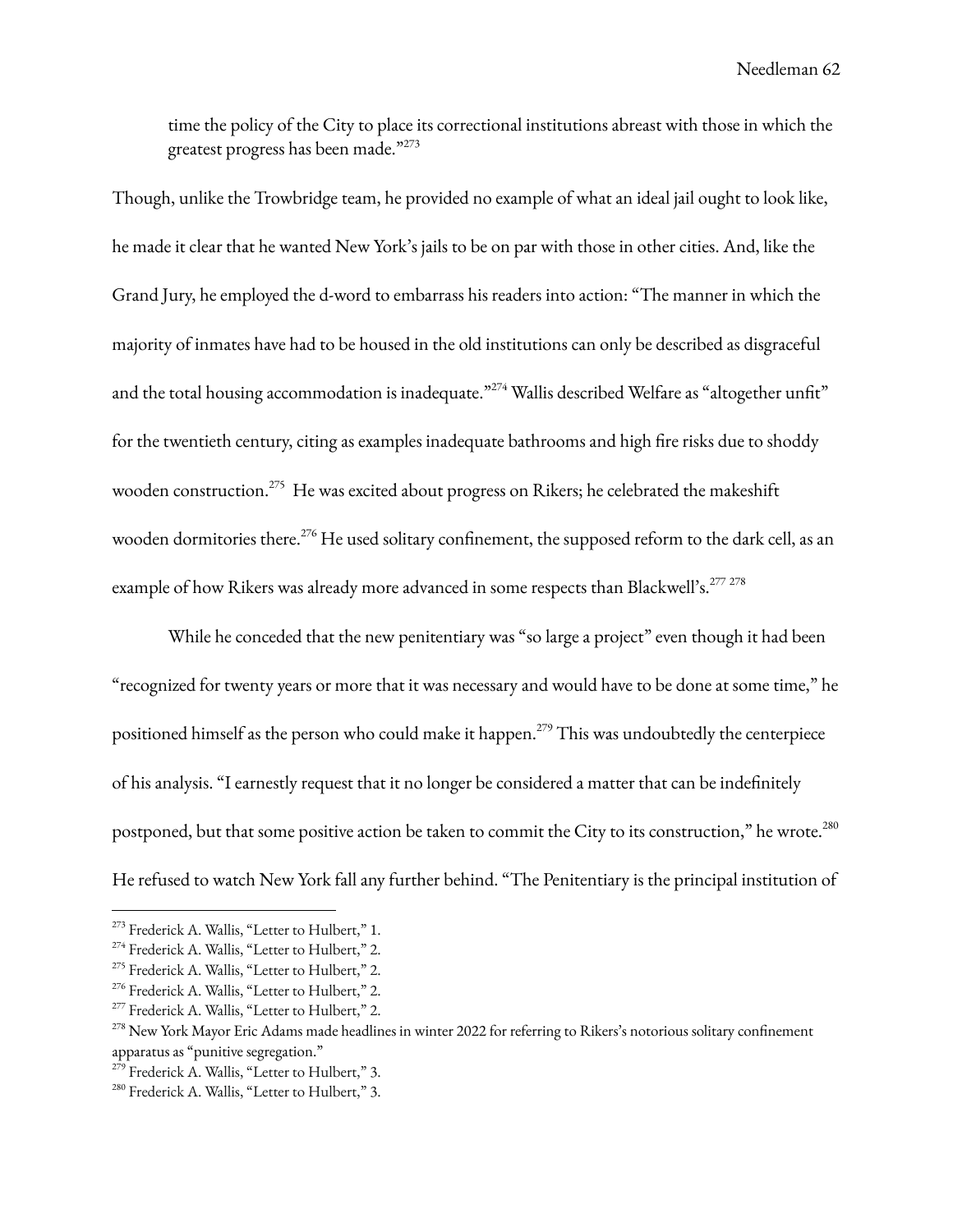the correctional system of the City and until a new one is built New York City will continue to remain as an example of a municipality far behind the times in the case of the offender and his betterment." $^{281}$ The city thought that it needed "the most advanced ideas of cell or room construction, facilities for classification and segregation and adequate means for industrial activities and instruction." <sup>282</sup> Wallis estimated that the total cost for Rikers would be \$5,000,000—by far the highest estimate yet—though he noted that "a reasonably close estimate of the cost can only be given after the site has been determined, preliminary studies made, the size and number of the buildings determined and unit costs estimated, based on the condition prevailing at the city." So desperate had city officials grown to improve the city's reputation that they even at times repressed their most persistent concern: the budget.

<sup>&</sup>lt;sup>281</sup> Frederick A. Wallis, "Letter to Hulbert," 3-4.

<sup>282</sup> Frederick A. Wallis, "Letter to Hulbert," 3–4.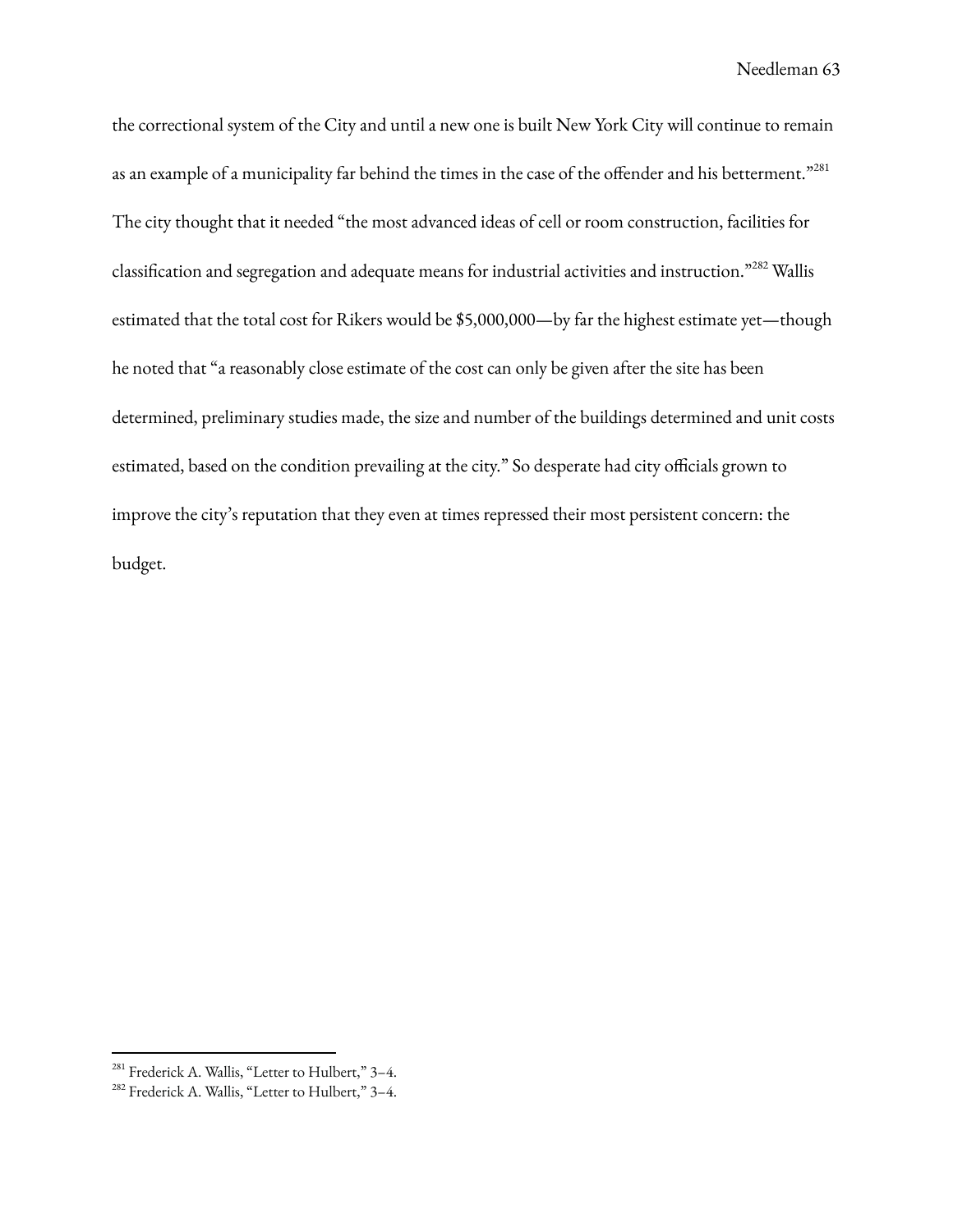### **IV. No More "Enormous Expenditure"**

### *Rikers as Investment*

In the 1920s, city officials determined that Welfare Island was not only an overcrowded, unsanitary, and backward embarrassment—it had also become too expensive. The Grand Jury did, after all, claim that one reason to dust off the 1907 plans was the city's "expenditure of a large sum of money on them."<sup>283</sup> And the opening line of Wallis's speech revealed that his intention to fold incarcerated people into the fabric of the new city had a strong economic bent: "It is almost inconceivable that the great City of New York, first in all that is progressive and good, should have gone all these years without having provided facilities whereby every man and woman in our penal and correctional institutions could be placed in productive employment."<sup>284</sup> The appeal combined the competitive motive outlined in Chapter III with a drive toward economic productivity. Not every commissioner before Wallis could have made such an argument. He reminded New Yorkers that his Department of Correction was now, like New York, the largest of its kind in the world.<sup>285</sup> And he argued that under the Hylan Administration, the Department had grown increasingly efficient and effective.<sup>286</sup> Now, he declared, it was time for the city's carceral institutions to follow suit.

Though the 1920s was the first decade when political elites forcefully advocated for an entirely new jail as a cost-saver, saving money had been on city officials' mind since it purchased Rikers in 1884. According to an 1886 article in the *Times*, when the city bought the island, it estimated that "to

<sup>&</sup>lt;sup>283</sup> Grand Jury, "A Study of the Conditions."

<sup>&</sup>lt;sup>284</sup> Frederick A. Wallis, "New York's Delinquents and Modern Correctional Methods," 28 May 1924, 1.

<sup>285</sup> Frederick A. Wallis, "New York's Delinquents and Modern Correctional Methods," 28 May 1924, 13.

<sup>&</sup>lt;sup>286</sup> Frederick A. Wallis, "New York's Delinquents and Modern Correctional Methods," 28 May 1924, 15.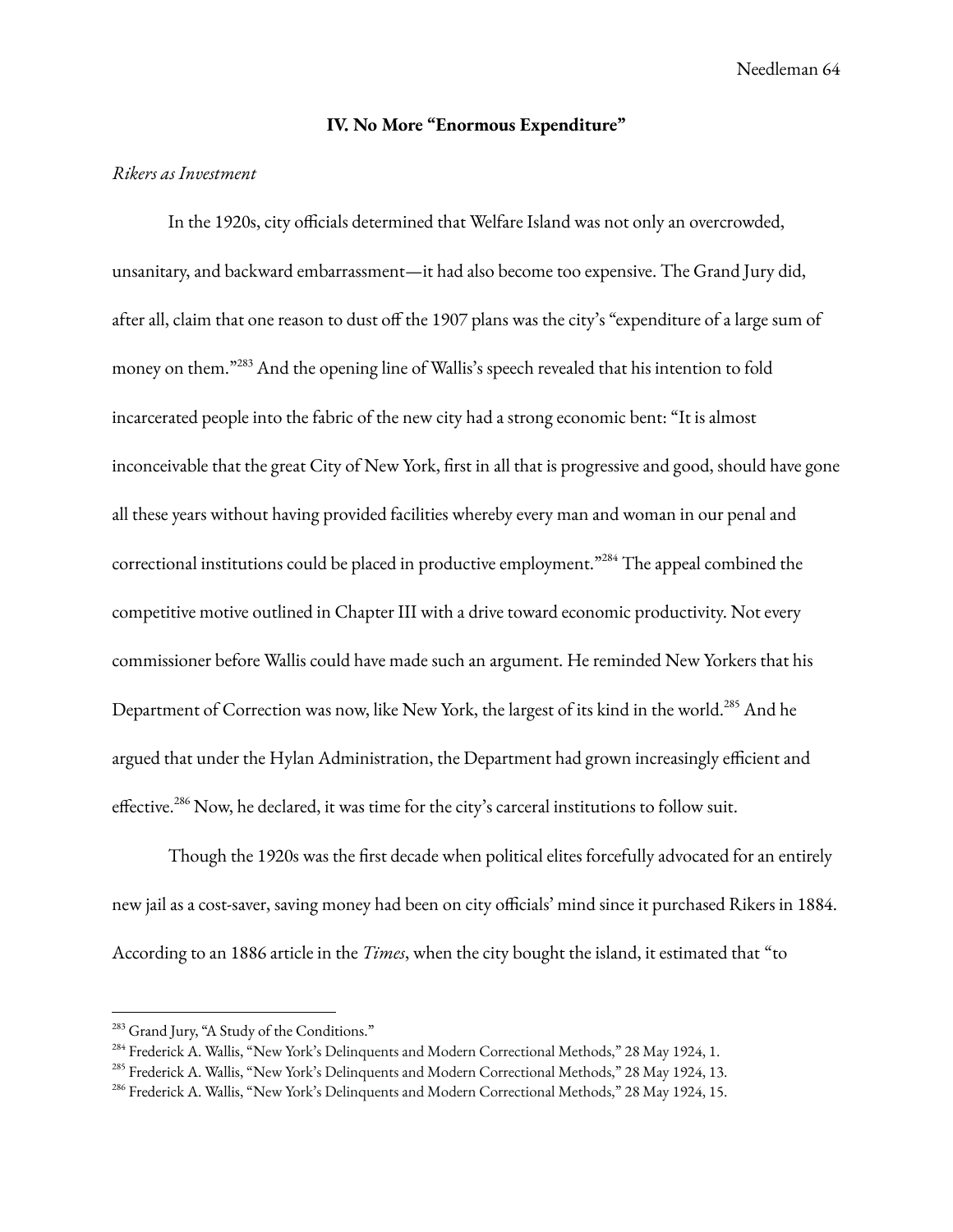enlarge the present building to an extent only sufficient to meet the current demand upon it would have cost, it was estimated, about \$150,000."<sup>287</sup> Meanwhile, the city viewed its outlay on Rikers as a good investment because the property value would increase:

On the basis of an original investment of \$180,000, and a not very large sum for cribwork—which is offset by the saving in handling the street dirt and ashes—the city, if the value of the property in its full reclaimed extent is proportionately as great as that of the natural island (which has doubled in two years) will have in 10 years a property worth \$2,000,000 for the land alone.<sup>288</sup>

By 1886, the article noted, the Commissioners proposed a carceral complex for 2,500 convicts, which would cost an estimated \$1,000,000.<sup>289</sup> The labor was extremely low-cost, and New York State paid for the board for those guilty of felonies.<sup>290</sup> When Commissioner Lantry developed his land reclamation plan in 1900, he assured his fellow New Yorkers that they had an excellent opportunity to cut costs: "I do not see why a community as well as an individual should not be anxious to save money."<sup>291</sup> In fact, Lantry's seemed to believe that Rikers had limitless economic potential; in 1900, he responded excitedly to reports of gold on the island only to discover that the nuggets were iron pyrites.<sup>292</sup> The incarcerated population of Rikers produced hundreds of barrels of rhubarb, spinach, swiss chard, and other vegetables that the jailers then "used to good advantage" at various jails around the city for two reasons: "to effect a slight variation in the general dietary," and, crucially, to make "a big saving in

<sup>&</sup>lt;sup>287</sup> "To Build a Bigger Jail."

<sup>&</sup>lt;sup>288</sup> "To Build a Bigger Jail."

<sup>&</sup>lt;sup>289</sup> "To Build a Bigger Jail."

<sup>&</sup>lt;sup>290</sup> "To Build a Bigger Jail."

<sup>291</sup> "Reclaiming Rikers Island: Improvement of a Barren Waste Without Cost to the City," *New York Times*, 25 November 1900.

<sup>292</sup> "Lantry's Golden Dream: Only a Trace of the Metal Found With Iron Pyrites on Riker's Island," *New-York Tribune*, 11 December 1900.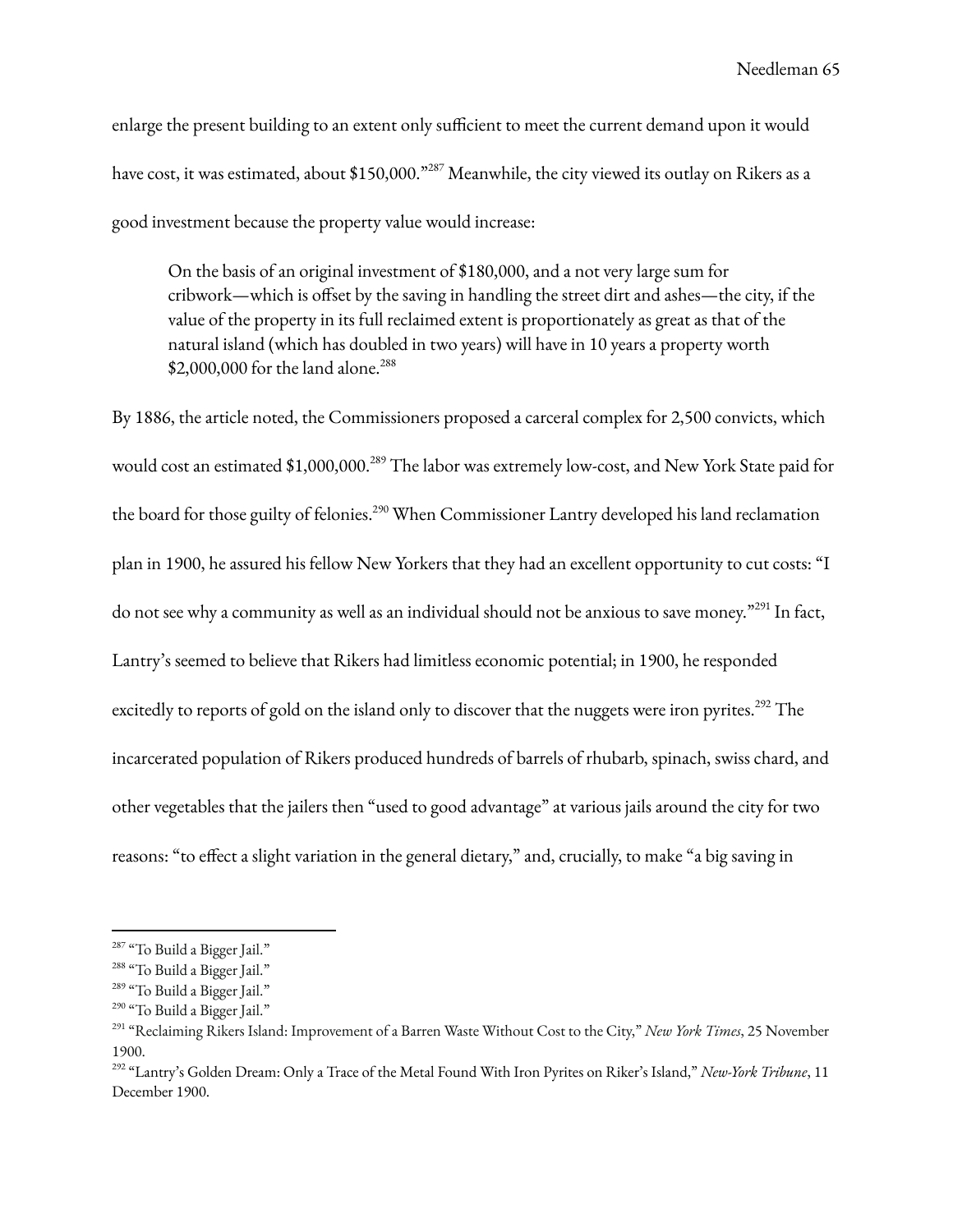inmates' maintenance."<sup>293</sup> Rikers was thus a cost-saver not only for the people incarcerated on Rikers who would otherwise have been incarcerated on Blackwell's, but for the entire incarcerated population of the city.

In early 1918, New York County commissioned a Grand Jury to inspect and report on the conditions of the city's carceral institutions. To the surprise of James A. Hamilton, Hylan's Commissioner of Correction, their report was generous—far more generous than the 1924 jury's scathing report.<sup>294</sup> Hamilton had been concerned about public scrutiny, especially of the penitentiary and workhouse on Blackwell's, for three reasons.<sup>295</sup> The first was World War I: the draft had made it difficult to retain the department's employees, including doctors, guards, and administrators. <sup>296</sup> Then there was the problem of the "abnormal conditions of the country generally," likely an allusion to the Spanish Flu, which ravaged the country that year, hitting jails and prisons particularly hard. $^{297\;298}$ Finally, there was the ostensibly "vicious character" of the inmates.<sup>299</sup>

After the jury released its report, the Commissioner wrote to Hylan that he was "just a little elated" about the "mildness" of the critique of conditions that, by then, everyone knew were deteriorating. <sup>300</sup> He took credit for implementing some of the reforms that earned the jury's applause, including the replacement of "unclean, unsanitary and disgusting" pails with more sanitary toilets. $^{\rm 301}$ 

<sup>&</sup>lt;sup>293</sup> Frederick A. Wallis, "Letter to John F. Hylan," 24 February 1925, 1.

<sup>294</sup> James A. Hamilton, "Letter to John F. Hylan," 25 June 1918, 1.

<sup>&</sup>lt;sup>295</sup> James A. Hamilton, "Letter to John F. Hylan," 25 June 1918, 1.

<sup>296</sup> James A. Hamilton, "Letter to John F. Hylan," 25 June 1918, 1.

<sup>&</sup>lt;sup>297</sup> James A. Hamilton, "Letter to Hylan," 1.

<sup>298</sup> Alfred W. Crosby, *America's Forgotten Pandemic: The Influenza of 1918* (Cambridge: Cambridge University Press, 2003), 18.

<sup>&</sup>lt;sup>299</sup> James A. Hamilton, "Letter to Hylan," 1.

<sup>300</sup> James A. Hamilton, "Letter to Hylan," 1.

<sup>301</sup> James A. Hamilton, "Letter to Hylan," 1.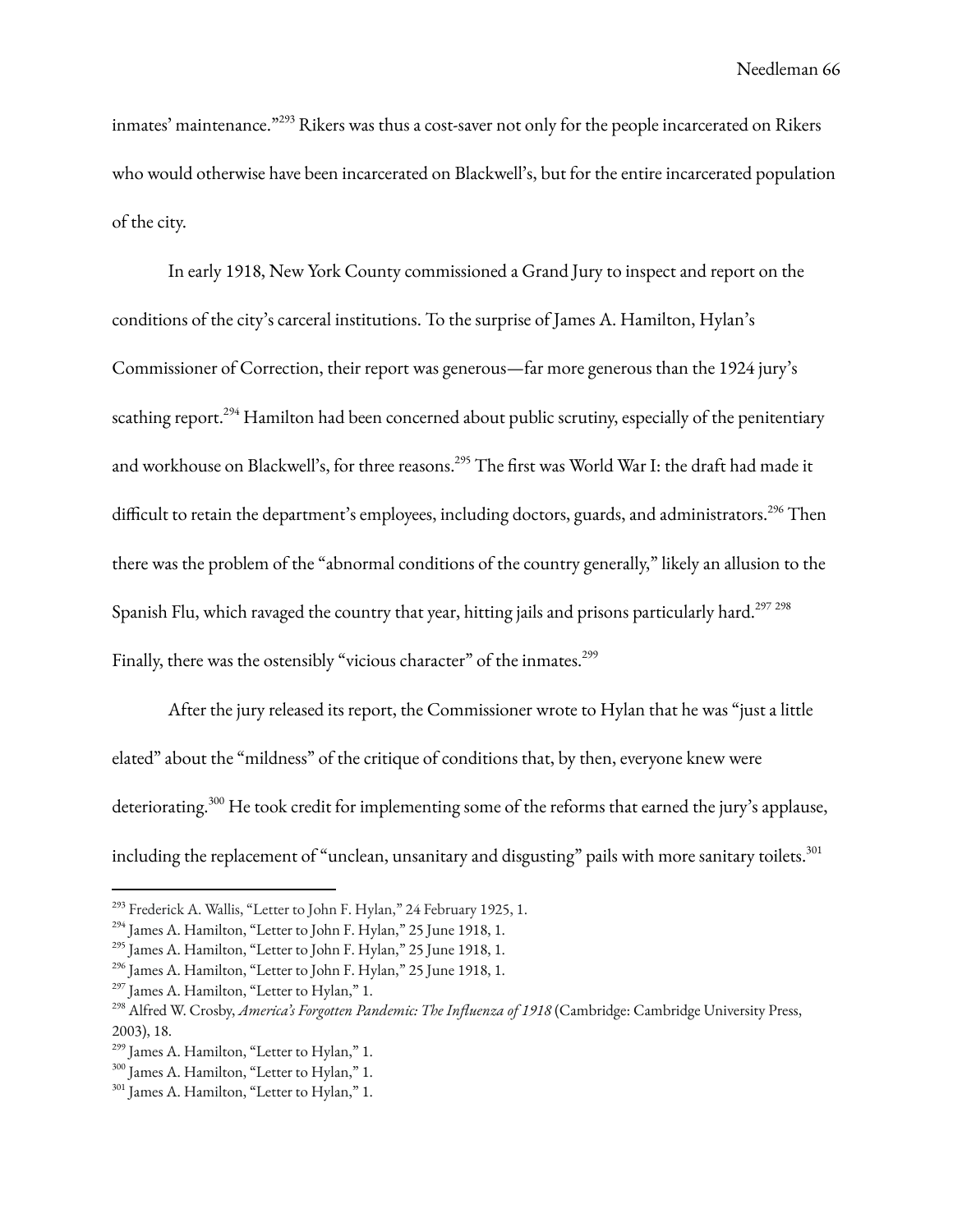As someone skeptical of proposals by bodies not immersed in the details of the annual budget, he was surprised that the jury's recommendations subverted their usual "impracticability" in the form of "enormous expenditure." <sup>302</sup> He applauded the jury for making "feasible" and "practical" suggestions for reforms on Welfare, although, he noted, their price tag of \$200,000 seemed high.<sup>303</sup> Still, Hamilton told Hylan that "the cost for making the change would add considerably to the budget for 1919."304 As the 1920s neared, those in charge of Blackwell's were concerned about dumping money into an institution they knew was struggling.

Purse strings remained tight. In the first month of 1920, Hamilton requested that Hylan implement a 24-hour boat service from East Harlem to Rikers, with a stop at the tiny North Brother Island, also in the East River. Hamilton's plan was to appropriate vessels from the Department of Health. <sup>305</sup> Though the distance from North Brother's to Rikers was less than half a mile, Hamilton described the project in light of its "difficulty and great danger," especially in the winter months, when boats had to contend with ice near the shorelines of Rikers, North Brother, and especially Manhattan. <sup>306</sup> Unfortunately for Hamilton, the Commissioner of the Department of Health swiftly conveyed his fleet captain's disapproval; neither of them wanted to cede their precious resources.

The small departmental battles suggest that when Hamilton's successor, Wallis, took office and wrote his reports and speeches, he was responding not only to the decades-old scrutiny of inefficiency on Blackwell's, but to internal concerns. On the subject of reforms, Wallis struck a tone far more

<sup>302</sup> James A. Hamilton, "Letter to Hylan," 1.

<sup>303</sup> James A. Hamilton, "Letter to Hylan," 1.

<sup>304</sup> James A. Hamilton, "Letter to Hylan," 2.

<sup>305</sup> James A. Hamilton, "Letter to Hylan," 1.

<sup>306</sup> James A. Hamilton, "Letter to Hylan," 1.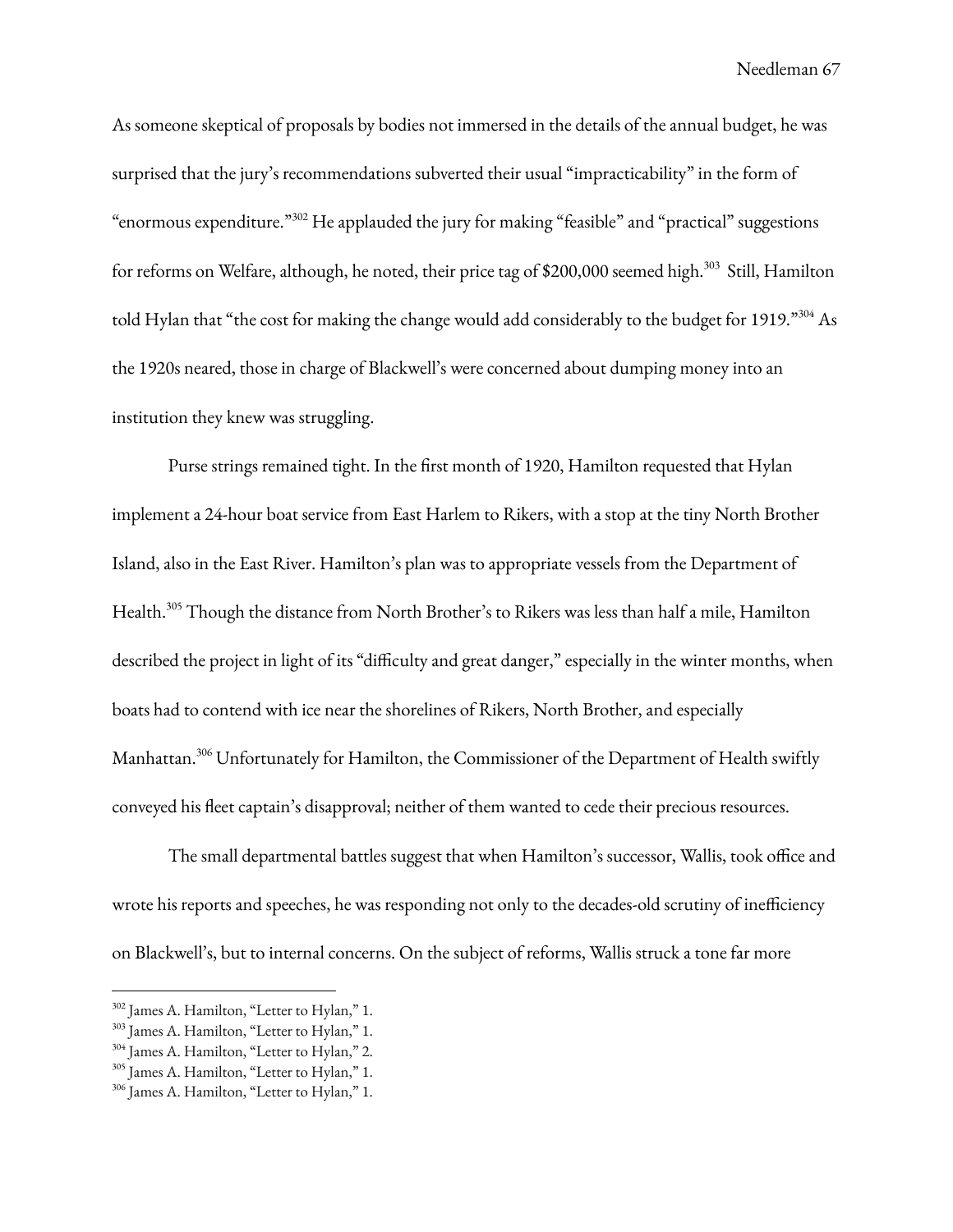urgent and demanding than his predecessor's: "The need for extensive improvements that would permit the Department to function along modern lines has previously been brought to the attention of the Board but no appropriations have been made for a number of years to carry out the general plan of betterment that was commenced during the administration of the late Mayor Gaynor."<sup>307</sup>

One of Wallis's economizing plans was to exploit incarcerated laborers more efficiently. In line with the modern design principles of the 1907 plan, he called for the classification, segregation, and training of incarcerated people.<sup>308</sup> He imagined a regime of classification: On the new Rikers, he said, "It would be possible to discriminate between the amateur and professional criminal and all the other types, whether the persons are essentially dishonest, immoral, illiterate, mentally defective, or have simply committed a crime due to a sense of bravado and a wrong set of standards."<sup>309</sup> He argued that those who "violate the laws of this City should not only be securely incarcerated in our prisons, but they should be made to perform profitable labor, and by this labor relieve the taxpayers of a large burden." <sup>310</sup> The idea that incarcerated New Yorkers should be put to work was not new, but never had it been tied so directly to a plan for an entirely new carceral institution. Wallis's scheme was far more totalizing than the tweaks to Blackwell's that nineteenth-century commissioners had proposed.

In 1923, Wallis had reflected on a 1922 report by the State Prison Commission that claimed that "under present day conditions, there is no possibility of reformation of the more hopeful types of those committed here." <sup>311</sup> With the admonition in mind, Wallis sent the mayor his own four-part

<sup>&</sup>lt;sup>307</sup> Frederick A. Wallis, "Letter to Hulbert," 1.

<sup>308</sup> Frederick A. Wallis, "New York's Delinquents," 22.

<sup>309</sup> Frederick A. Wallis, "New York's Delinquents," 22.

<sup>310</sup> Frederick A. Wallis, "New York's Delinquents," 4.

<sup>&</sup>lt;sup>311</sup> Frederick A. Wallis, "Letter to Hulbert," 2.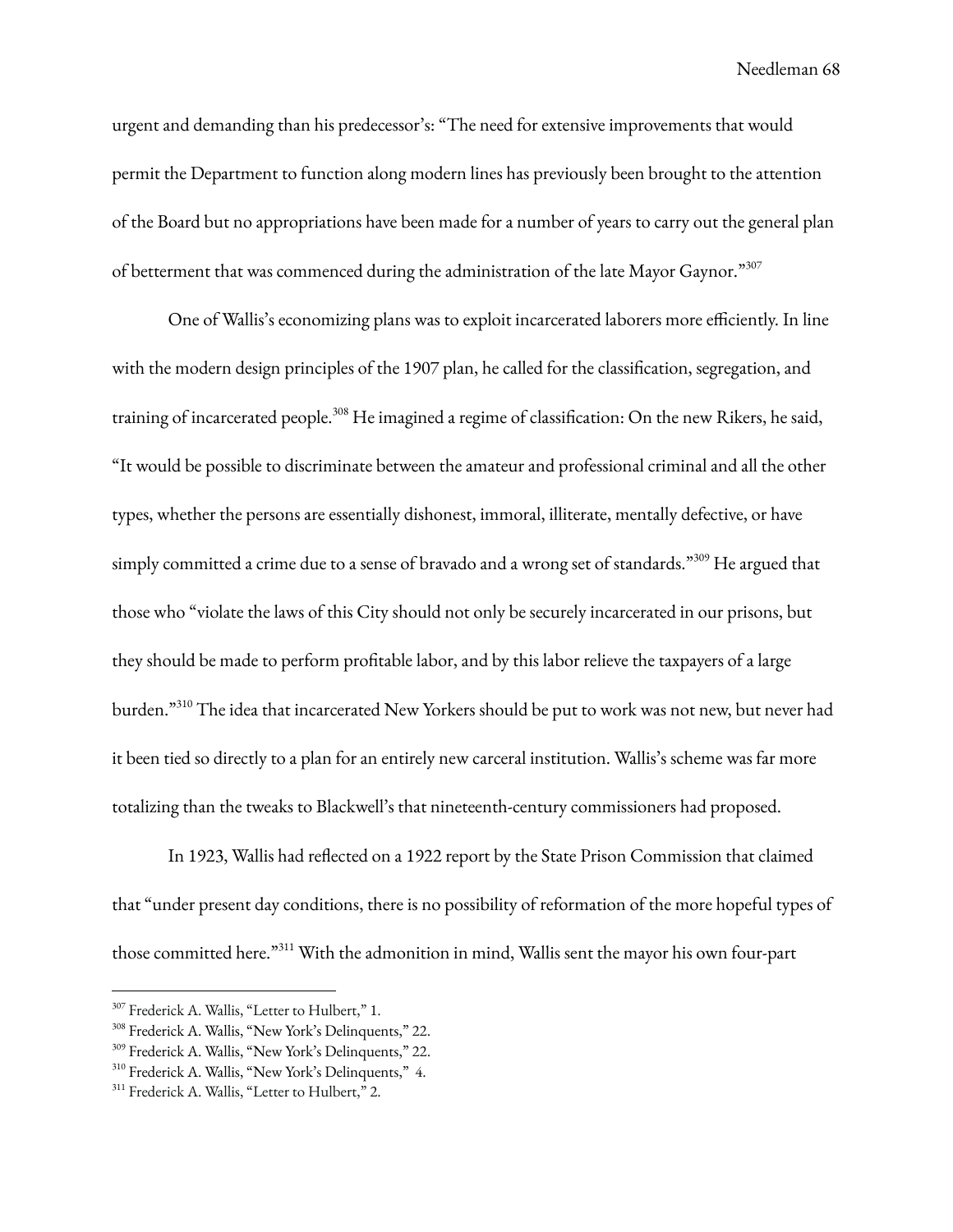municipal bond request to the department. Three parts were the construction of an institution for drug addicts, provisions for the Tubercular Hospital and Old Men's Homes, and the additions and improvements on existing facilities; the fourth part was "the construction of an entirely new modern Penitentiary for Males on Rikers or Harts Island, as may be determined to be most advisable." <sup>312</sup> Wallis was fully behind the plan. 313

In Wallis's ambitious plan, incarcerated people would learn valuable skills while in jail, then "return to society with practical knowledge of a trade." <sup>314</sup> While his motive may have appeared to be a reform intended to improve the incarcerated people's life and place in society—their new skills "would lessen the chance of his returning to crime and to prison"—Wallis's economic concerns triumphed. 315 "This vocational and industrial reform would save the City millions of dollars," he concluded. $^{316}$  Even in moments when Wallis attempted to transcend the language of the budget, as when he conceded that men and women would lead better lives with their new skills, he regressed by describing each incarcerated person as an "asset instead of an increasing liability." <sup>317</sup> He reduced each incarcerated person to their exploitable potential in the name of cost-efficiency.

<sup>&</sup>lt;sup>312</sup> Frederick A. Wallis, "Letter to Hulbert," 3.

<sup>&</sup>lt;sup>313</sup> Rikers was not the only model penitentiary that Wallis and Hylan planned. Greycourt, a women's jail that opened at the beginning of Hylan's first term in 1918, was considered "the answer" to the Women's Workhouse, which Wallis described as "a disgrace to the City of New York." His framing of Greycourt as a victory ripe for continuous celebration was the clearest expression in his report of how interwar penal reforms in New York City both hardened and specified social hierarchies. Greycourt, he wrote, "made possible the proper classification and segregation of the women inmates of all our institutions, thus taking a long step forward in the transformation and rehabilitation of the many women inmates crowding our institutions." The precise contours of the classification and segregation to which Wallis referred are unclear, but the intertwining and even conflation of stated and actual intentions—ameliorating overcrowding on the one hand, and reifying social inequality on the other—are discernible.

<sup>314</sup> Frederick A. Wallis, "New York's Delinquents," 2.

<sup>315</sup> Frederick A. Wallis, "New York's Delinquents," 2.

<sup>316</sup> Frederick A. Wallis, "New York's Delinquents," 2.

<sup>317</sup> Frederick A. Wallis, "New York's Delinquents," 2.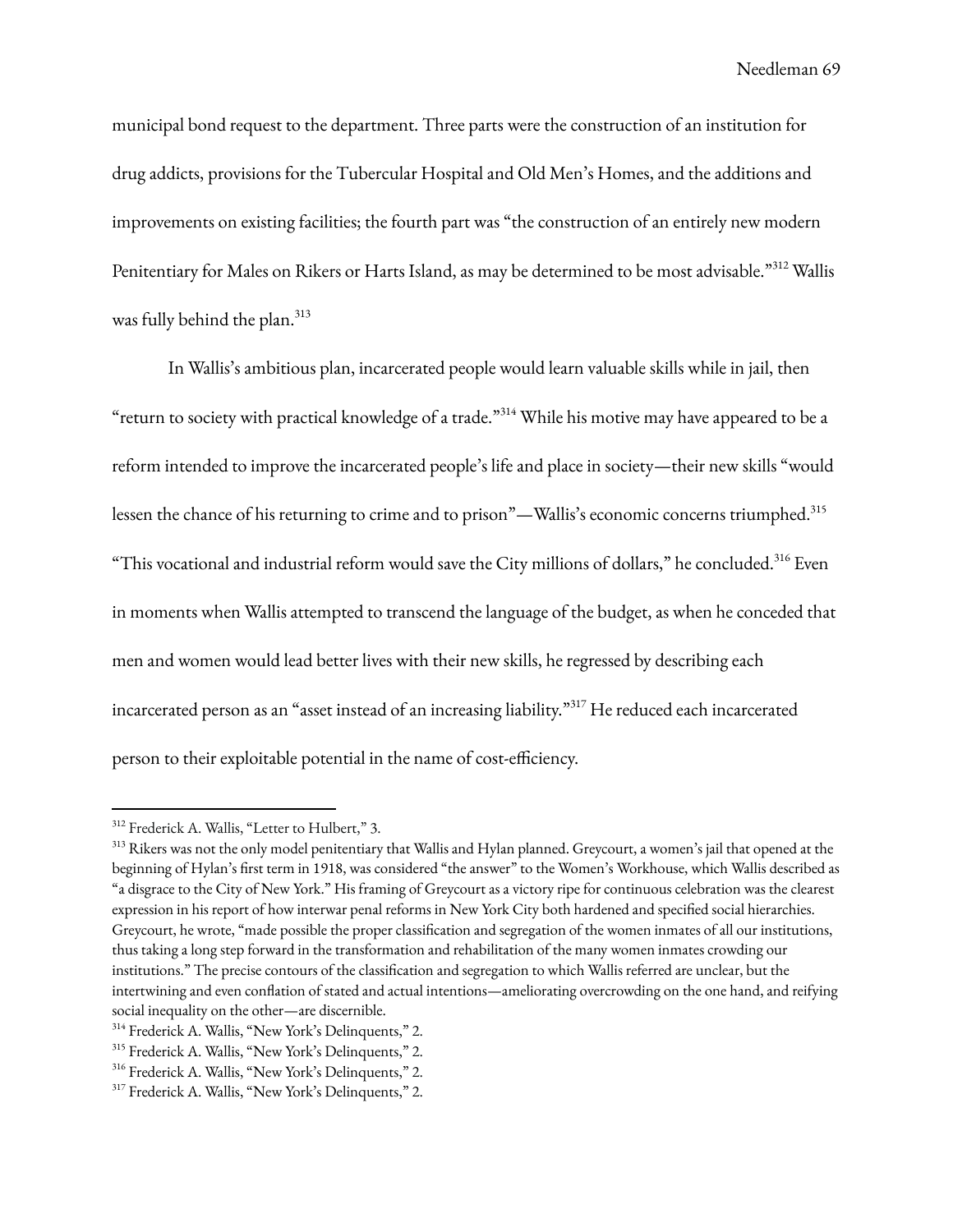Long-term calculations, not just the annual city budget, buttressed Wallis's argument that Rikers could be a cost-saver. He estimated that the new "industrial penitentiary" on Rikers would cost a whopping \$2,500,000, but he assumed that "the savings effected through such an institution would prove it to be one of the best investments the City could make," before adding the performative addendum— "aside from the humanitarian and moral benefits that would accrue.<sup>318</sup> He continued: "The city has spent many millions in the last twenty-five years in maintaining its present penal institutions." 319

While Hamilton had been mildly concerned over the money that the city had poured into Blackwell's, Wallis was outraged. (Wallis, it must be noted, did not confine this tone to public reports: "Every sentence and every line that has been employed in these criticisms are utterly false," he once wrote to Hylan, referring to a fresh batch of censorious press reports. $^{320}$  ) He estimated that \$1,500,000 had been spent in the previous decade on "patching up the old worn out, inadequate and obsolete buildings," and then warned of double the outlay over the next decades "if new and modern buildings are not provided in the near future"<sup>321</sup> Wallis railed against upkeep and reform because they had become too expensive, not just on Blackwell's, but throughout the city's entire carceral network. He reached a boiling point on such subjects as district prisons, with their "fixed overhead charges and current expenditures"; he said the city should "abolish" them. <sup>322</sup> Above all, Wallis was enraged at the city for failing to invest in a new jail when it had the chance. "Twenty years ago \$2,500,000 was

<sup>318</sup> Frederick A. Wallis, "New York's Delinquents," 2.

<sup>319</sup> Frederick A. Wallis, "New York's Delinquents," 2.

<sup>&</sup>lt;sup>320</sup> Frederick A. Wallis, "Letter to Hylan," 1.

<sup>321</sup> Frederick A. Wallis, "New York's Delinquents," 3.

<sup>322</sup> Frederick A. Wallis, "New York's Delinquents," 3.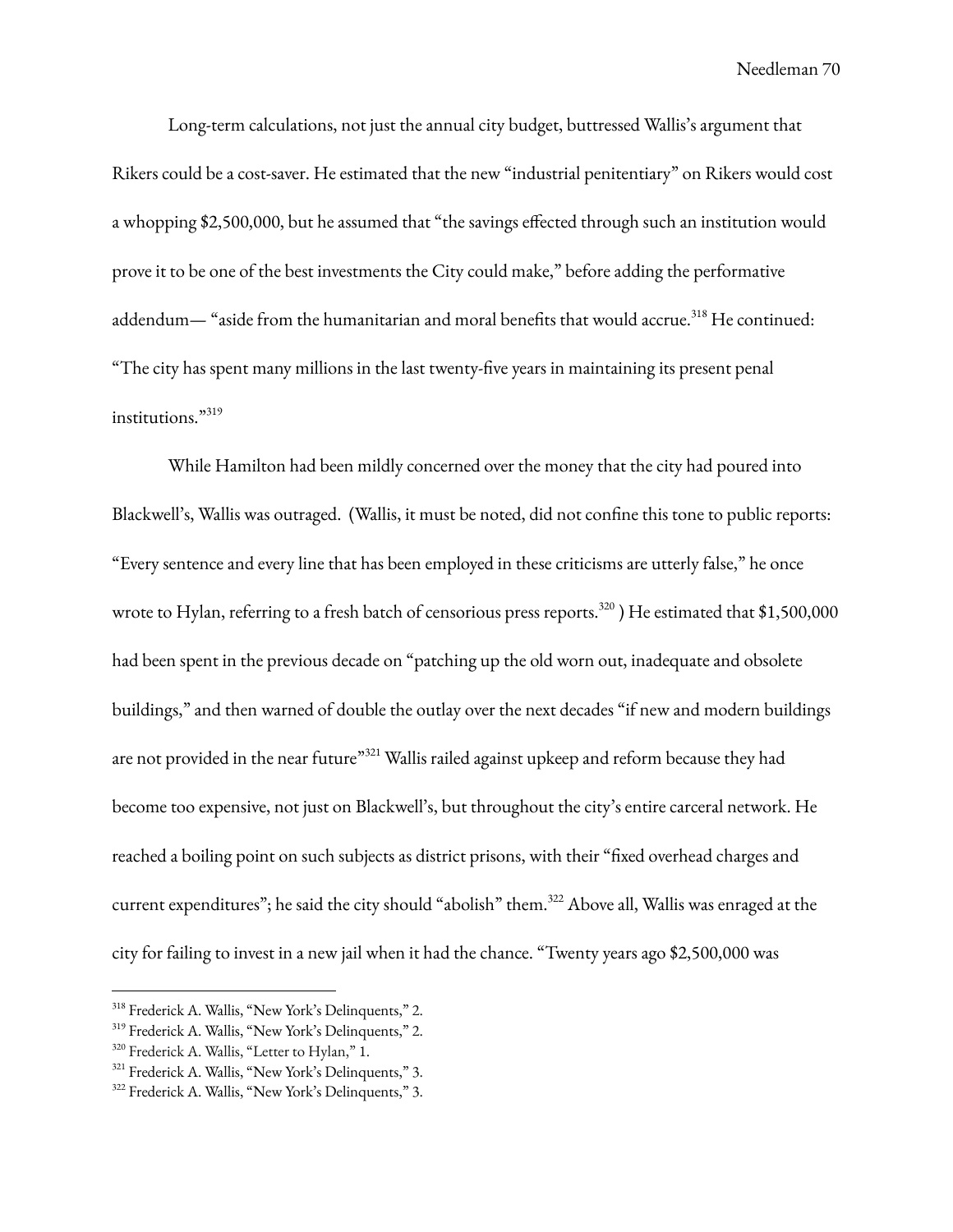appropriated for building a new Penitentiary, and was allowed to lapse," he said. It was high time, he said, to make right by this "proposed modernization."323

# *The Grand Jury's Grand Plan*

Wallis's fiery report gained attention, including from the Grand Jury that issued the 1924 report discussed in Chapter III. In fact, Wallis served as the jury's main source. The authors of the somewhat grandiose report felt the need to take stock of New York's situation; they had a strong sense that they were writing during a period of change, and perhaps accelerating it with their own words. The report began by explaining the basics of crime and punishment, as if the moment required going back to the drawing board to understand what aspects of society needed to change. The authors wrote: "Crime, it is startling to learn, piles up such a staggering loss to the country every year that it costs more than our Army and Navy, more than our police systems, more, in fact, than any other item in our national ledger."<sup>324</sup> The report attributed the public's apathy toward and ignorance of crime to "the inertia of custom which became crystallized and has remained practically static since the middle ages when the criminal lost his identity as a human being, much as a horse has lost its identity as an animal, and is treated as a machine, to be made to go by force, irrespective of inhuman treatment inflicted upon him."325 They argued that "a criminal is [...] a human being. [...] Therefore, what is severe

<sup>323</sup> Frederick A. Wallis, "New York's Delinquents," 3.

<sup>324</sup> Grand Jury, "A Study of the Conditions," 6.

<sup>325</sup> Grand Jury, "A Study of the Conditions," 5.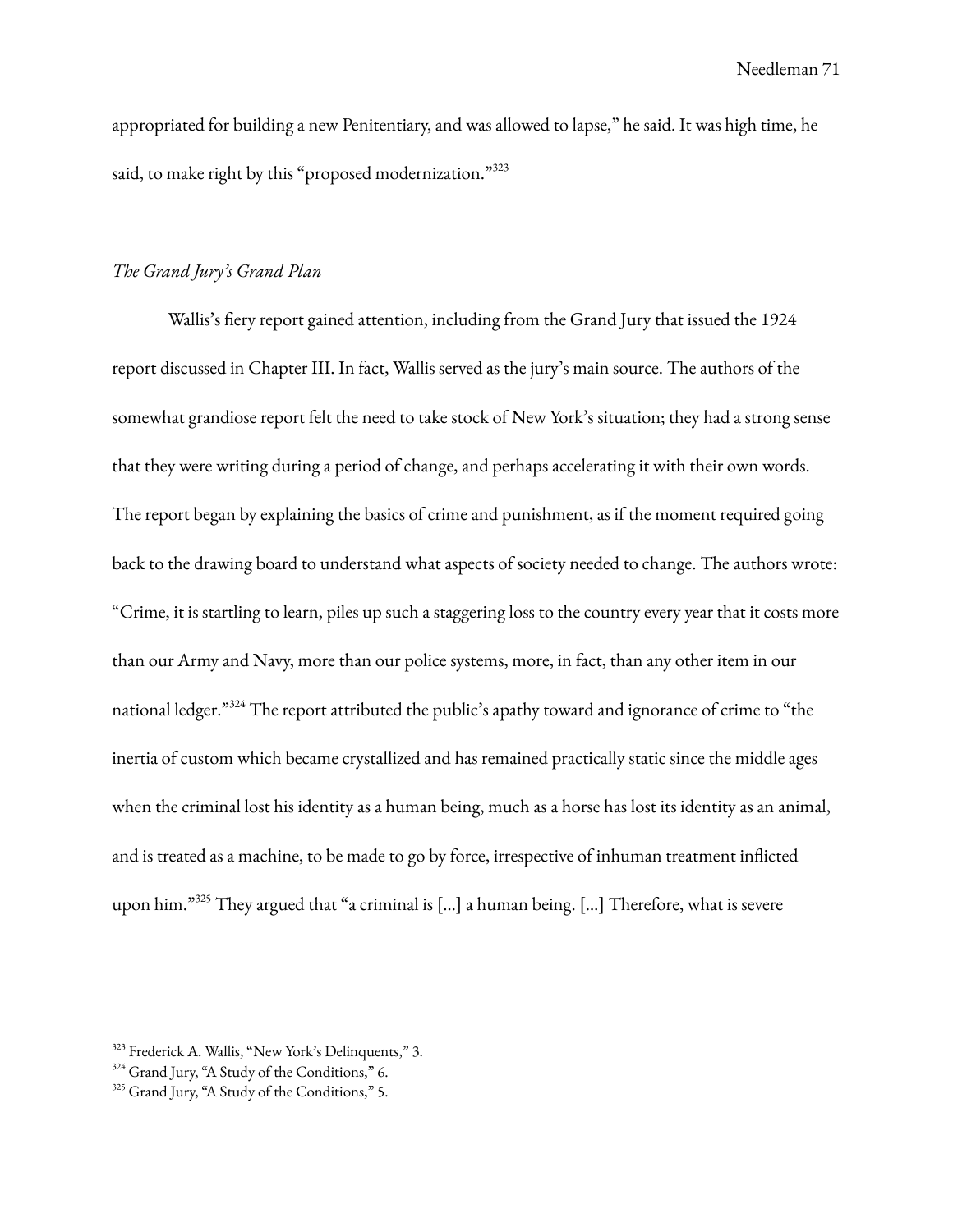punishment for one has practically no influence upon, or is totally unsuited to, another."326 They saw their task as nothing short of rehumanizing the criminal.

Humanization, for them, meant economization above all else. Alluding to the rise in crime, the report introduced crime as "our biggest tax," "twelve times the price of peace."<sup>327</sup> Echoing Wallis, the report's authors explicitly referred to the "economic value" of educating incarcerated people to ease reentry and decrease recidivism rates.<sup>328</sup> "The public should come to understand that the education of the prisoner in the principles of right living would be a paying investment," they wrote.<sup>329</sup> Deploying the financial language of "asset" and "liability," they argued that in order to be rehumanized, the criminal had to be properly segregated according to their background and value, given suitable work, and adequately cared for. $^{330}$  "The value to the community," they wrote, "is much greater than the cost necessary to produce such a result."331

When they moved from description to recommendation, the authors assured Hylan that, after all these years, moving to Rikers was a financially wise decision, selecting 1927 as their goal date for the completion of the transition. They also argued that it would be politically astute, given the taxpayers' supposed awareness of the economic benefits: "There is now possible an economical method of financing [the new jail] which will, if adopted, be a permanent credit to his administration and of

<sup>326</sup> Grand Jury, "A Study of the Conditions," 5.

<sup>&</sup>lt;sup>327</sup> Grand Jury, "A Study of the Conditions," 5.

<sup>328</sup> Grand Jury, "A Study of the Conditions," 5.

<sup>&</sup>lt;sup>329</sup> Grand Jury, "A Study of the Conditions," 5.

<sup>330</sup> Grand Jury, "A Study of the Conditions," 5.

<sup>&</sup>lt;sup>331</sup> Frederick A. Wallis, "Letter to Hulbert," 1.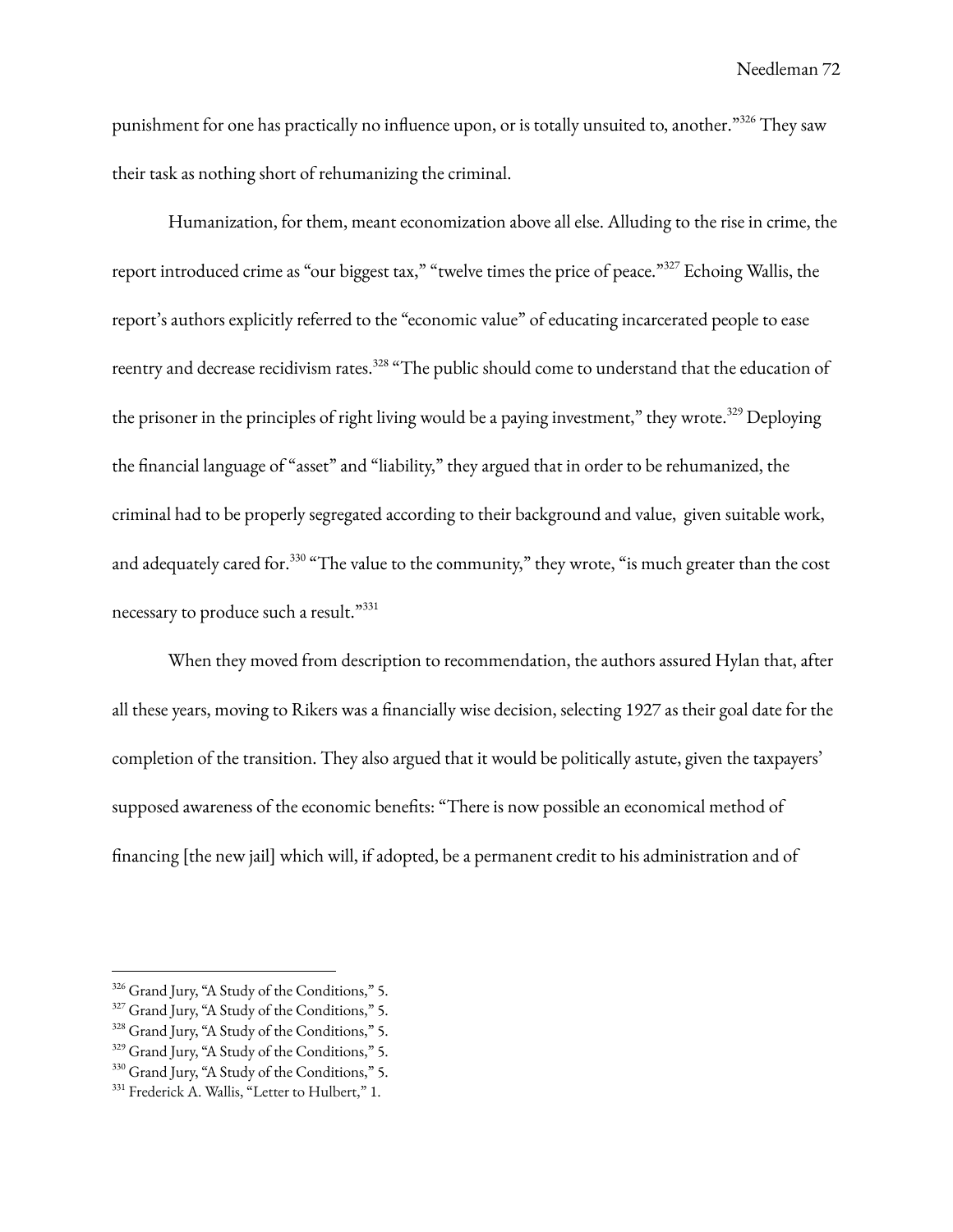immediate benefit of the taxpayers."  $332$  As the Grand Jury saw it, the city had no choice, and the city agreed. So they poured the concrete.

<sup>332</sup> Grand Jury, "A Study of the Conditions," 41.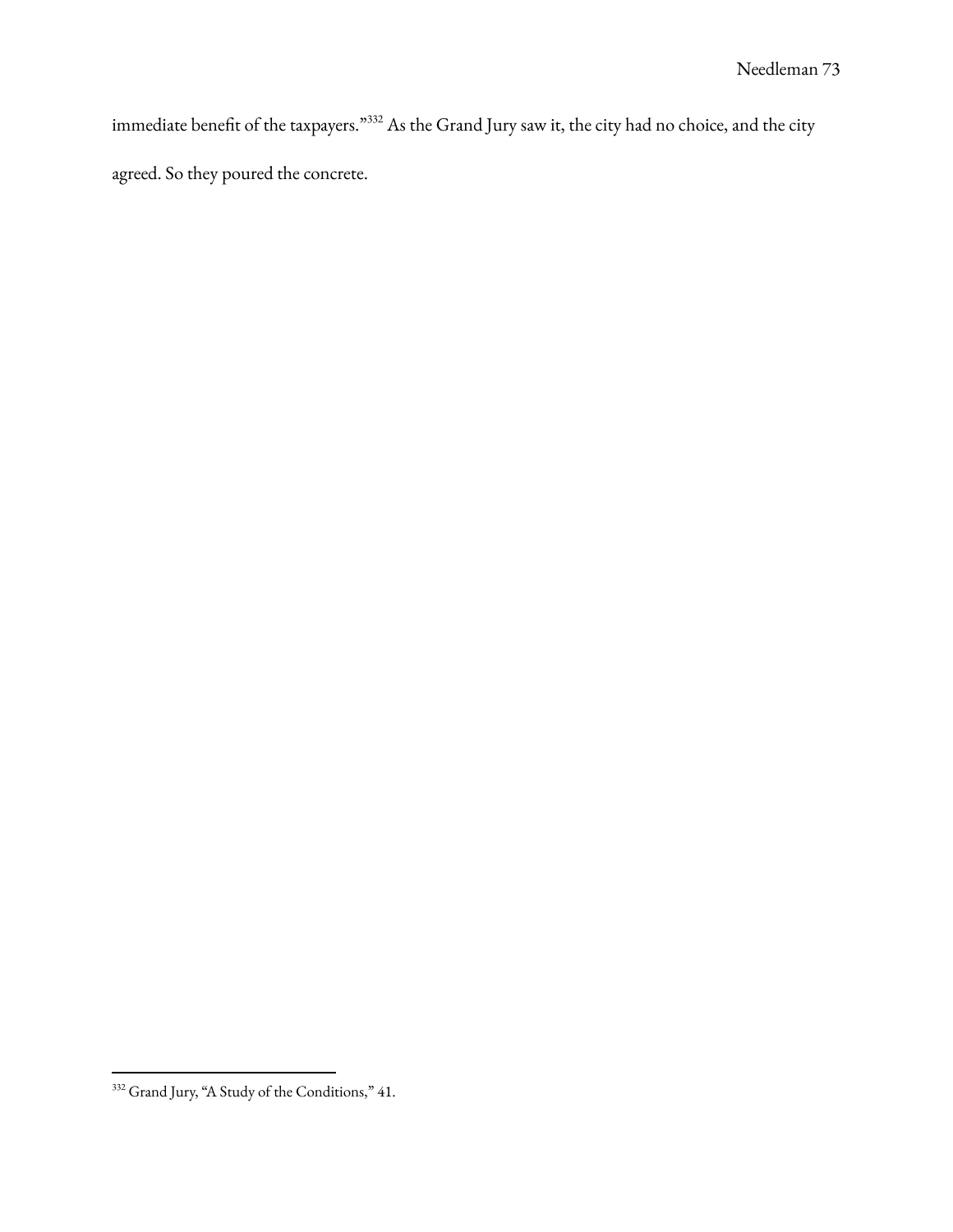Needleman 74

### **Conclusion**

The Rikers Island jail complex opened in the following decade. After roughly half a century, the city had planned a carceral institution more rock-hard than any in its history. The planners saw their design not as a temporary ameliorator of social problems, but as an unimpeachable part of the city's new landscape—a jail that favored concrete over wood.

While I have argued that forces other than the Progressive Era reform movement motivated and defined the planning of Rikers Island, I do not contend that concentrating surpluses, modernizing the Department's buildings in the name of efficiency, boosting New York, and cutting costs must have been the only ones; these were simply the reasons that appeared in the city archives. The period of the planning and construction of Rikers corresponded with one of the most dramatic changes in New York's demographic history and the entrenchment of spatial racism across the boroughs. <sup>333</sup> As the historian Nancy Foner shows, between 1880 and 1920, nearly a million and a half people migrated to New York, most of them eastern European Jews and southern Italians who were racialized as non-white upon their arrival. $^{334}$  In the 1910s, radicals sparked a major "period of crisis," as the historian Thai Jones calls it, for political order and control. <sup>335</sup> And in the 1920s, the city's African-American population grew exponentially as a result of the Great Migration.<sup>336</sup> The cultural

 $333$  I use Ruth Wilson Gilmore's definition of racism: the state-sanctioned production of group-differentiated vulnerability to premature death. Ruth Wilson Gilmore, "Abolition Geography and the Problem of Innocence," in *Futures of Black Radicalism*, Gaye Theresa Johnson and Alex Lubin, eds. (New York: Verso, 2017): 240.

<sup>334</sup> Nancy Foner, *From Ellis Island to JFK: New York's Two Great Waves of Immigration* (New Haven, CT: Yale University Press, 2002), 1.

<sup>335</sup> Jones, *More Powerful Than Dynamite*, 2.

<sup>336</sup> Great Migration historiography has largely ignored both New York and carcerality. It is possible that Wilkerson's *The Warmth of Other Suns*, which received widespread acclaim, was a category killer. For the classic account of the Great Migration and urbanism, which uses Chicago as its case study, see St. Clair Drake and Horace R. Cayton, *Black Metropolis: A Study of Negro Life in a Northern City* (Chicago, IL: University of Chicago Press, 1945). See also: Alferdteen Harris, ed.,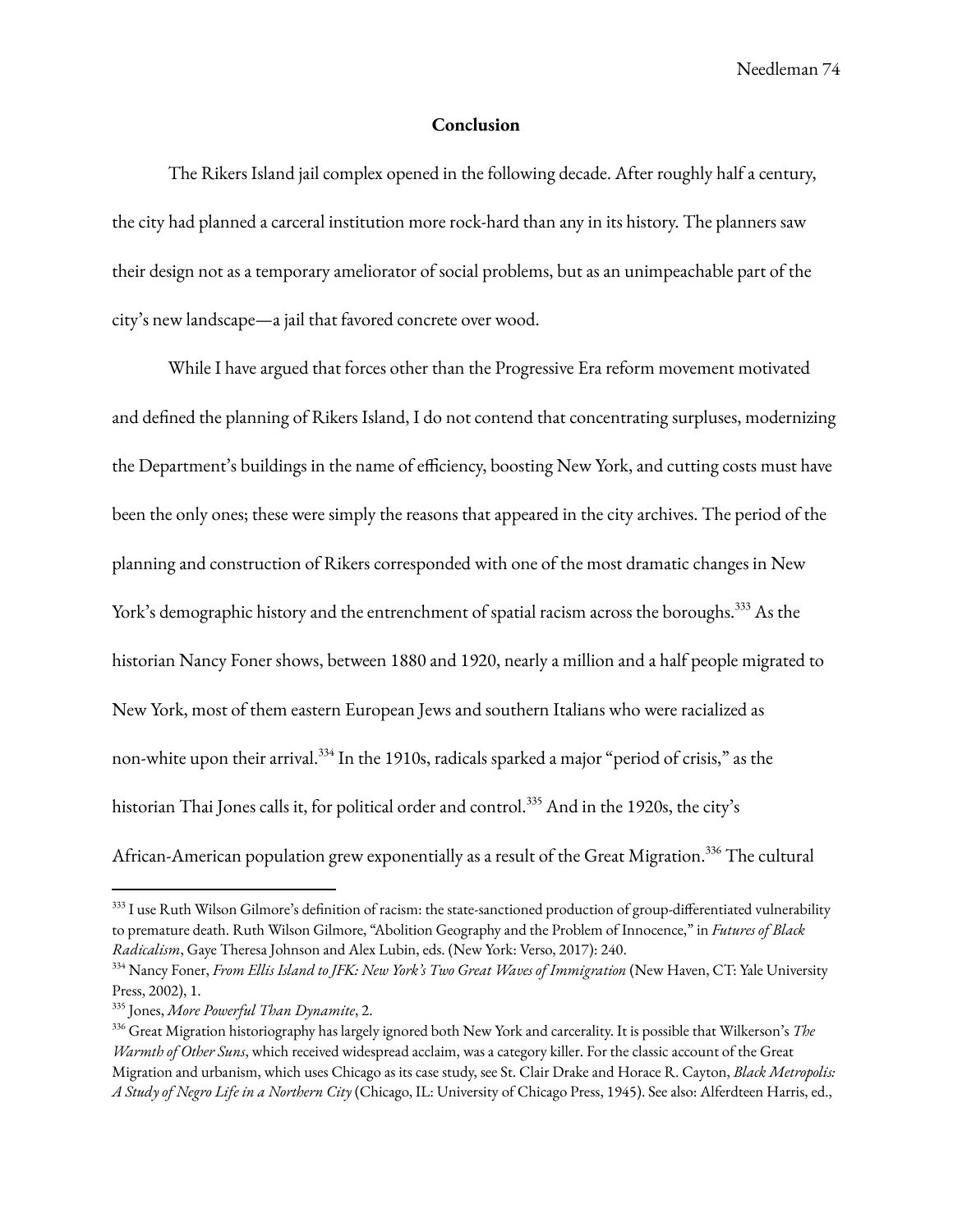Needleman 75

historian Hazel V. Carby calls the city's response to ostensibly "socially dangerous" behavior of black migrants, especially black women, "moral panics." <sup>337</sup> While the jail-planners did not reference these new urban realities directly, the Grand Jury's claim in 1924 that crime "piles up" was one of many dog-whistles that appeared in the city's reports. <sup>338</sup> They suggest that further research would confirm some form of the hypothesis that Rikers grew in part from the city's fresh racism and xenophobia.

If the prison, as McLennan writes, is "the outstanding example of an unfree institution in a putatively free society," then the jail on Rikers Island remains the outstanding example of an unfree institution in one of the putatively freest cities on the planet. 339 Just as Gilmore insists that "prison building was and is not the inevitable outcome of ... surpluses," <sup>340</sup> I have attempted to suggest that as powerful as jail-planners were, the carceral landscape that they produced was not the only path forward for New Yorkers. Nor is it now. Calls from abolitionists today are clear: our goal must not be just to "close Rikers," as the reformist sloganeers and Mayor Adams now insist, but to abolish the conditions that produced it. We do not need new jails; we need an entirely new city. To paraphrase Gilmore, all New Yorkers have a right not just to decent apartments, adequate healthcare, and a living wage, but to lives of voluptuous pleasure. In these boroughs of unyielding social and spatial contradictions, utopia feels so distant but so gloriously close.

*Black Exodus: The Great Migration from the American South* (Oxford: University Press of Mississippi, 1991); Nicholas Lemann, *The Promised Land: The Great Black Migration and How It Changed America* (New York: Vintage, 1991); Jack Kirby, *Rural Worlds Lost: The American South, 1920–1960* (Baton Rouge: Louisiana State University Press, 1986); and Joe William Trotter, Jr., *The Great Migration in Historical Perspective: New Dimensions of Race, Class, and Gender* (Bloomington: Indiana University Press, 1991).

<sup>337</sup> Hazel V. Carby, "Policing the Black Woman's Body in an Urban Context," *Critical Inquiry* 18 (Summer 1992): 739.

<sup>&</sup>lt;sup>338</sup> Grand Jury, "A Study of the Conditions," 6.

<sup>339</sup> McLennan, *The Crisis of Imprisonment*, PG.

<sup>340</sup> Gilmore, *Golden Gulag*, 88.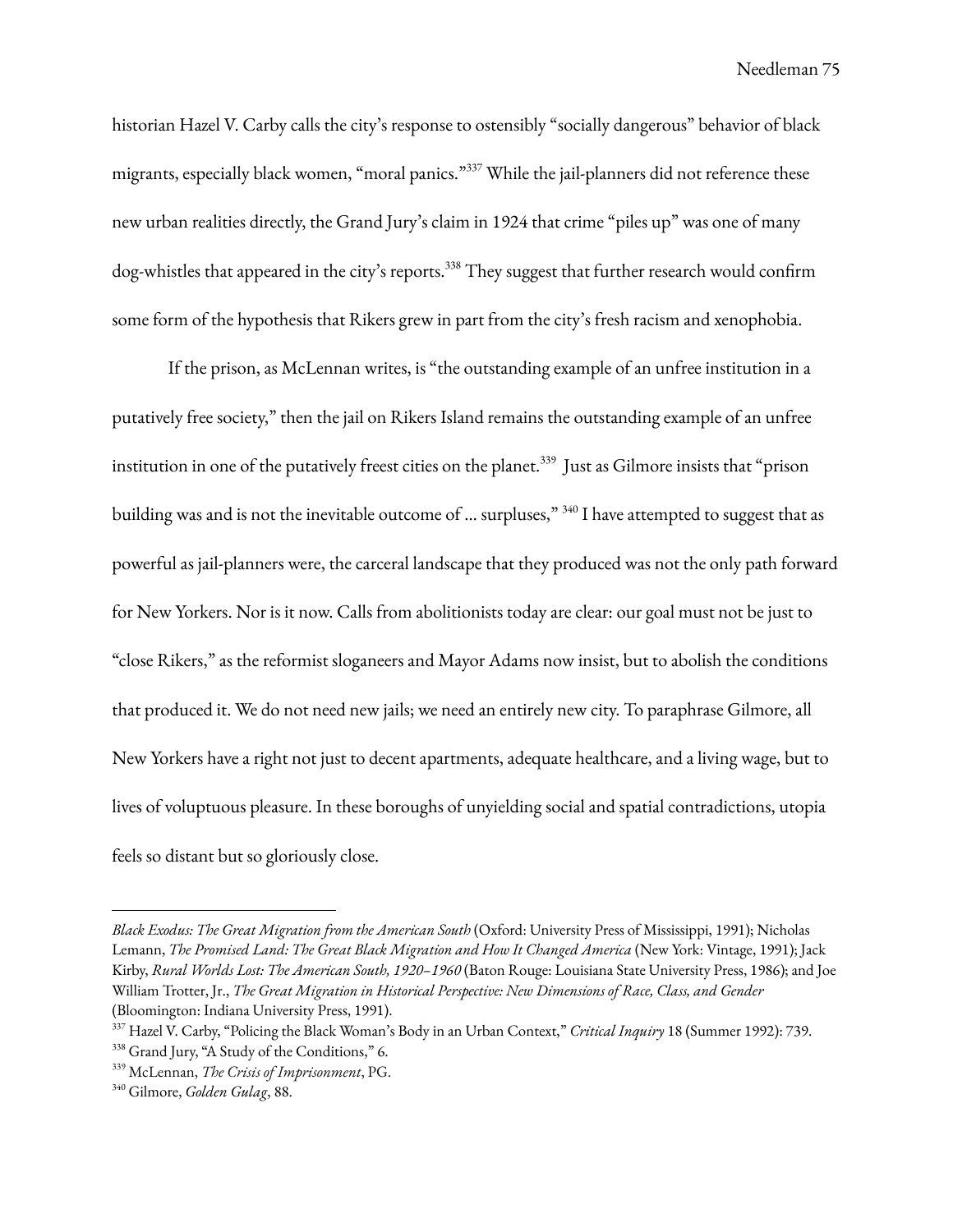### **Bibliography**

Archives Avery Library, Columbia University, New York. Mayoral Collections, Municipal Archives of the City of New York.

# **Newspapers**

*New York Times* (1880–1930). *New-York Tribune* (1880–1930).

#### Primary Sources

- *Annual Report of the Commissioners of Public Charities and Correction of the City of New York*. New York: Bellevue Press, 1875.
- *Annual Report of the Commissioners of Public Charities and Correction of the City of New York*. New York: Bellevue Press, 1876.
- *Annual Report of the Commissioners of Public Charities and Correction of the City of New York*. New York: Bellevue Press, 1878.
- *Annual Report of the Commissioners of Public Charities and Correction of the City of New York*. New York: Bellevue Press, 1879.
- *Annual Report of the Commissioners of Public Charities and Correction of the City of New York*, 1880.
- Fandos, Nicholas and Jonah E. Bromwich, "Eric Adams Says He Wants to Close Rikers. It May Not Be That Simple." *New York Times*. 17 December 2021.
- Frost, Frederick G. "The Planning of a Prison or Penitentiary." *The Brickbuilder*. March 1910.

"Libraries." *The Construction News*. December 1907.

Ripley, C. M. "Pure Air Law for Workmen: Is This Amount Arbitrary?" *Machinery*. 1 September 1909.

Schwirtz, Michael. "What Is Rikers Island?" *New York Times.* 5 April 2017. https://www.nytimes.com/2017/04/05/nyregion/rikers-island-prison-new-york.html.

Sullivan, Louis. "The Tall Office Building Artistically Considered." *Lippincott's Magazine*. April 1896, 403.

#### Secondary Sources

- Alexander, Michelle. *The New Jim Crow: Mass Incarceration the Age of Colorblindness*. New York: The New Press, 2012.
- Alexander, Zeynep Çelik. *Kinaesthetic Knowing: Aesthetics, Epistemology, and Modern Design*. Chicago, IL: University of Chicago Press, 2017.
- Alexander, Zeynep Çelik. "The Larkin's Technologies of Trust." *Journal of the Society of Architectural Historians* 77, no. 3 (September 2018): 300–318.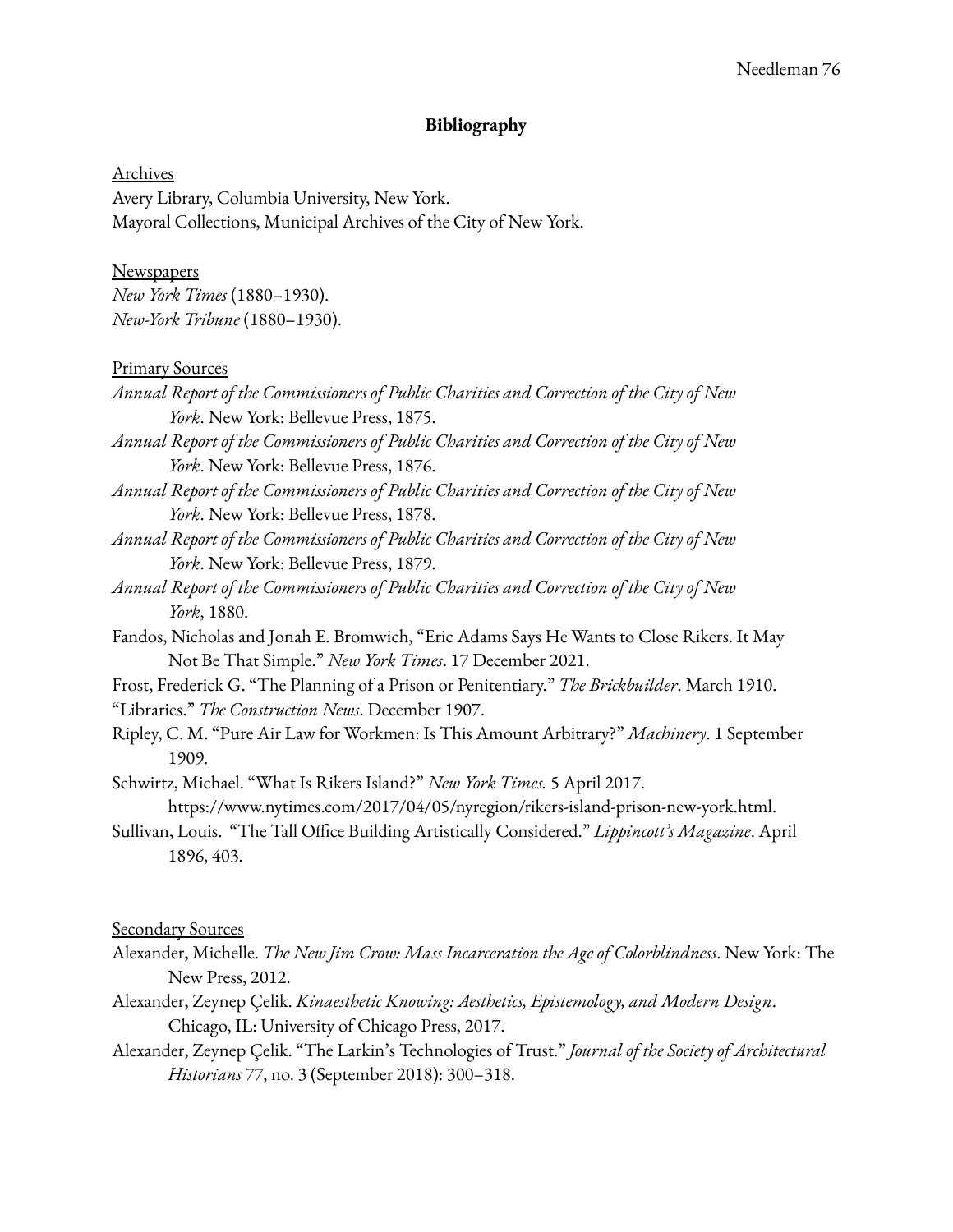- Banham, Reyner. *The Architecture of the Well-Tempered Environment*. Cambridge, MA: MIT Press, 1980.
- Benjamin, Walter. "On the Concept of History." In *Illuminations*, edited by Hannah Arendt, 196–209. New York: Schocken, 1968.
- Buttenweiser, Ann L. *Manhattan Waterbound: Manhattan's Waterfront from the Seventeenth Century to the Present*. Syracuse, NY: Syracuse University Press, 1997.
- Carby, Hazel V. "Policing the Black Woman's Body in an Urban Context." *Critical Inquiry* 18, no. 4 (Summer 1992): 738–755.
- Caro, Robert. *The Power Broker: Robert Moses and the Fall of New York*. New York: Vintage, 2005.
- Corey, Steven Hunt. "King Garbage: A History of Solid Waste Management in New York City, 1881-1970." PhD dissertation, New York University, 1994.
- Crosby, Alfred W. *America's Forgotten Pandemic: The Influenza of 1918*. Cambridge: Cambridge University Press, 2003.
- Douglas, Ann. *Terrible Honesty: Mongrel Manhattan in the 1920s*. New York: Farrar, Straus, and Giroux, 1995.
- Drake, St. Clair and Horace R. Cayton, *Black Metropolis: A Study of Negro Life in a Northern City.* Chicago, IL: University of Chicago Press, 1945.
- Fairweather, Leslie and Seán McConville, eds. *Prison Architecture: Policy, Design and Experience*. Oxford: Oxford University Press, 2000.
- Feinman, Clarice. "Imprisoned Women: A History of the Treatment of Women Incarcerated in New York City, 1932–1975*.*" PhD dissertation, New York University, 1976.
- Fields, Barbara J. "Slavery, Race, and Ideology in the United States of America." *New Left Review*, May–June 1990.
- Foner, Nancy. *From Ellis Island to JFK: New York's Two Great Waves of Immigration*. New Haven, CT: Yale University Press, 2002.
- Foucault, Michel. *Discipline and Punish*. New York: Vintage, 1995.
- Frampton, Kenneth. *Modern Architecture: A Critical History*. London: Thames and Hudson, 1980.
- Gilmore, Ruth Wilson. *Golden Gulag: Prisons, Surplus, Crisis, and Opposition in Globalizing*

*California*. Oakland: University of California Press, 2007.

- ———"Abolition Geography and the Problem of Innocence." In *Futures of Black Radicalism*, edited by Gaye Theresa Johnson and Alex Lubin, 225–249. New York: Verso, 2017.
- Grabar, Henry. "Manhattan Transfer," *Slate*. 15 March 2019. https://slate.com/business/2019/03/ why-new-york-is-expanding-into-the-east-river.html.
- Haggart, Gillian, ed. *Behind Bars: The Hidden Architecture of England's Prisons.* Swindon, UK: English Heritage, 1999.
- Harris, Alferdteen, ed. *Black Exodus: The Great Migration from the American South* (Oxford, MS: University Press of Mississippi, 1991.
- Hartman, Saidiya. "Venus in Two Acts." *Small Axe* 2, no. 12 (June 2008): 1–14.
- Harvey, David. "Globalization and the 'Spatial Fix.'" *Geographische Revue* 2 (2001): 23–30.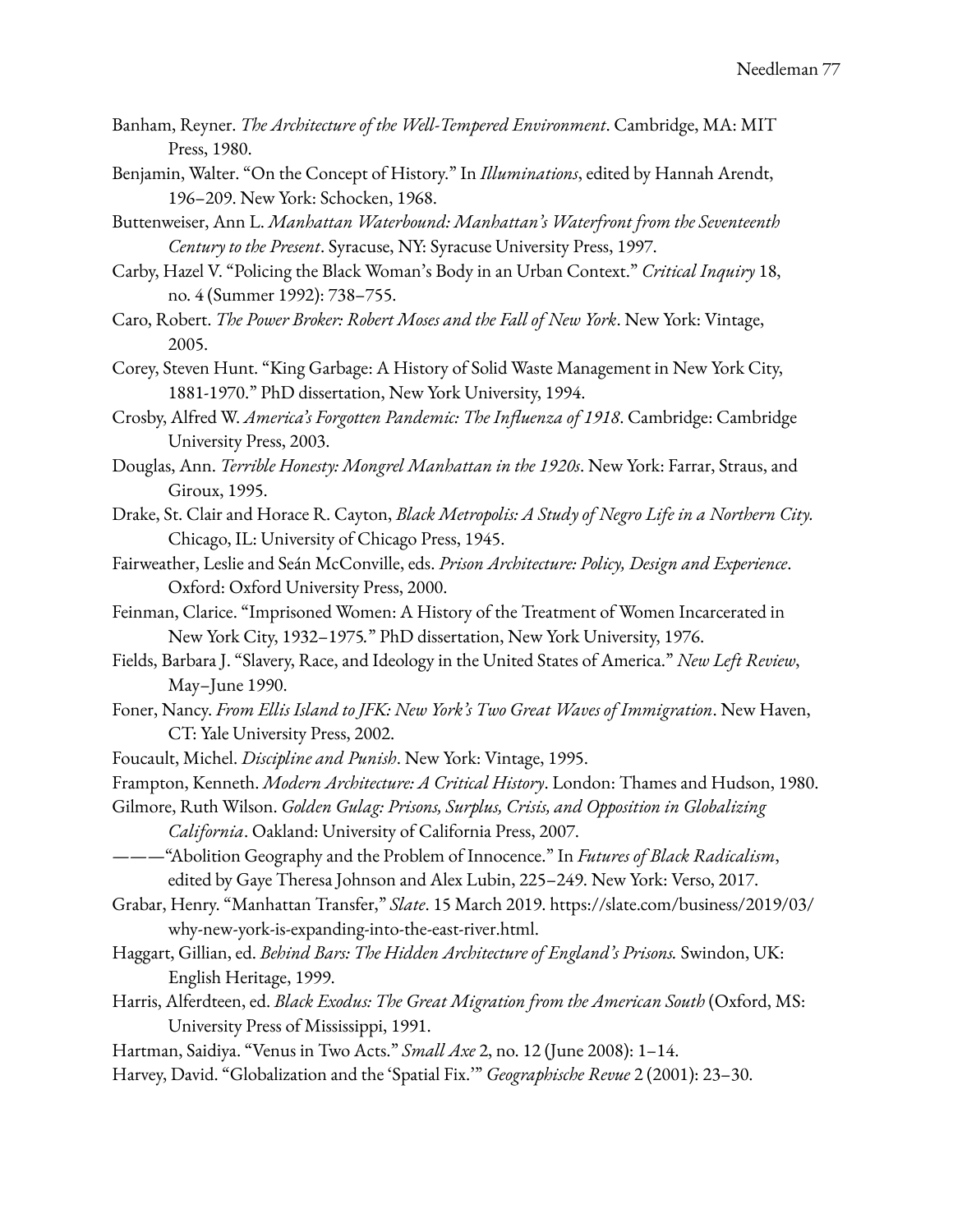———"The Right to the City," *New Left Review*, September–October 2008.

- Hirsch, Adam Jay. *The Rise of the Penitentiary: Prisons and Punishment in Early America*. New Haven, CT: Yale University Press, 1992.
- Hudson, Brian. "The Urban Littoral Frontier: Land Reclamation in the History of Human Settlements." In *Proceedings of the 14th IPHS Conference, Urban Transformation: Controversies, Contrasts and Challenges* 2 (2010): 3–10.
- Irwin, John. *The Jail: Managing the Underclass in American Society*. Oakland: University of California Press, 2013.
- Jones, Thai. *More Powerful Than Dynamite: Radicals, Plutocrats, Progressives, and New York's Year of Anarchy*. New York: Walker & Co, 2012,
- Kirby, Jack. *Rural Worlds Lost: The American South, 1920–1960*. Baton Rouge: Louisiana State University Press, 1986.
- Krasnow, Peter. *Correctional Facility Design and Detailing*. New York: McGraw-Hill, 1997.
- Lemann, Nicholas, *The Promised Land: The Great Black Migration and How It Changed America*. New York: Vintage, 1991.
- Lewis, W. David. *From Newgate to Dannemora: The Rise of the Penitentiary in New York, 1796–1848*. Ithaca, NY: Cornell University Press, 1965.
- Marx, Karl and Friedrich Engels. *The Marx-Engels Reader.* New York: Norton, 1978.
- McLennan, Rebecca. *The Crisis of Imprisonment: Protest, Politics, and the Making of the American Penal State, 1776–1941*. Cambridge: Cambridge University Press, 2008.
- Mooney, Jayne. *The Road to Rikers: A Social History of the Other New York City*. Philadelphia: Temple University Press, 2022. Unpublished manuscript.
- Mooney, Jayne and Jarrod Shanahan. "Rikers Island Jail Complex: The Use of Social History to Inform Current Debates on Incarceration in New York City." *The Howard Journal of Crime and Justice* 59, no. 4 (December 2020): 286–304.
- ———"Rikers Island: The Failure of a 'Model' Penitentiary." *The Prison Journal* 100, no. 6 (December 2020): 687–708.
- ———"New York City's Captive Workforce: Remembering the Prisoners Who Built Rikers Island." *International Journal of Law, Crime and Justice* 56 (March 2019): 13–26.
- Muhammad, Khalil Gibran. *The Condemnation of Blackness: Race, Crime, and the Making of Modern Urban America*. Cambridge: Harvard University Press, 2019.
- Murakawa, Naomi. *The First Civil Right: How Liberals Built Prison America*. New York: Oxford University Press, 2014.
- Niedbala, Steven Alexander. "Techniques of Carceral Reproduction: Architecture and the Prison System in the United States, 1799–1978." PhD dissertation, Columbia University, under embargo.
- Nofil, Briana. *Detention Power: American Jails and the Origins of Immigrant Incarceration, 1900–2002.* PhD dissertation, Columbia University, 2021.
- Roy, Ananya."Urban Informality: Toward an Epistemology of Planning. *Journal of the American Planning Association* 71, no.2 (Spring 2005): 147–158.